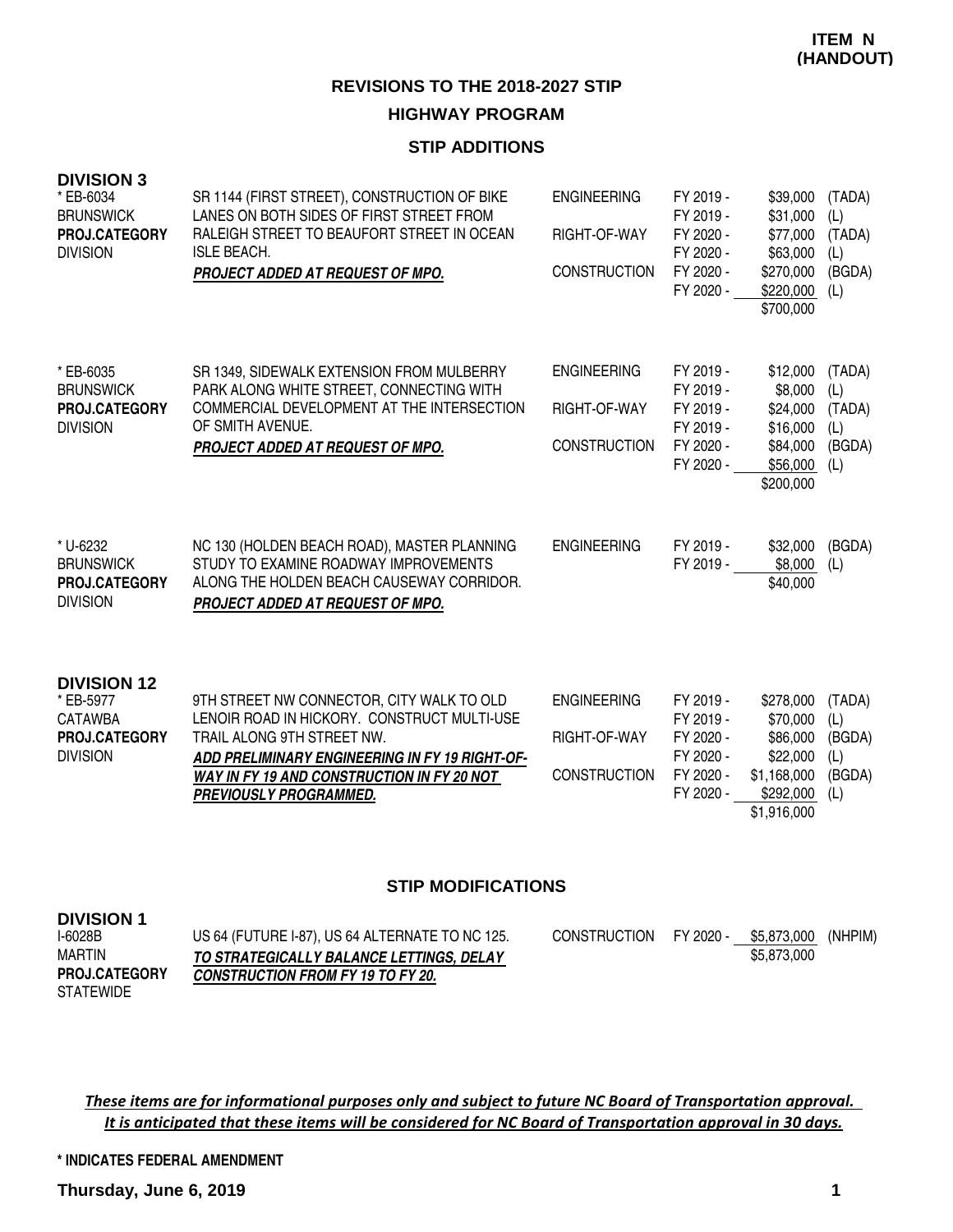## **STIP MODIFICATIONS**

| <b>DIVISION 1</b><br>I-6028C<br><b>MARTIN</b><br>PROJ.CATEGORY<br><b>STATEWIDE</b> | US 64 (FUTURE I-87), NC 125 TO US 13/17 AND US 64<br>INTERCHANGE.<br>TO STRATEGICALLY BALANCE LETTINGS, DELAY<br><b>CONSTRUCTION FROM FY 19 TO FY 20.</b>                                                      | <b>CONSTRUCTION</b>                      |                                                                                                                                                          | FY 2020 - \$5,242,000 (NHPIM)<br>\$5,242,000                                                                                                                                                             |                                                                                                                                            |
|------------------------------------------------------------------------------------|----------------------------------------------------------------------------------------------------------------------------------------------------------------------------------------------------------------|------------------------------------------|----------------------------------------------------------------------------------------------------------------------------------------------------------|----------------------------------------------------------------------------------------------------------------------------------------------------------------------------------------------------------|--------------------------------------------------------------------------------------------------------------------------------------------|
| R-2576<br><b>CURRITUCK</b><br>PROJ.CATEGORY<br><b>DIVISION</b>                     | NEW ROUTE, MID-CURRITUCK BRIDGE, COINJOCK TO<br>COROLLA. NEW STRUCTURE OVER CURRITUCK<br>SOUND AND UPGRADE APPROACHES.<br>TO STRATEGICALLY BALANCE LETTINGS, DELAY<br><b>CONSTRUCTION FROM FY 19 TO FY 20.</b> | GARVEE RIGHT-O FY 2020 -                 | FY 2021 -<br>FY 2022 -<br>FY 2023 -<br>FY 2024 -<br>FY 2025 -<br>FY 2026 -<br>FY 2027 -<br>FY 2028 -<br>FY 2029 -<br>POST YR-                            | \$1,647,000<br>\$1,647,000<br>\$1,647,000<br>\$1,647,000<br>\$1,647,000<br>\$1,647,000<br>\$1,647,000<br>\$1,647,000<br>\$1,647,000<br>\$1,647,000<br>\$8,235,000                                        | (BGLT5)<br>(BGLT5)<br>(BGLT5)<br>(BGLT5)<br>(BGLT5)<br>(BGLT5)<br>(BGLT5)<br>(BGLT5)<br>(BGLT5)<br>(BGLT5)<br>(BGLT5)                      |
|                                                                                    |                                                                                                                                                                                                                | RIGHT-OF-WAY                             | FY 2020 -                                                                                                                                                | \$3,200,000                                                                                                                                                                                              | (S(M))                                                                                                                                     |
|                                                                                    |                                                                                                                                                                                                                | <b>UTILITIES</b><br><b>GARVEE CONSTR</b> | FY 2021 -<br>FY 2020 -<br>FY 2020 -<br>FY 2021 -<br>FY 2022 -<br>FY 2023 -<br>FY 2024 -<br>FY 2025 -<br>FY 2026 -<br>FY 2027 -<br>FY 2028 -<br>FY 2029 - | \$3,200,000<br>\$1,947,000<br>\$9,380,000<br>\$9,380,000<br>\$9,380,000<br>\$9,380,000<br>\$9,380,000<br>\$9,380,000<br>\$9,380,000<br>\$9,380,000<br>\$9,380,000<br>\$9,380,000<br>POST YR-\$46,900,000 | (S(M))<br>(BGLT5)<br>(BGLT5)<br>(BGLT5)<br>(BGLT5)<br>(BGLT5)<br>(BGLT5)<br>(BGLT5)<br>(BGLT5)<br>(BGLT5)<br>(BGLT5)<br>(BGLT5)<br>(BGLT5) |
|                                                                                    |                                                                                                                                                                                                                | <b>CONSTRUCTION</b>                      | FY 2020 -<br>FY 2020 -<br>FY 2021 -<br>FY 2021 -<br>FY 2022 -<br>FY 2022 -<br>FY 2023 -                                                                  | \$9,110,000<br>\$59,379,000<br>\$9,110,000<br>\$59,379,000<br>\$9,110,000<br>\$59,379,000<br>\$9,110,000<br>FY 2023 - \$59,379,000<br>\$447,708,000                                                      | (S(M))<br>(BOND R)<br>(S(M))<br>(BOND R)<br>(S(M))<br>(BOND R)<br>(S(M))<br>(BOND R)                                                       |

These items are for informational purposes only and subject to future NC Board of Transportation approval. It is anticipated that these items will be considered for NC Board of Transportation approval in 30 days.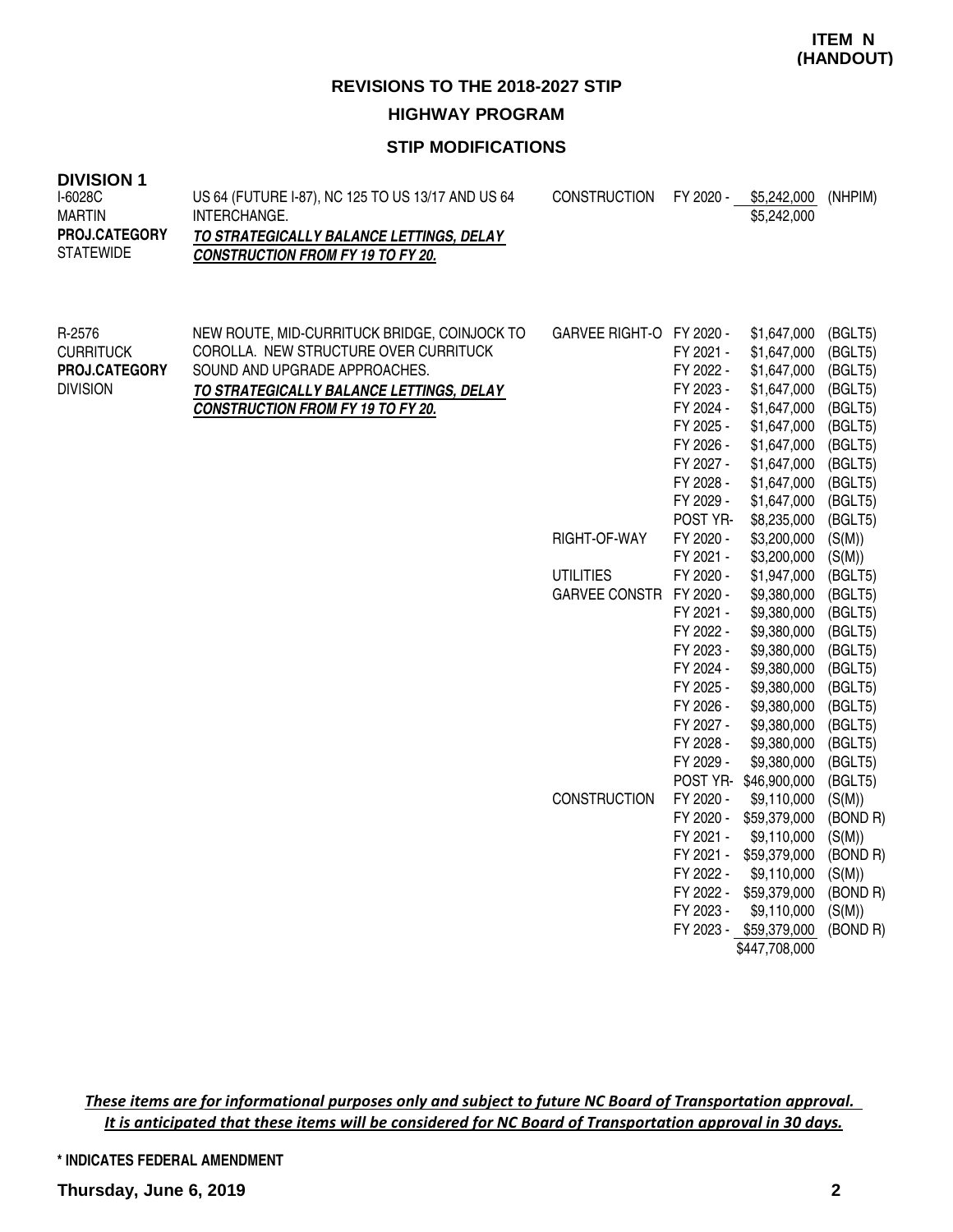### **STIP MODIFICATIONS**

| <b>DIVISION 1</b>  |                                                  |                       |           |                                             |     |
|--------------------|--------------------------------------------------|-----------------------|-----------|---------------------------------------------|-----|
| * R-2582A          | US 158/NC 46, I-95/NC 46 IN ROANOKE RAPIDS TO SR | <b>ENGINEERING</b>    | FY 2020 - | \$187,000                                   | (T) |
| <b>NORTHAMPTON</b> | 1312 (ST. JOHN CHURCH ROAD) IN NORTHAMPTON       |                       | FY 2021 - | \$187,000                                   | (T) |
| PROJ.CATEGORY      | COUNTY.                                          |                       | FY 2022 - | \$187,000                                   | (T) |
| <b>DIVISION</b>    | <b>PROJECT TO UTILIZE BUILD NC BONDS FOR</b>     |                       | FY 2023 - | \$187,000                                   | (T) |
|                    | <b>PRELIMINARY ENGINEERING.</b>                  |                       | FY 2024 - | \$187,000                                   | (T) |
|                    |                                                  |                       | FY 2025 - | \$187,000                                   | (T) |
|                    |                                                  |                       | FY 2026 - | \$187,000                                   | (T) |
|                    |                                                  |                       | FY 2027 - | \$187,000                                   | (T) |
|                    |                                                  |                       | FY 2028 - | \$187,000                                   | (T) |
|                    |                                                  |                       | FY 2029 - | \$187,000                                   | (T) |
|                    |                                                  |                       | POST YR-  | \$935,000                                   | (T) |
|                    |                                                  | <b>BUILD NC CONST</b> | FY 2020 - | \$1,630,000                                 | (T) |
|                    |                                                  |                       | FY 2021 - | \$1,630,000                                 | (T) |
|                    |                                                  |                       | FY 2022 - | \$1,630,000                                 | (T) |
|                    |                                                  |                       | FY 2023 - | \$1,630,000                                 | (T) |
|                    |                                                  |                       | FY 2024 - | \$1,630,000                                 | (T) |
|                    |                                                  |                       | FY 2025 - | \$1,630,000                                 | (T) |
|                    |                                                  |                       | FY 2026 - | \$1,630,000                                 | (T) |
|                    |                                                  |                       | FY 2027 - | \$1,630,000                                 | (T) |
|                    |                                                  |                       | FY 2028 - | \$1,630,000                                 | (T) |
|                    |                                                  |                       | FY 2029 - | \$1,630,000                                 | (T) |
|                    |                                                  |                       | POST YR-  | \$8,150,000                                 | (T) |
|                    |                                                  | <b>CONSTRUCTION</b>   | FY 2020 - | \$2,320,000                                 | (T) |
|                    |                                                  |                       | FY 2021 - | \$14,693,000                                | (T) |
|                    |                                                  |                       | FY 2022 - | \$14,694,000                                | (T) |
|                    |                                                  |                       |           | FY 2023 - \$14,693,000<br>$+ - - - - - - -$ | (T) |

\$73,655,000

These items are for informational purposes only and subject to future NC Board of Transportation approval. It is anticipated that these items will be considered for NC Board of Transportation approval in 30 days.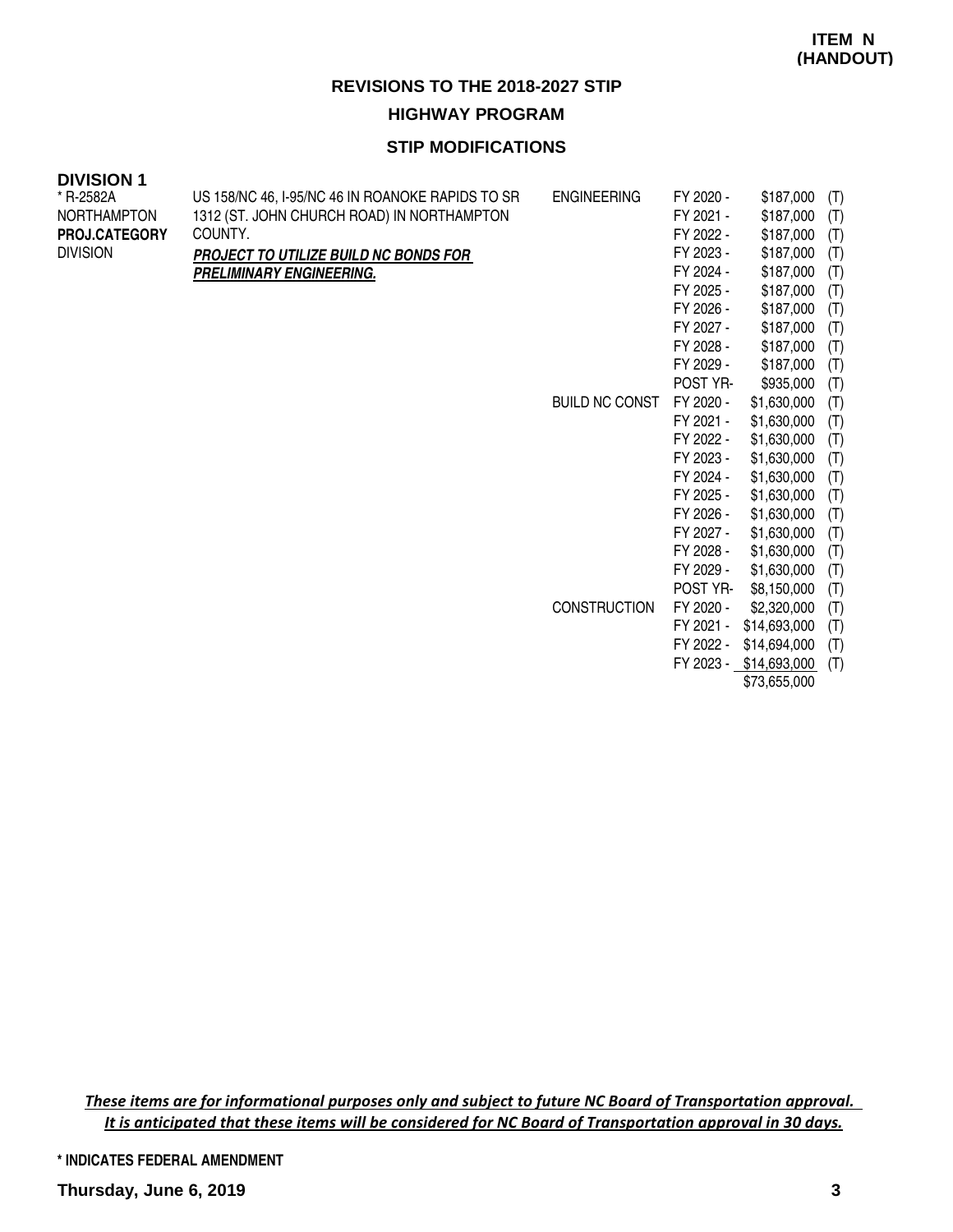### **STIP MODIFICATIONS**

| <b>DIVISION 1</b>                       |                                               |                       |           |             |          |
|-----------------------------------------|-----------------------------------------------|-----------------------|-----------|-------------|----------|
| * R-5740                                | SR 1329 (WOODVILLE ROAD), SR 1331 (RED BANK   | <b>ENGINEERING</b>    | FY 2020 - | \$42,000    | (T)      |
| <b>PERQUIMANS</b>                       | ROAD) TO SR 1300 (NEW HOPE ROAD). UPGRADE     |                       | FY 2021 - | \$42,000    | (T)      |
| PROJ.CATEGORY                           | ROADWAY.                                      |                       | FY 2022 - | \$42,000    | (T)      |
| <b>DIVISION</b>                         | PROJECT TO UTILIZE BUILD NC BONDS FOR         |                       | FY 2023 - | \$42,000    | (T)      |
|                                         | <b>PRELIMINARY ENGINEERING.</b>               |                       | FY 2024 - | \$42,000    | (T)      |
|                                         |                                               |                       | FY 2025 - | \$42,000    | (T)      |
|                                         |                                               |                       | FY 2026 - | \$42,000    | (T)      |
|                                         |                                               |                       | FY 2027 - | \$42,000    | (T)      |
|                                         |                                               |                       | FY 2028 - | \$42,000    | (T)      |
|                                         |                                               |                       | FY 2029 - | \$42,000    | (T)      |
|                                         |                                               |                       | POST YR-  | \$210,000   | (T)      |
|                                         |                                               | <b>BUILD NC CONST</b> | FY 2020 - | \$429,000   | (T)      |
|                                         |                                               |                       | FY 2021 - | \$429,000   | (T)      |
|                                         |                                               |                       | FY 2022 - | \$429,000   | (T)      |
|                                         |                                               |                       | FY 2023 - | \$429,000   | (T)      |
|                                         |                                               |                       | FY 2024 - | \$429,000   | (T)      |
|                                         |                                               |                       | FY 2025 - | \$429,000   | (T)      |
|                                         |                                               |                       | FY 2026 - | \$429,000   | (T)      |
|                                         |                                               |                       | FY 2027 - | \$429,000   | (T)      |
|                                         |                                               |                       | FY 2028 - | \$429,000   | (T)      |
|                                         |                                               |                       | FY 2029 - | \$429,000   | (T)      |
|                                         |                                               |                       | POST YR-  | \$2,145,000 | (T)      |
|                                         |                                               | <b>CONSTRUCTION</b>   | FY 2020 - | \$800,000   | (T)      |
|                                         |                                               |                       |           | \$7,865,000 |          |
| U-5942                                  | ELIZABETH CITY, ELIZABETH CITY SIGNAL SYSTEM. | <b>CONSTRUCTION</b>   | FY 2020 - | \$2,600,000 | (BG5200) |
| <b>PASQUOTANK</b>                       | TO STRATEGICALLY BALANCE LETTINGS, DELAY      |                       |           | \$2,600,000 |          |
| <b>PROJ.CATEGORY</b><br><b>REGIONAL</b> | <b>CONSTRUCTION FROM FY 19 TO FY 20.</b>      |                       |           |             |          |

These items are for informational purposes only and subject to future NC Board of Transportation approval. It is anticipated that these items will be considered for NC Board of Transportation approval in 30 days.

**\* INDICATES FEDERAL AMENDMENT**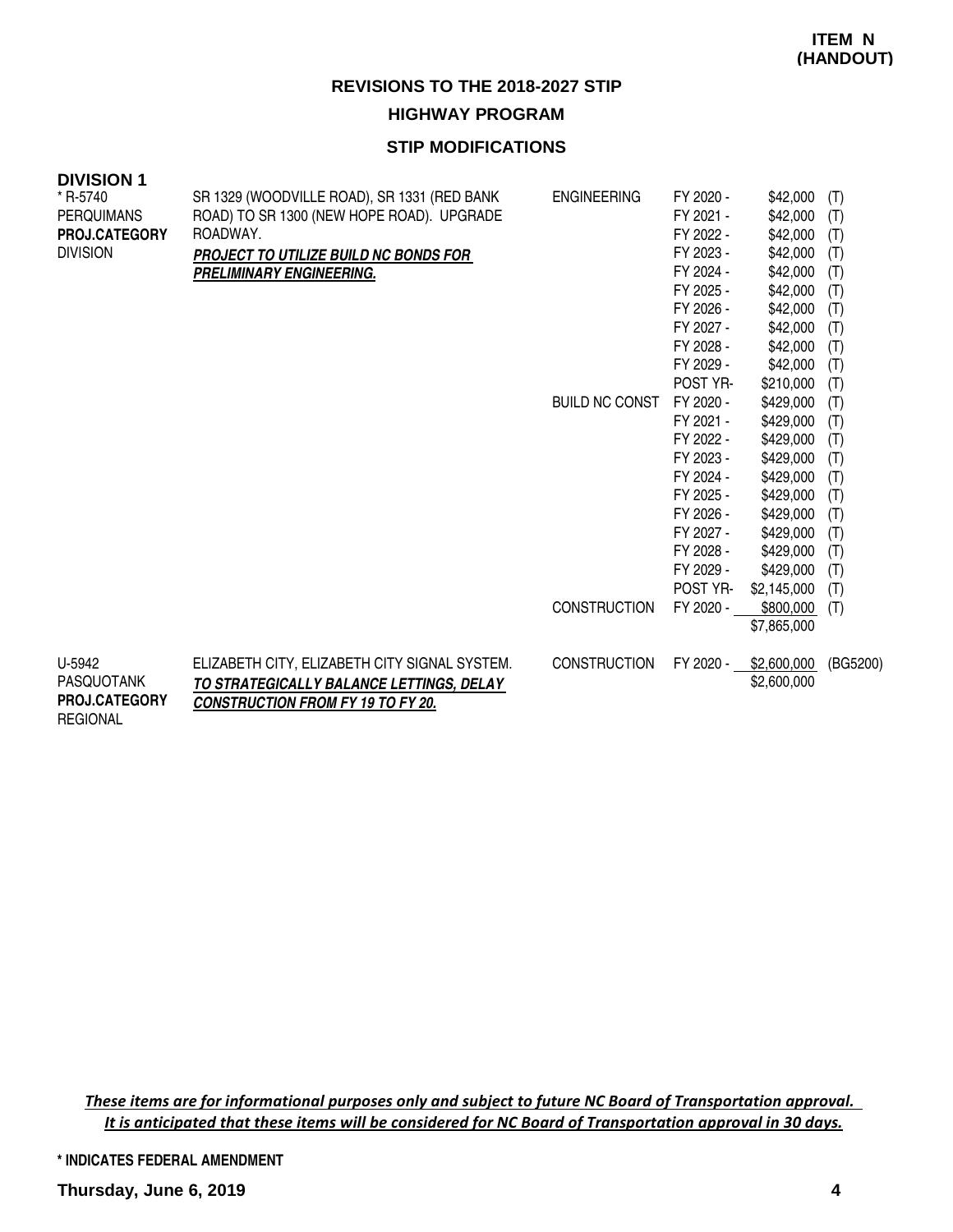## **STIP MODIFICATIONS**

| <b>DIVISION 2</b> |                                             |                       |           |             |     |
|-------------------|---------------------------------------------|-----------------------|-----------|-------------|-----|
| * R-4463A         | NC 43 CONNECTOR, US 17 BUSINESS TO SOUTH OF | <b>ENGINEERING</b>    | FY 2020 - | \$51,000    | (T) |
| <b>CRAVEN</b>     | US17/US 70.                                 |                       | FY 2021 - | \$51,000    | (T) |
| PROJ.CATEGORY     | PROJECT TO UTILIZE BUILD NC BONDS FOR       |                       | FY 2022 - | \$51,000    | (T) |
| <b>REGIONAL</b>   | <b>PRELIMINARY ENGINEERING.</b>             |                       | FY 2023 - | \$51,000    | (T) |
|                   |                                             |                       | FY 2024 - | \$51,000    | (T) |
|                   |                                             |                       | FY 2025 - | \$51,000    | (T) |
|                   |                                             |                       | FY 2026 - | \$51,000    | (T) |
|                   |                                             |                       | FY 2027 - | \$51,000    | (T) |
|                   |                                             |                       | FY 2028 - | \$51,000    | (T) |
|                   |                                             |                       | FY 2029 - | \$51,000    | (T) |
|                   |                                             |                       | POST YR-  | \$255,000   | (T) |
|                   |                                             | RIGHT-OF-WAY          | FY 2019 - | \$1,225,000 | (T) |
|                   |                                             | <b>UTILITIES</b>      | FY 2019 - | \$500,000   | (T) |
|                   |                                             | <b>BUILD NC CONST</b> | FY 2020 - | \$472,000   | (T) |
|                   |                                             |                       | FY 2021 - | \$472,000   | (T) |
|                   |                                             |                       | FY 2022 - | \$472,000   | (T) |
|                   |                                             |                       | FY 2023 - | \$472,000   | (T) |
|                   |                                             |                       | FY 2024 - | \$472,000   | (T) |
|                   |                                             |                       | FY 2025 - | \$472,000   | (T) |
|                   |                                             |                       | FY 2026 - | \$472,000   | (T) |
|                   |                                             |                       | FY 2027 - | \$472,000   | (T) |
|                   |                                             |                       | FY 2028 - | \$472,000   | (T) |
|                   |                                             |                       | FY 2029 - | \$472,000   | (T) |
|                   |                                             |                       | POST YR-  | \$2,360,000 | (T) |

CONSTRUCTION FY 2020 - \$500,000 (T)

\$10,070,000

These items are for informational purposes only and subject to future NC Board of Transportation approval. It is anticipated that these items will be considered for NC Board of Transportation approval in 30 days.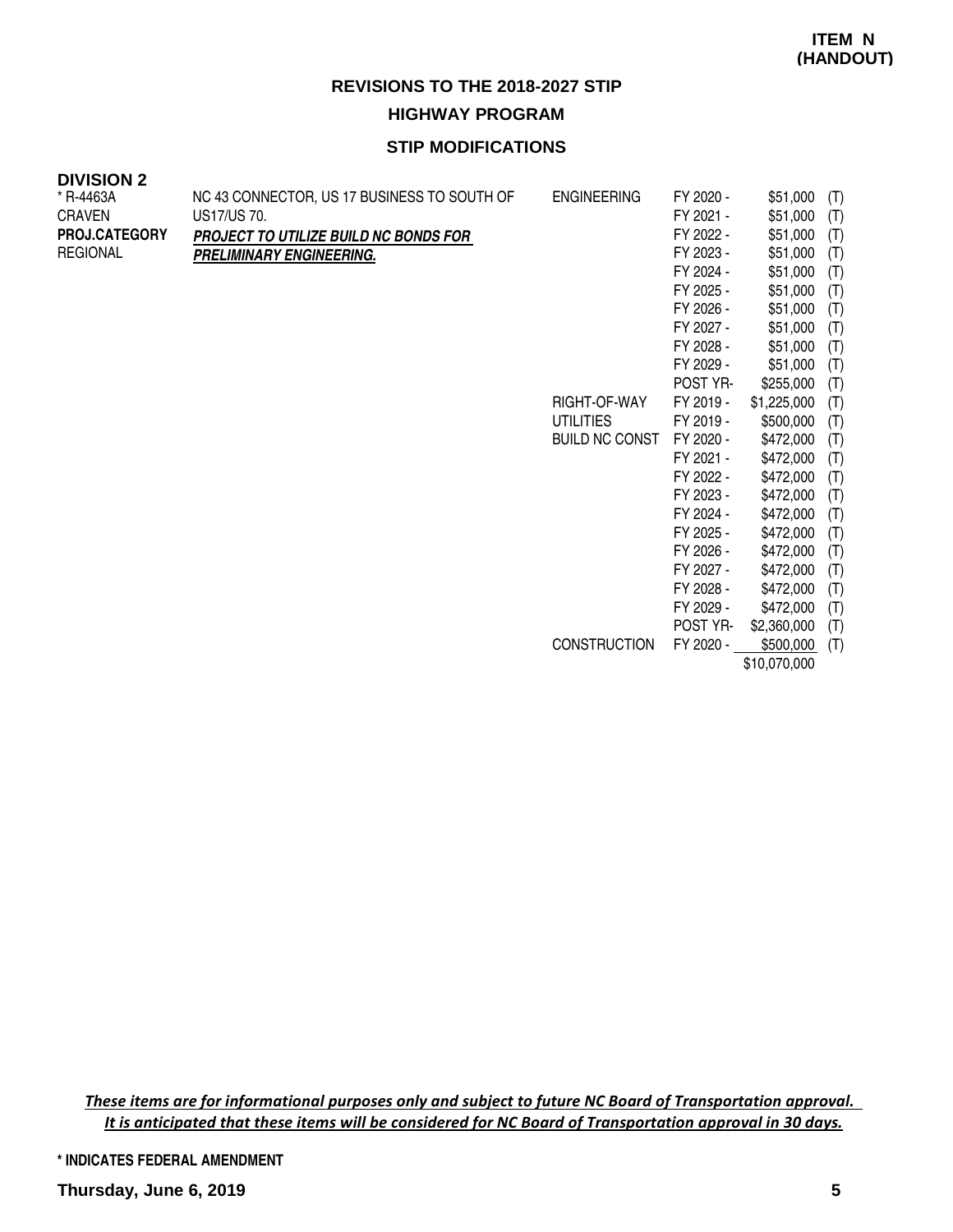### **STIP MODIFICATIONS**

| <b>DIVISION Z</b> |                                              |                     |           |              |     |
|-------------------|----------------------------------------------|---------------------|-----------|--------------|-----|
| * R-5777B         | US 70, WEST THURMAN ROAD/EAST THURMAN ROAD.  | <b>ENGINEERING</b>  | FY 2020 - | \$5,000      | (T) |
| <b>CRAVEN</b>     | CONVERT AT-GRADE INTERSECTION TO             |                     | FY 2021 - | \$5,000      | (T) |
| PROJ.CATEGORY     | INTERCHANGE.                                 |                     | FY 2022 - | \$5,000      | (T) |
| <b>REGIONAL</b>   | <b>PROJECT TO UTILIZE BUILD NC BONDS FOR</b> |                     | FY 2023 - | \$5,000      | (T) |
|                   | PRELIMINARY ENGINEERING.                     |                     | FY 2024 - | \$5,000      | (T) |
|                   |                                              |                     | FY 2025 - | \$5,000      | (T) |
|                   |                                              |                     | FY 2026 - | \$5,000      | (T) |
|                   |                                              |                     | FY 2027 - | \$5,000      | (T) |
|                   |                                              |                     | FY 2028 - | \$5,000      | (T) |
|                   |                                              |                     | FY 2029 - | \$5,000      | (T) |
|                   |                                              |                     | POST YR-  | \$25,000     | (T) |
|                   |                                              | <b>BUILD NC ROW</b> | FY 2020 - | \$1,716,000  | (T) |
|                   |                                              |                     | FY 2021 - | \$1,716,000  | (T) |
|                   |                                              |                     | FY 2022 - | \$1,716,000  | (T) |
|                   |                                              |                     | FY 2023 - | \$1,716,000  | (T) |
|                   |                                              |                     | FY 2024 - | \$1,716,000  | (T) |
|                   |                                              |                     | FY 2025 - | \$1,716,000  | (T) |
|                   |                                              |                     | FY 2026 - | \$1,716,000  | (T) |
|                   |                                              |                     | FY 2027 - | \$1,716,000  | (T) |
|                   |                                              |                     | FY 2028 - | \$1,716,000  | (T) |
|                   |                                              |                     | FY 2029 - | \$1,716,000  | (T) |
|                   |                                              |                     | POST YR-  | \$8,580,000  | (T) |
|                   |                                              | RIGHT-OF-WAY        | FY 2020 - | \$1,700,000  | (T) |
|                   |                                              |                     | FY 2021 - | \$1,700,000  | (T) |
|                   |                                              | <b>UTILITIES</b>    | FY 2020 - | \$300,000    | (T) |
|                   |                                              | CONSTRUCTION        | FY 2020 - | \$2,500,000  | (T) |
|                   |                                              |                     | FY 2021 - | \$15,834,000 | (T) |
|                   |                                              |                     | FY 2022 - | \$15,833,000 | (T) |

These items are for informational purposes only and subject to future NC Board of Transportation approval. It is anticipated that these items will be considered for NC Board of Transportation approval in 30 days.

**\* INDICATES FEDERAL AMENDMENT**

**DIVISION 2**

FY 2023 - \$15,833,000 (T) \$79,515,000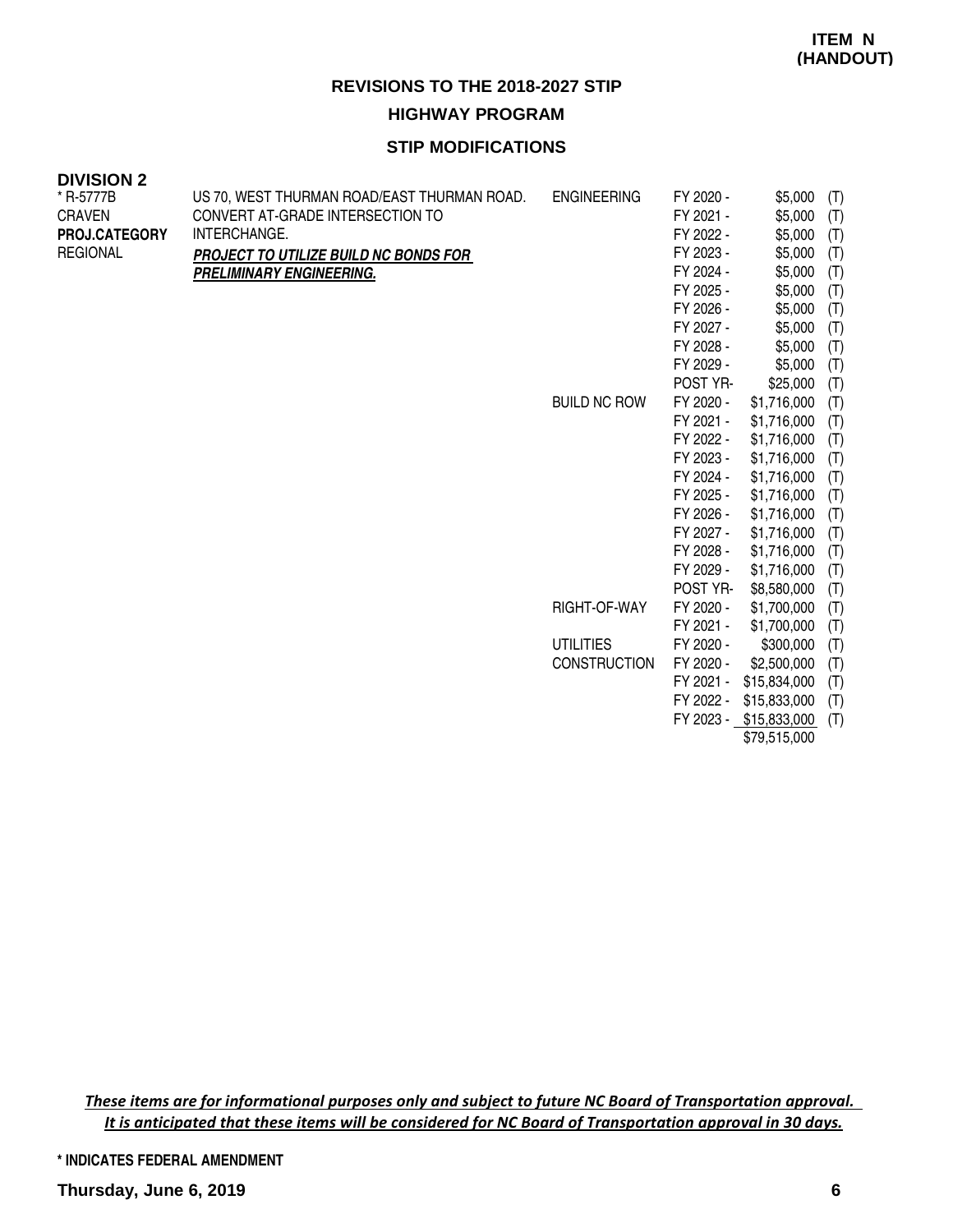### **STIP MODIFICATIONS**

| <b>DIVISION 2</b><br>* R-5812<br><b>GREENE</b><br>PROJ.CATEGORY<br><b>DIVISION</b> | US 13 BYPASS, NC 58 (KINGOLD BOULEVARD) TO NC<br>91. WIDEN TO THREE LANES WITH CENTER TURN<br>LANE.<br>PROJECT TO UTILIZE BUILD NC BONDS FOR<br><b>PRELIMINARY ENGINEERING.</b> | <b>ENGINEERING</b><br><b>BUILD NC CONST</b> | FY 2020 -<br>FY 2021 -<br>FY 2022 -<br>FY 2023 -<br>FY 2024 -<br>FY 2025 -<br>FY 2026 -<br>FY 2027 -<br>FY 2028 -<br>FY 2029 -<br>POST YR-<br>FY 2020 -<br>FY 2021 -<br>FY 2022 -<br>FY 2023 -<br>FY 2024 -<br>FY 2025 -<br>FY 2026 -<br>FY 2027 -<br>FY 2028 -<br>FY 2029 -<br>POST YR- | \$65,000<br>\$65,000<br>\$65,000<br>\$65,000<br>\$65,000<br>\$65,000<br>\$65,000<br>\$65,000<br>\$65,000<br>\$65,000<br>\$325,000<br>\$429,000<br>\$429,000<br>\$429,000<br>\$429,000<br>\$429,000<br>\$429,000<br>\$429,000<br>\$429,000<br>\$429,000<br>\$429,000<br>\$2,145,000 | (T)<br>(T)<br>(T)<br>(T)<br>(T)<br>(T)<br>(T)<br>(T)<br>(T)<br>(T)<br>(T)<br>(T)<br>(T)<br>(T)<br>(T)<br>(T)<br>(T)<br>(T)<br>(T)<br>(T)<br>(T)<br>(T) |
|------------------------------------------------------------------------------------|---------------------------------------------------------------------------------------------------------------------------------------------------------------------------------|---------------------------------------------|------------------------------------------------------------------------------------------------------------------------------------------------------------------------------------------------------------------------------------------------------------------------------------------|------------------------------------------------------------------------------------------------------------------------------------------------------------------------------------------------------------------------------------------------------------------------------------|--------------------------------------------------------------------------------------------------------------------------------------------------------|
|                                                                                    |                                                                                                                                                                                 | <b>CONSTRUCTION</b>                         | FY 2020 -                                                                                                                                                                                                                                                                                | \$300,000<br>\$7,710,000                                                                                                                                                                                                                                                           | (T)                                                                                                                                                    |
| U-5606<br><b>PITT</b><br><b>PROJ.CATEGORY</b><br><b>DIVISION</b>                   | SR 1598 (DICKINSON AVENUE), NC 11 TO READE<br>CIRCLE. IMPROVE ROADWAY.<br>TO STRATEGICALLY BALANCE LETTINGS, DELAY<br><b>CONSTRUCTION FROM FY 19 TO FY 20.</b>                  | <b>CONSTRUCTION</b>                         | FY 2020 -                                                                                                                                                                                                                                                                                | \$8,500,000<br>\$8,500,000                                                                                                                                                                                                                                                         | (BG5200)                                                                                                                                               |

These items are for informational purposes only and subject to future NC Board of Transportation approval. It is anticipated that these items will be considered for NC Board of Transportation approval in 30 days.

**\* INDICATES FEDERAL AMENDMENT**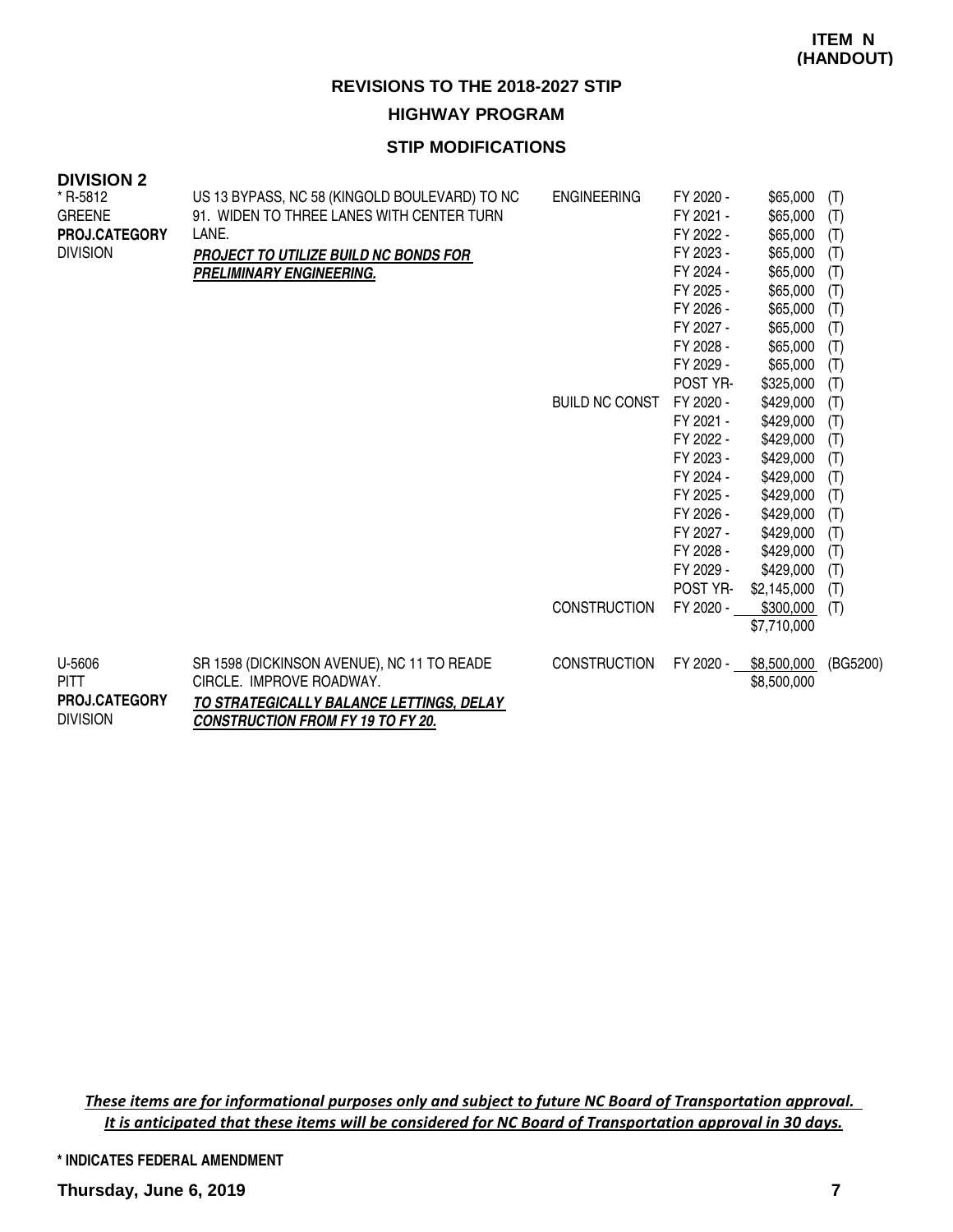### **STIP MODIFICATIONS**

| <b>DIVISION 2</b><br>* U-5917<br><b>PITT</b><br>PROJ.CATEGORY<br><b>DIVISION</b> | SR 1704 (FOURTEENTH STREET), RED BANKS ROAD<br>TO SR 1708 (FIRETOWER ROAD). WIDEN TO MULTI-<br>LANES.<br>PROJECT TO UTILIZE BUILD NC BONDS FOR<br>PRELIMINARY ENGINEERING. | <b>ENGINEERING</b>                                      | FY 2020 -<br>FY 2021 -<br>FY 2022 -<br>FY 2023 -<br>FY 2024 -<br>FY 2025 -<br>FY 2026 -<br>FY 2027 - | \$92,000<br>\$92,000<br>\$92,000<br>\$92,000<br>\$92,000<br>\$92,000<br>\$92,000<br>\$92,000                 | (T)<br>(T)<br>(T)<br>(T)<br>(T)<br>(T)<br>(T)<br>(T) |
|----------------------------------------------------------------------------------|----------------------------------------------------------------------------------------------------------------------------------------------------------------------------|---------------------------------------------------------|------------------------------------------------------------------------------------------------------|--------------------------------------------------------------------------------------------------------------|------------------------------------------------------|
|                                                                                  |                                                                                                                                                                            | <b>BUILD NC ROW</b>                                     | FY 2028 -<br>FY 2029 -<br>POST YR-<br>FY 2019 -<br>FY 2020 -<br>FY 2021 -<br>FY 2022 -               | \$92,000<br>\$92,000<br>\$460,000<br>\$172,000<br>\$172,000<br>\$172,000<br>\$172,000                        | (T)<br>(T)<br>(T)<br>(T)<br>(T)<br>(T)<br>(T)        |
|                                                                                  |                                                                                                                                                                            |                                                         | FY 2023 -<br>FY 2024 -<br>FY 2025 -<br>FY 2026 -<br>FY 2027 -                                        | \$172,000<br>\$172,000<br>\$172,000<br>\$172,000<br>\$172,000                                                | (T)<br>(T)<br>(T)<br>(T)<br>(T)                      |
|                                                                                  |                                                                                                                                                                            | RIGHT-OF-WAY<br><b>UTILITIES</b><br><b>CONSTRUCTION</b> | FY 2028 -<br>FY 2029 -<br>POST YR-<br>FY 2019 -<br>FY 2019 -<br>FY 2021 -<br>FY 2022 -<br>FY 2023 -  | \$172,000<br>\$172,000<br>\$688,000<br>\$1,315,000<br>\$398,000<br>\$3,200,000<br>\$3,200,000<br>\$3,200,000 | (T)<br>(T)<br>(T)<br>(T)<br>(T)<br>(T)<br>(T)<br>(T) |
| <b>DIVISION 3</b><br>EB-6025<br><b>BRUNSWICK</b><br>PROJ.CATEGORY                | RICE HOPE MULTI USE PATH, MULTI USE PATH ALONG<br>NC 133 BETWEEN MORECAMBLE BOULEVARD AND<br>RICE HOPE RUN IN BELVILLE.                                                    | <b>ENGINEERING</b><br>RIGHT-OF-WAY                      | FY 2019 -<br>FY 2019 -<br>FY 2022 -                                                                  | \$15,273,000<br>\$24,000<br>\$6,000<br>\$2,000                                                               | (STBGDA)<br>(L)<br>(STBGDA)                          |
| <b>DIVISION</b>                                                                  | TO ALLOW ADDITIONAL TIME FOR PLANNING AND<br>DESIGN, DELAY RIGHT-OF-WAY FROM FY 19 TO FY 22<br>AND CONSTRUCTION FROM FY 20 TO FY 22.                                       | CONSTRUCTION                                            | FY 2022 -<br>FY 2022 -<br>FY 2022 -                                                                  | \$1,000<br>\$134,000<br>\$33,000<br>\$200,000                                                                | (L)<br>(STBGDA)<br>(L)                               |

These items are for informational purposes only and subject to future NC Board of Transportation approval. It is anticipated that these items will be considered for NC Board of Transportation approval in 30 days.

**\* INDICATES FEDERAL AMENDMENT**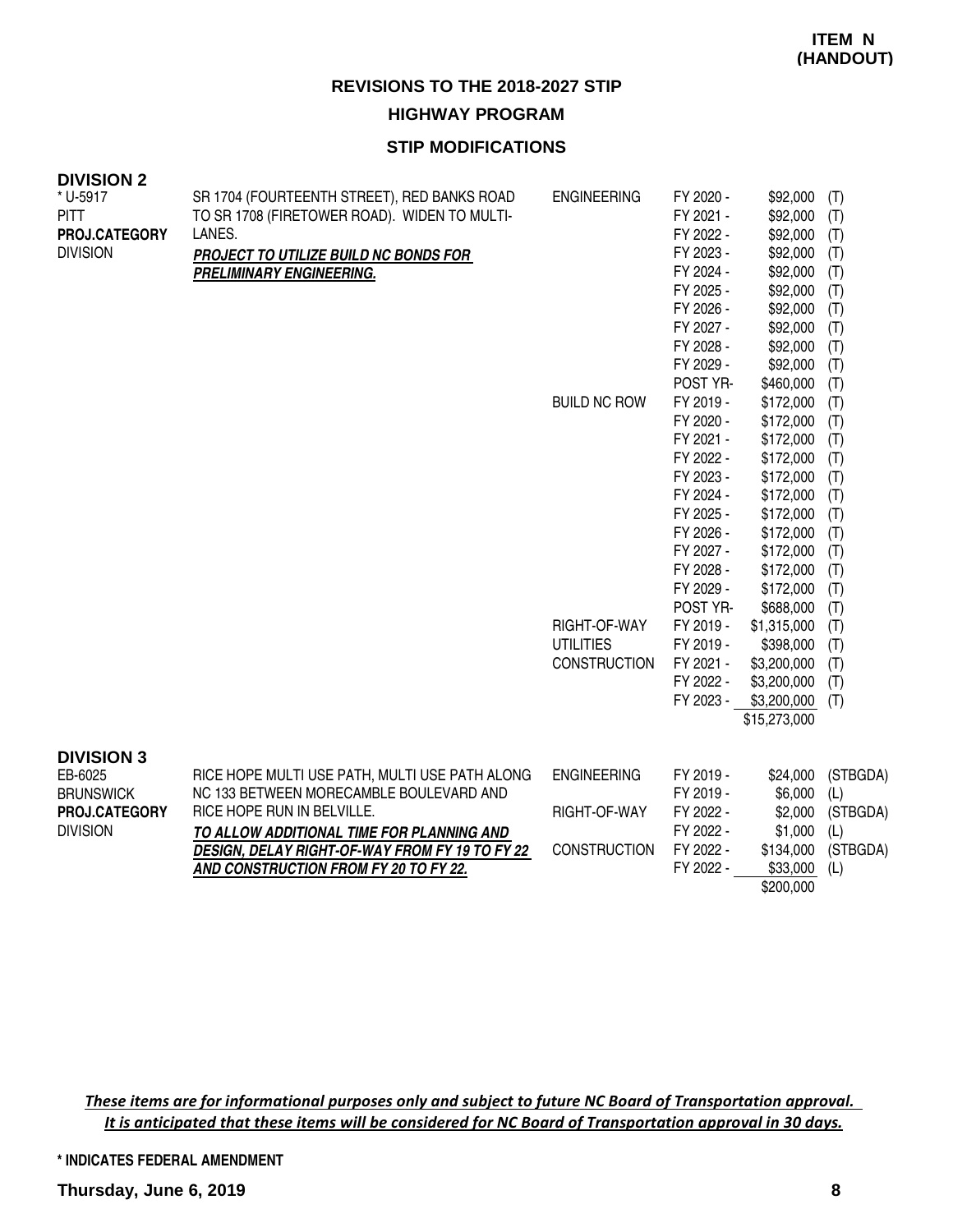## **STIP MODIFICATIONS**

| <b>DIVISION 3</b><br>EB-6026<br><b>BRUNSWICK</b><br>PROJ.CATEGORY<br><b>DIVISION</b> | BELVILLE ELEMENTARY MULTI USE PATH, MULTI USE<br>PATH ALONG NC 133 CONNECTING NORTH AND<br>SOUTH ENTRANCES OF HAWKESWATER<br>DEVELOPMENT TO BELVILLE ELEMENTARY SCHOOL.<br>TO ALLOW ADDITIONAL TIME FOR PLANNING AND<br><b>DESIGN, DELAY RIGHT-OF-WAY FROM FY 19 TO FY 22</b><br>AND CONSTRUCTION FROM FY 20 TO FY 22. | <b>ENGINEERING</b><br>RIGHT-OF-WAY<br><b>CONSTRUCTION</b> | FY 2019 -<br>FY 2019 -<br>FY 2022 -<br>FY 2022 -<br>FY 2022 -<br>FY 2022 -                                                                 | \$24,000<br>\$6,000<br>\$2,000<br>\$1,000<br>\$94,000<br>\$24,000<br>\$151,000                                                                | (TAPDA)<br>(L)<br>(TAPDA)<br>(L)<br>(TAPDA)<br>(L)                                              |
|--------------------------------------------------------------------------------------|------------------------------------------------------------------------------------------------------------------------------------------------------------------------------------------------------------------------------------------------------------------------------------------------------------------------|-----------------------------------------------------------|--------------------------------------------------------------------------------------------------------------------------------------------|-----------------------------------------------------------------------------------------------------------------------------------------------|-------------------------------------------------------------------------------------------------|
| * R-2303E<br><b>SAMPSON</b><br>PROJ.CATEGORY<br><b>DIVISION</b>                      | NC 24, US 421/US 701/SR 1296 (SUNSET AVENUE) TO<br>SR 1935 (CECIL ODIE ROAD).<br>PROJECT TO UTILIZE BUILD NC BONDS FOR<br><b>PRELIMINARY ENGINEERING.</b>                                                                                                                                                              | <b>ENGINEERING</b>                                        | FY 2020 -<br>FY 2021 -<br>FY 2022 -<br>FY 2023 -<br>FY 2024 -<br>FY 2025 -<br>FY 2026 -<br>FY 2027 -<br>FY 2028 -<br>FY 2029 -<br>POST YR- | \$175,000<br>\$175,000<br>\$175,000<br>\$175,000<br>\$175,000<br>\$175,000<br>\$175,000<br>\$175,000<br>\$175,000<br>\$175,000<br>\$875,000   | (T)<br>(T)<br>(T)<br>(T)<br>(T)<br>(T)<br>(T)<br>(T)<br>(T)<br>(T)<br>(T)                       |
|                                                                                      |                                                                                                                                                                                                                                                                                                                        | <b>BUILD NC CONST</b>                                     | FY 2020 -<br>FY 2021 -<br>FY 2022 -<br>FY 2023 -<br>FY 2024 -<br>FY 2025 -<br>FY 2026 -<br>FY 2027 -<br>FY 2028 -<br>FY 2029 -<br>POST YR- | \$858,000<br>\$858,000<br>\$858,000<br>\$858,000<br>\$858,000<br>\$858,000<br>\$858,000<br>\$858,000<br>\$858,000<br>\$858,000<br>\$4,290,000 | (NHP)<br>(NHP)<br>(NHP)<br>(NHP)<br>(NHP)<br>(NHP)<br>(NHP)<br>(NHP)<br>(NHP)<br>(NHP)<br>(NHP) |
|                                                                                      |                                                                                                                                                                                                                                                                                                                        | <b>CONSTRUCTION</b>                                       | FY 2020 -<br>FY 2021 -<br>FY 2022 -                                                                                                        | \$5,966,000<br>\$5,967,000<br>\$5,967,000<br>\$33,395,000                                                                                     | (NHP)<br>(NHP)<br>(NHP)                                                                         |
| R-5021<br><b>BRUNSWICK</b><br>PROJ.CATEGORY<br><b>DIVISION</b>                       | NC 211, SR 1500 (MIDWAY ROAD) TO NC 87. WIDEN TO<br>MULTI-LANES.<br>TO STRATEGICALLY BALANCE LETTINGS, DELAY<br><b>CONSTRUCTION FROM FY 19 TO FY 20.</b>                                                                                                                                                               | <b>CONSTRUCTION</b>                                       | FY 2020 -<br>FY 2020 -<br>FY 2021 -<br>FY 2022 -                                                                                           | \$345,000<br>\$21,005,000<br>\$21,350,000<br>\$21,350,000<br>FY 2023 - \$21,350,000<br>\$85,400,000                                           | (HP)<br>(BG5200)<br>(BG5200)<br>(BG5200)<br>(BG5200)                                            |

These items are for informational purposes only and subject to future NC Board of Transportation approval. It is anticipated that these items will be considered for NC Board of Transportation approval in 30 days.

#### **\* INDICATES FEDERAL AMENDMENT**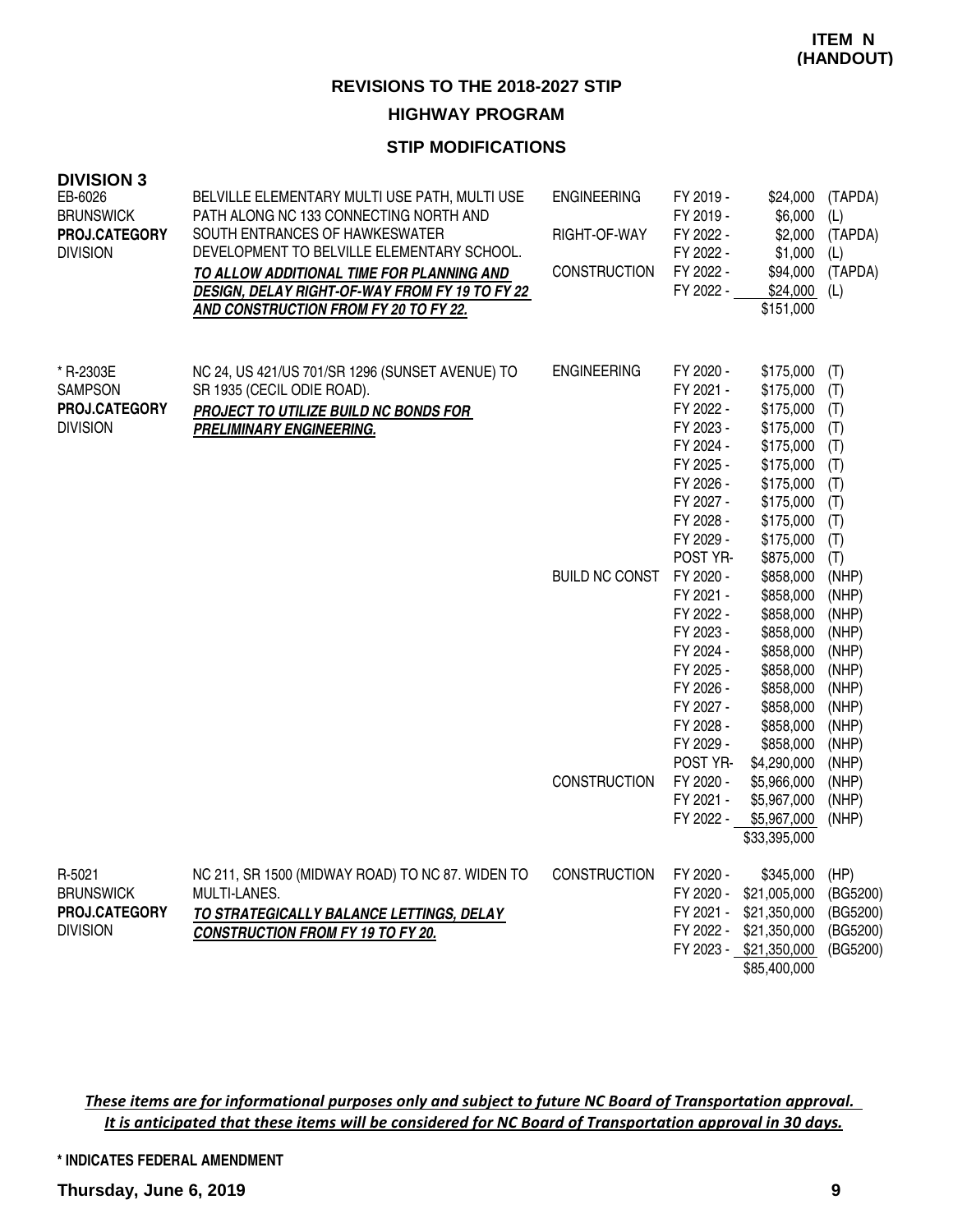## **STIP MODIFICATIONS**

| <b>DIVISION 3</b><br>R-5701<br><b>PENDER</b><br>PROJ.CATEGORY<br><b>REGIONAL</b> | NC 53, US 117 BUSINESS (WALKER<br>STREET/WILMINGTON STREET). IMPROVE<br>INTERSECTION.<br>ADD RIGHT-OF-WAY AND UTILITIES IN FY 20 NOT<br><b>PREVIOUSLY PROGRAMMED.</b>                                                                       | RIGHT-OF-WAY<br><b>UTILITIES</b><br><b>CONSTRUCTION</b> | FY 2020 -<br>FY 2020 -<br>FY 2020 -<br>FY 2020 - | \$10,000<br>\$150,000<br>\$400,000<br>\$1,700,000<br>\$2,260,000 | (T)<br>(L)<br>(T)<br>(T) |
|----------------------------------------------------------------------------------|---------------------------------------------------------------------------------------------------------------------------------------------------------------------------------------------------------------------------------------------|---------------------------------------------------------|--------------------------------------------------|------------------------------------------------------------------|--------------------------|
| U-4906<br><b>ONSLOW</b><br>PROJ.CATEGORY<br><b>TRANSITION</b>                    | SR 1308 (GUM BRANCH ROAD), WEST OF SR 1313<br>(MILLS FIELDS ROAD) TO EAST OF SR 1324 (RAMSEY<br>ROAD) IN JACKSONVILLE. WIDENING.<br>TO STRATEGICALLY BALANCE LETTINGS, DELAY<br><b>CONSTRUCTION FROM FY 19 TO FY 20.</b>                    | <b>CONSTRUCTION</b>                                     | FY 2020 -                                        | \$8,700,000<br>\$8,700,000                                       | (BGANY)                  |
| <b>DIVISION 4</b><br>I-5933<br><b>NASH</b><br>PROJ.CATEGORY<br><b>STATEWIDE</b>  | I-95, WILSON COUNTY LINE (MILEMARKER 124.6) TO<br>THE NORTH OF NC 97 (MILEMARKER 127.6).<br>PAVEMENT AND BRIDGE REHABILITATION.<br>PROJECT SEGMENT ADDED AT THE REQUEST OF THE<br><b>DIVISION TO ADDRESS BRIDGE REHABILITATION</b><br>NEED. | <b>CONSTRUCTION</b>                                     | FY 2024 -<br>FY 2025 -                           | \$1,800,000<br>\$1,800,000<br>\$3,600,000                        | (NHPIM)<br>(NHPIM)       |
| $I-6041A$<br><b>EDGECOMBE</b><br>PROJ.CATEGORY<br><b>STATEWIDE</b>               | US 64 (FUTURE I-87), BRIDGE REHABILITATION FOR<br>320155, 320148, 320153, 320156, 320104, 320320, 320325,<br>AND 320326.<br>PROJECT SEGMENT ADDED AT THE REQUEST OF THE<br><b>DIVISION TO ADDRESS BRIDGE REHABILITATION</b><br>NEED.        | <b>CONSTRUCTION</b>                                     | FY 2020 -                                        | \$900,000<br>\$900,000                                           | (NHPIM)                  |
| I-6042A<br><b>EDGECOMBE</b><br>PROJ.CATEGORY<br><b>STATEWIDE</b>                 | US 64 (FUTURE I-87), BRIDGE REHABILITATION FOR<br>320327 AND 320328.<br>PROJECT SEGMENT ADDED AT THE REQUEST OF THE<br>DIVISION TO ADDRESS BRIDGE REHABILITATION<br>NEED.                                                                   | <b>CONSTRUCTION</b>                                     | FY 2020 -                                        | \$500,000<br>\$500,000                                           | (NHPIM)                  |
| I-6045A<br><b>NASH</b><br>PROJ.CATEGORY<br><b>STATEWIDE</b>                      | US 64 (FUTURE I-87), BRIDGE REHABILITATION FOR<br>630072 AND 630074.<br>PROJECT SEGMENT ADDED AT THE REQUEST OF THE<br><b>DIVISION TO ADDRESS BRIDGE REHABILITATION</b><br>NEED.                                                            | <b>CONSTRUCTION</b>                                     | FY 2021 -                                        | \$750,000<br>\$750,000                                           | (NHPIM)                  |

These items are for informational purposes only and subject to future NC Board of Transportation approval. It is anticipated that these items will be considered for NC Board of Transportation approval in 30 days.

**\* INDICATES FEDERAL AMENDMENT**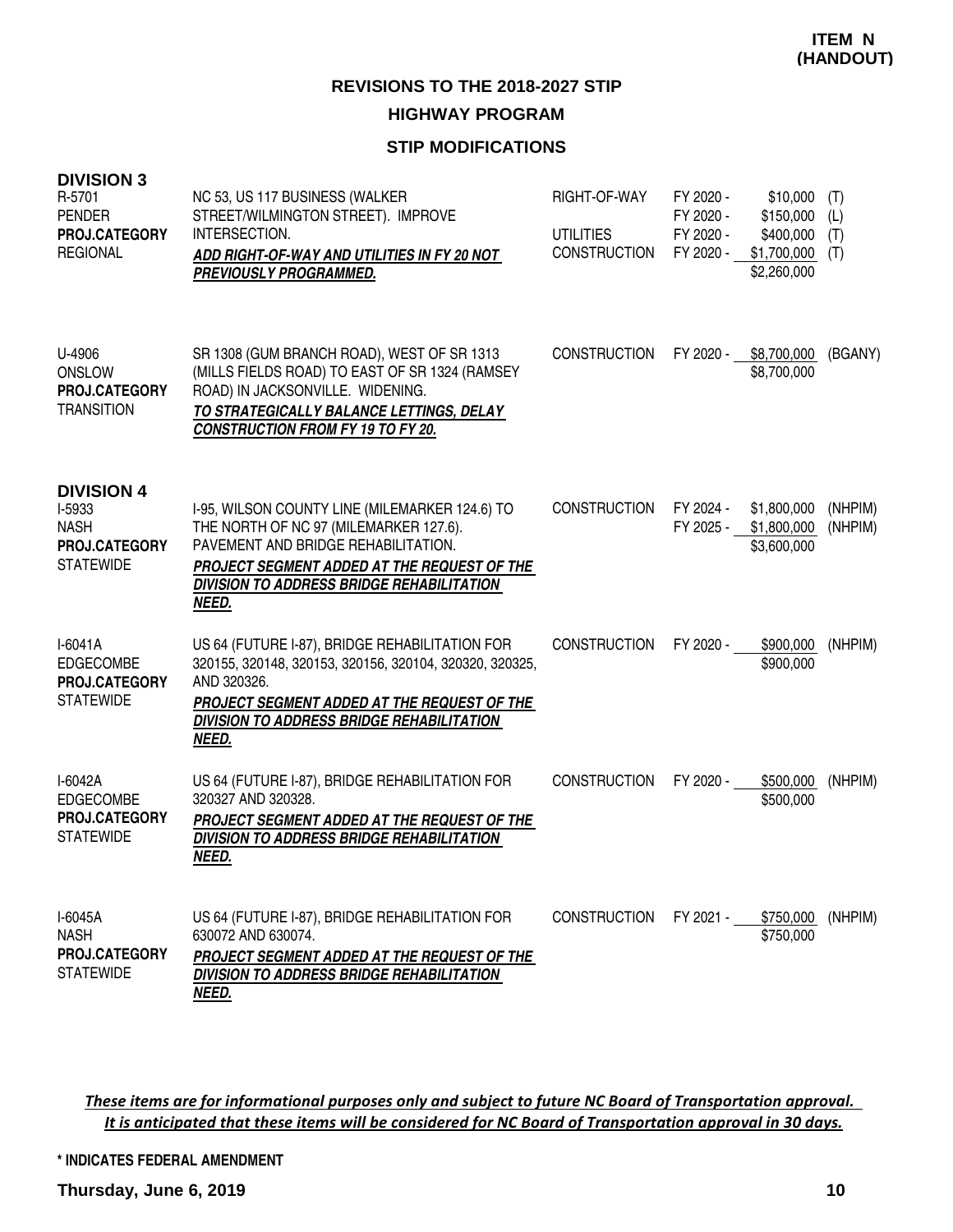### **STIP MODIFICATIONS**

| <b>DIVISION 4</b> |  |
|-------------------|--|
|-------------------|--|

| * U-2714        | US 117, US 70 BYPASS TO SR 1306 (FEDELON TRAIL) IN | <b>ENGINEERING</b>    | FY 2020 - | \$144,000   | (T) |
|-----------------|----------------------------------------------------|-----------------------|-----------|-------------|-----|
| <b>WAYNE</b>    | GOLDSBORO. WIDEN ROADWAY AND MAKE SAFETY           |                       | FY 2021 - | \$144,000   | (T) |
| PROJ.CATEGORY   | IMPROVEMENTS.                                      |                       | FY 2022 - | \$144,000   | (T) |
| <b>REGIONAL</b> | PROJECT TO UTILIZE BUILD NC BONDS FOR              |                       | FY 2023 - | \$144,000   | (T) |
|                 | PRELIMINARY ENGINEERING.                           |                       | FY 2024 - | \$144,000   | (T) |
|                 |                                                    |                       | FY 2025 - | \$144,000   | (T) |
|                 |                                                    |                       | FY 2026 - | \$144,000   | (T) |
|                 |                                                    |                       | FY 2027 - | \$144,000   | (T) |
|                 |                                                    |                       | FY 2028 - | \$144,000   | (T) |
|                 |                                                    |                       | FY 2029 - | \$144,000   | (T) |
|                 |                                                    |                       | POST YR-  | \$720,000   | (T) |
|                 |                                                    | <b>BUILD NC CONST</b> | FY 2020 - | \$858,000   | (T) |
|                 |                                                    |                       | FY 2021 - | \$858,000   | (T) |
|                 |                                                    |                       | FY 2022 - | \$858,000   | (T) |
|                 |                                                    |                       | FY 2023 - | \$858,000   | (T) |
|                 |                                                    |                       | FY 2024 - | \$858,000   | (T) |
|                 |                                                    |                       | FY 2025 - | \$858,000   | (T) |
|                 |                                                    |                       | FY 2026 - | \$858,000   | (T) |
|                 |                                                    |                       | FY 2027 - | \$858,000   | (T) |
|                 |                                                    |                       | FY 2028 - | \$858,000   | (T) |
|                 |                                                    |                       | FY 2029 - | \$858,000   | (T) |
|                 |                                                    |                       | POST YR-  | \$4,290,000 | (T) |

CONSTRUCTION FY 2020 - \$2,300,000 (T)

FY 2021 - \$2,300,000 (T) \$19,630,000

These items are for informational purposes only and subject to future NC Board of Transportation approval. It is anticipated that these items will be considered for NC Board of Transportation approval in 30 days.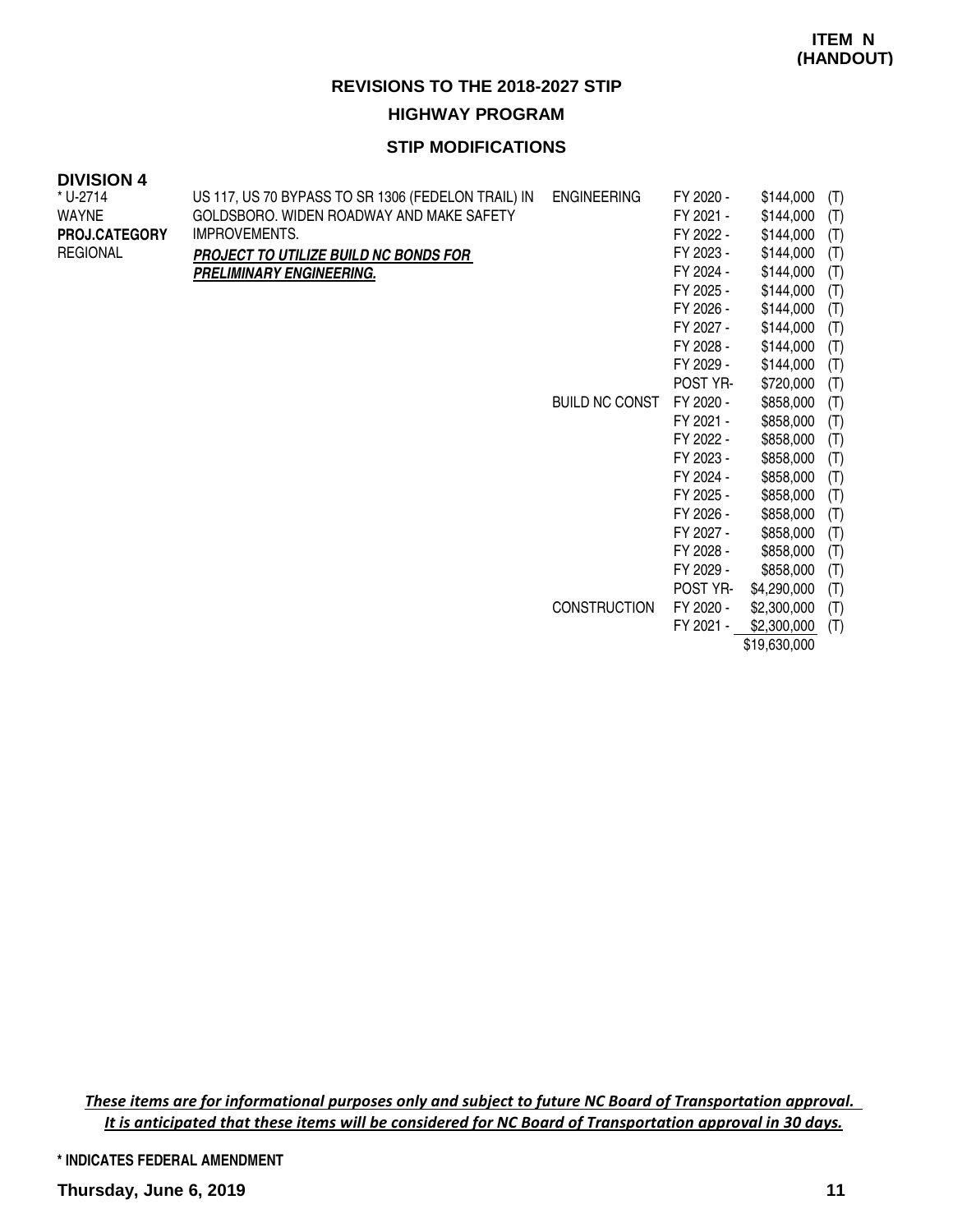### **STIP MODIFICATIONS**

| <b>DIVISION 4</b><br>* U-3609B | US 13 (BERKELEY BOULEVARD), SR 1003 (NEW HOPE  | <b>ENGINEERING</b>  | FY 2020 - | \$85,000     | (T) |
|--------------------------------|------------------------------------------------|---------------------|-----------|--------------|-----|
| <b>WAYNE</b>                   | ROAD) TO SR1572 (SAULSTON ROAD).               |                     | FY 2021 - | \$85,000     | (T) |
| PROJ.CATEGORY                  | PROJECT TO UTILIZE BUILD NC BONDS FOR          |                     | FY 2022 - | \$85,000     | (T) |
| <b>REGIONAL</b>                | PRELIMINARY ENGINEERING.                       |                     | FY 2023 - | \$85,000     | (T) |
|                                |                                                |                     | FY 2024 - | \$85,000     | (T) |
|                                |                                                |                     | FY 2025 - | \$85,000     | (T) |
|                                |                                                |                     | FY 2026 - | \$85,000     | (T) |
|                                |                                                |                     | FY 2027 - | \$85,000     | (T) |
|                                |                                                |                     | FY 2028 - | \$85,000     | (T) |
|                                |                                                |                     | FY 2029 - | \$85,000     | (T) |
|                                |                                                |                     | POST YR-  | \$425,000    | (T) |
|                                |                                                | <b>BUILD NC ROW</b> | FY 2020 - | \$515,000    | (T) |
|                                |                                                |                     | FY 2021 - | \$515,000    | (T) |
|                                |                                                |                     | FY 2022 - | \$515,000    | (T) |
|                                |                                                |                     | FY 2023 - | \$515,000    | (T) |
|                                |                                                |                     | FY 2024 - | \$515,000    | (T) |
|                                |                                                |                     | FY 2025 - | \$515,000    | (T) |
|                                |                                                |                     | FY 2026 - | \$515,000    | (T) |
|                                |                                                |                     | FY 2027 - | \$515,000    | (T) |
|                                |                                                |                     | FY 2028 - | \$515,000    | (T) |
|                                |                                                |                     | FY 2029 - | \$515,000    | (T) |
|                                |                                                |                     | POST YR-  | \$2,575,000  | (T) |
|                                |                                                | RIGHT-OF-WAY        | FY 2020 - | \$1,750,000  | (T) |
|                                |                                                | <b>UTILITIES</b>    | FY 2020 - | \$1,750,000  | (T) |
|                                |                                                |                     | FY 2021 - | \$1,750,000  | (T) |
|                                |                                                | <b>CONSTRUCTION</b> | FY 2023 - | \$5,875,000  | (T) |
|                                |                                                |                     | FY 2024 - | \$5,875,000  | (T) |
|                                |                                                |                     | FY 2025 - | \$5,875,000  | (T) |
|                                |                                                |                     | FY 2026 - | \$5,875,000  | (T) |
|                                |                                                |                     |           | \$37,750,000 |     |
|                                |                                                |                     |           |              |     |
| <b>DIVISION 5</b>              |                                                |                     |           |              |     |
| P-5720                         | CSX, CROSSING 630601X AT SR 2006 (DURANT ROAD) | <b>CONSTRUCTION</b> | FY 2020 - | \$516,000    | (T) |
| <b>WAKE</b>                    | IN RALEIGH. CONSTRUCT GRADE SEPARATION.        |                     | FY 2020 - | \$480,000    | (O) |
| PROJ.CATEGORY                  | TO ALLOW ADDITIONAL TIME TO COMPLETE THE       |                     | FY 2021 - | \$4,902,000  | (T) |
| <b>REGIONAL</b>                | RIGHT-OF-WAY, DELAY CONSTRUCTION FROM FY 19    |                     | FY 2022 - | \$4,902,000  | (T) |
|                                | TO FY 20, AT REQUEST OF RAIL DIVISION.         |                     |           | \$10,800,000 |     |

These items are for informational purposes only and subject to future NC Board of Transportation approval. It is anticipated that these items will be considered for NC Board of Transportation approval in 30 days.

**\* INDICATES FEDERAL AMENDMENT**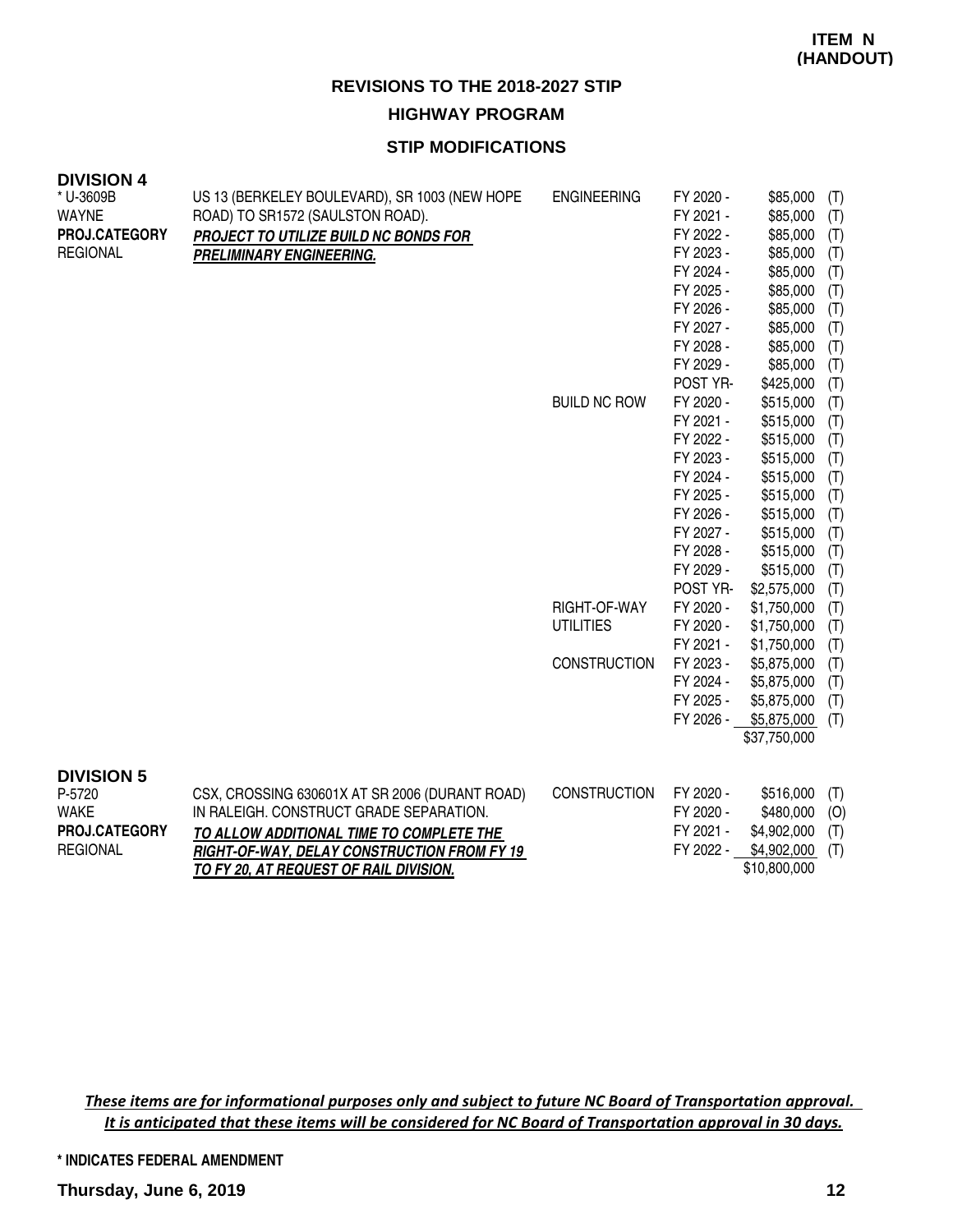#### **STIP MODIFICATIONS**

#### **DIVISION 5**

| * U-5302             | US 401, SOUTH OF SR 1006 (OLD STAGE ROAD) TO | <b>ENGINEERING</b>    | FY 2020 -       | \$84,000    | (T) |
|----------------------|----------------------------------------------|-----------------------|-----------------|-------------|-----|
| WAKE                 | SOUTH OF SR 2538 (MECHANICAL BOULEVARD) /    |                       | FY 2021 -       | \$84,000    | (T) |
| <b>PROJ.CATEGORY</b> | GARNER STATION BOULEVARD IN GARNER. CONVERT  |                       | FY 2022 -       | \$84,000    | (T) |
| REGIONAL             | TO SUPERSTREET.                              |                       | FY 2023 -       | \$84,000    | (T) |
|                      | PROJECT TO UTILIZE BUILD NC BONDS FOR        |                       | FY 2024 -       | \$84,000    | (T) |
|                      | PRELIMINARY ENGINEERING.                     |                       | FY 2025 -       | \$84,000    | (T) |
|                      |                                              |                       | FY 2026 -       | \$84,000    | (T) |
|                      |                                              |                       | FY 2027 -       | \$84,000    | (T) |
|                      |                                              |                       | FY 2028 -       | \$84,000    | (T) |
|                      |                                              |                       | FY 2029 -       | \$84,000    | (T) |
|                      |                                              |                       | <b>POST YR-</b> | \$420,000   | (T) |
|                      |                                              | <b>BUILD NC CONST</b> | FY 2020 -       | \$515,000   | (T) |
|                      |                                              |                       | FY 2021 -       | \$515,000   | (T) |
|                      |                                              |                       | FY 2022 -       | \$515,000   | (T) |
|                      |                                              |                       | FY 2023 -       | \$515,000   | (T) |
|                      |                                              |                       | FY 2024 -       | \$515,000   | (T) |
|                      |                                              |                       | FY 2025 -       | \$515,000   | (T) |
|                      |                                              |                       | FY 2026 -       | \$515,000   | (T) |
|                      |                                              |                       | FY 2027 -       | \$515,000   | (T) |
|                      |                                              |                       | FY 2028 -       | \$515,000   | (T) |
|                      |                                              |                       | FY 2029 -       | \$515,000   | (T) |
|                      |                                              |                       | <b>POST YR-</b> | \$2,575,000 | (T) |
|                      |                                              | <b>CONSTRUCTION</b>   | FY 2020 -       | \$9,000,000 | (T) |
|                      |                                              |                       |                 |             |     |

\$17,985,000

These items are for informational purposes only and subject to future NC Board of Transportation approval. It is anticipated that these items will be considered for NC Board of Transportation approval in 30 days.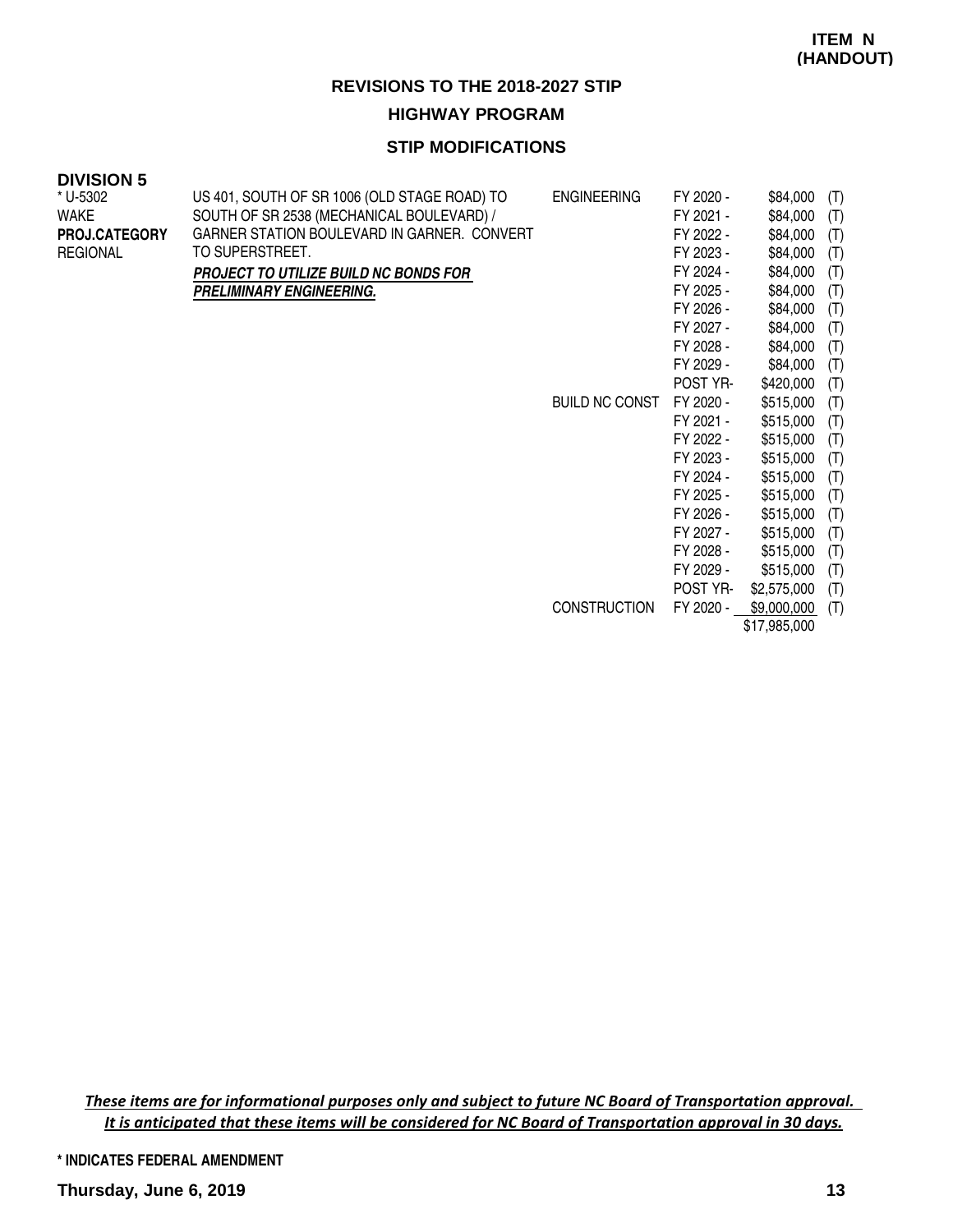### **STIP MODIFICATIONS**

| <b>DIVISION 5</b>    |                                                      |                       |           |              |     |
|----------------------|------------------------------------------------------|-----------------------|-----------|--------------|-----|
| * U-5745             | NC 751 (HOPE VALLEY ROAD), SR 1183 (UNIVERSITY       | <b>ENGINEERING</b>    | FY 2020 - | \$29,000     | (T) |
| <b>DURHAM</b>        | DRIVE) INTERSECTION IN DURHAM. CONSTRUCT             |                       | FY 2021 - | \$29,000     | (T) |
| PROJ.CATEGORY        | ROUNDABOUT.                                          |                       | FY 2022 - | \$29,000     | (T) |
| <b>REGIONAL</b>      | PROJECT TO UTILIZE BUILD NC BONDS FOR                |                       | FY 2023 - | \$29,000     | (T) |
|                      | PRELIMINARY ENGINEERING.                             |                       | FY 2024 - | \$29,000     | (T) |
|                      |                                                      |                       | FY 2025 - | \$29,000     | (T) |
|                      |                                                      |                       | FY 2026 - | \$29,000     | (T) |
|                      |                                                      |                       | FY 2027 - | \$29,000     | (T) |
|                      |                                                      |                       | FY 2028 - | \$29,000     | (T) |
|                      |                                                      |                       | FY 2029 - | \$29,000     | (T) |
|                      |                                                      |                       | POST YR-  | \$435,000    | (T) |
|                      |                                                      | <b>BUILD NC CONST</b> | FY 2019 - | \$86,000     | (T) |
|                      |                                                      |                       | FY 2020 - | \$86,000     | (T) |
|                      |                                                      |                       | FY 2021 - | \$86,000     | (T) |
|                      |                                                      |                       | FY 2022 - | \$86,000     | (T) |
|                      |                                                      |                       | FY 2023 - | \$86,000     | (T) |
|                      |                                                      |                       | FY 2024 - | \$86,000     | (T) |
|                      |                                                      |                       | FY 2025 - | \$86,000     | (T) |
|                      |                                                      |                       | FY 2026 - | \$86,000     | (T) |
|                      |                                                      |                       | FY 2027 - | \$86,000     | (T) |
|                      |                                                      |                       | FY 2028 - | \$86,000     | (T) |
|                      |                                                      |                       | FY 2029 - | \$86,000     | (T) |
|                      |                                                      |                       | POST YR-  | \$344,000    | (T) |
|                      |                                                      |                       |           | \$2,015,000  |     |
| U-5746               | US 401, WAKE TECHNICAL COMMUNITY COLLEGE TO          | RIGHT-OF-WAY          | FY 2020 - | \$10,953,000 | (T) |
| <b>WAKE</b>          | SR 1010 (TEN-TEN ROAD). ADD LANES.                   | <b>UTILITIES</b>      | FY 2020 - | \$2,313,000  | (T) |
| <b>PROJ.CATEGORY</b> | TO ALLOW ADDITIONAL TIME FOR STRATEGIC               | <b>CONSTRUCTION</b>   | FY 2020 - | \$3,289,000  | (T) |
| <b>REGIONAL</b>      | <b>LETTING REVIEW, DELAY RIGHT-OF-WAY FROM FY 19</b> |                       |           | \$16,555,000 |     |
|                      | <b>TO FY 20.</b>                                     |                       |           |              |     |

These items are for informational purposes only and subject to future NC Board of Transportation approval. It is anticipated that these items will be considered for NC Board of Transportation approval in 30 days.

**\* INDICATES FEDERAL AMENDMENT**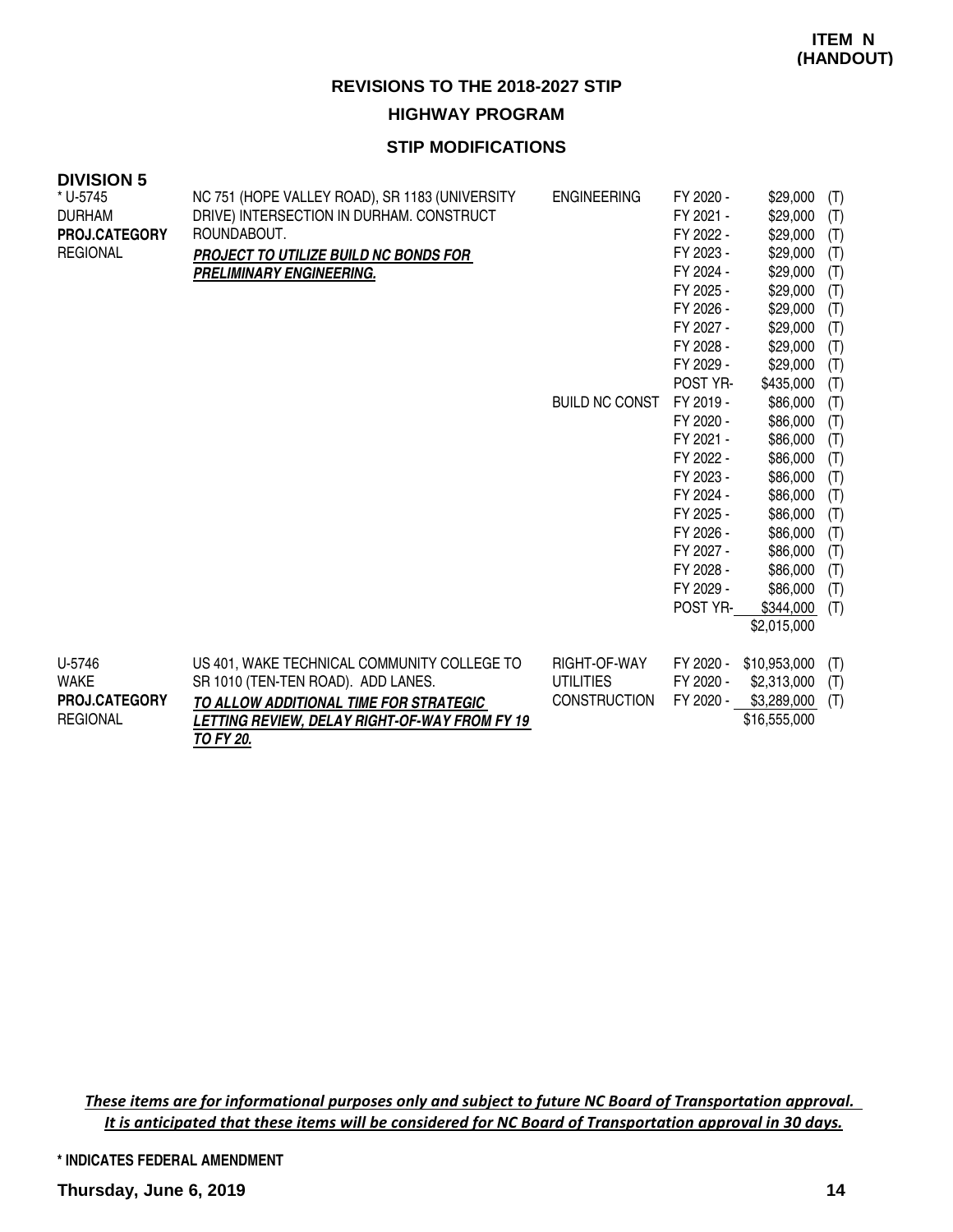### **STIP MODIFICATIONS**

| <b>DIVISION 5</b> |                                              |                       |           |             |     |
|-------------------|----------------------------------------------|-----------------------|-----------|-------------|-----|
| * U-5748          | US 401, SR 2044 (LIGON MILL ROAD) / SR 2224  | <b>ENGINEERING</b>    | FY 2020 - | \$52,000    | (T) |
| <b>WAKE</b>       | (MITCHELL MILL ROAD) IN RALEIGH. CONVERT AT- |                       | FY 2021 - | \$52,000    | (T) |
| PROJ.CATEGORY     | GRADE INTERSECTION TO INTERCHANGE.           |                       | FY 2022 - | \$52,000    | (T) |
| <b>REGIONAL</b>   | PROJECT TO UTILIZE BUILD NC BONDS FOR        |                       | FY 2023 - | \$52,000    | (T) |
|                   | PRELIMINARY ENGINEERING.                     |                       | FY 2024 - | \$52,000    | (T) |
|                   |                                              |                       | FY 2025 - | \$52,000    | (T) |
|                   |                                              |                       | FY 2026 - | \$52,000    | (T) |
|                   |                                              |                       | FY 2027 - | \$52,000    | (T) |
|                   |                                              |                       | FY 2028 - | \$52,000    | (T) |
|                   |                                              |                       | FY 2029 - | \$52,000    | (T) |
|                   |                                              |                       | POST YR-  | \$260,000   | (T) |
|                   |                                              | <b>BUILD NC ROW</b>   | FY 2020 - | \$858,000   | (T) |
|                   |                                              |                       | FY 2021 - | \$858,000   | (T) |
|                   |                                              |                       | FY 2022 - | \$858,000   | (T) |
|                   |                                              |                       | FY 2023 - | \$858,000   | (T) |
|                   |                                              |                       | FY 2024 - | \$858,000   | (T) |
|                   |                                              |                       | FY 2025 - | \$858,000   | (T) |
|                   |                                              |                       | FY 2026 - | \$858,000   | (T) |
|                   |                                              |                       | FY 2027 - | \$858,000   | (T) |
|                   |                                              |                       | FY 2028 - | \$858,000   | (T) |
|                   |                                              |                       | FY 2029 - | \$858,000   | (T) |
|                   |                                              |                       | POST YR-  | \$4,290,000 | (T) |
|                   |                                              | RIGHT-OF-WAY          | FY 2020 - | \$8,310,000 | (T) |
|                   |                                              |                       | FY 2021 - | \$8,310,000 | (T) |
|                   |                                              |                       | FY 2022 - | \$8,310,000 | (T) |
|                   |                                              | <b>UTILITIES</b>      | FY 2020 - | \$184,000   | (T) |
|                   |                                              |                       | FY 2021 - | \$183,000   | (T) |
|                   |                                              |                       | FY 2022 - | \$183,000   | (T) |
|                   |                                              | <b>BUILD NC CONST</b> | FY 2023 - | \$1,030,000 | (T) |
|                   |                                              |                       | FY 2024 - | \$1,030,000 | (T) |
|                   |                                              |                       | FY 2025 - | \$1,030,000 | (T) |
|                   |                                              |                       | FY 2026 - | \$1,030,000 | (T) |
|                   |                                              |                       | FY 2027 - | \$1,030,000 | (T) |
|                   |                                              |                       | FY 2028 - | \$1,030,000 | (T) |
|                   |                                              |                       | FY 2029 - | \$1,030,000 | (T) |
|                   |                                              |                       | POST YR-  | \$8,240,000 | (T) |

CONSTRUCTION FY 2023 - \$2,100,000 (T)

\$56,680,000

These items are for informational purposes only and subject to future NC Board of Transportation approval. It is anticipated that these items will be considered for NC Board of Transportation approval in 30 days.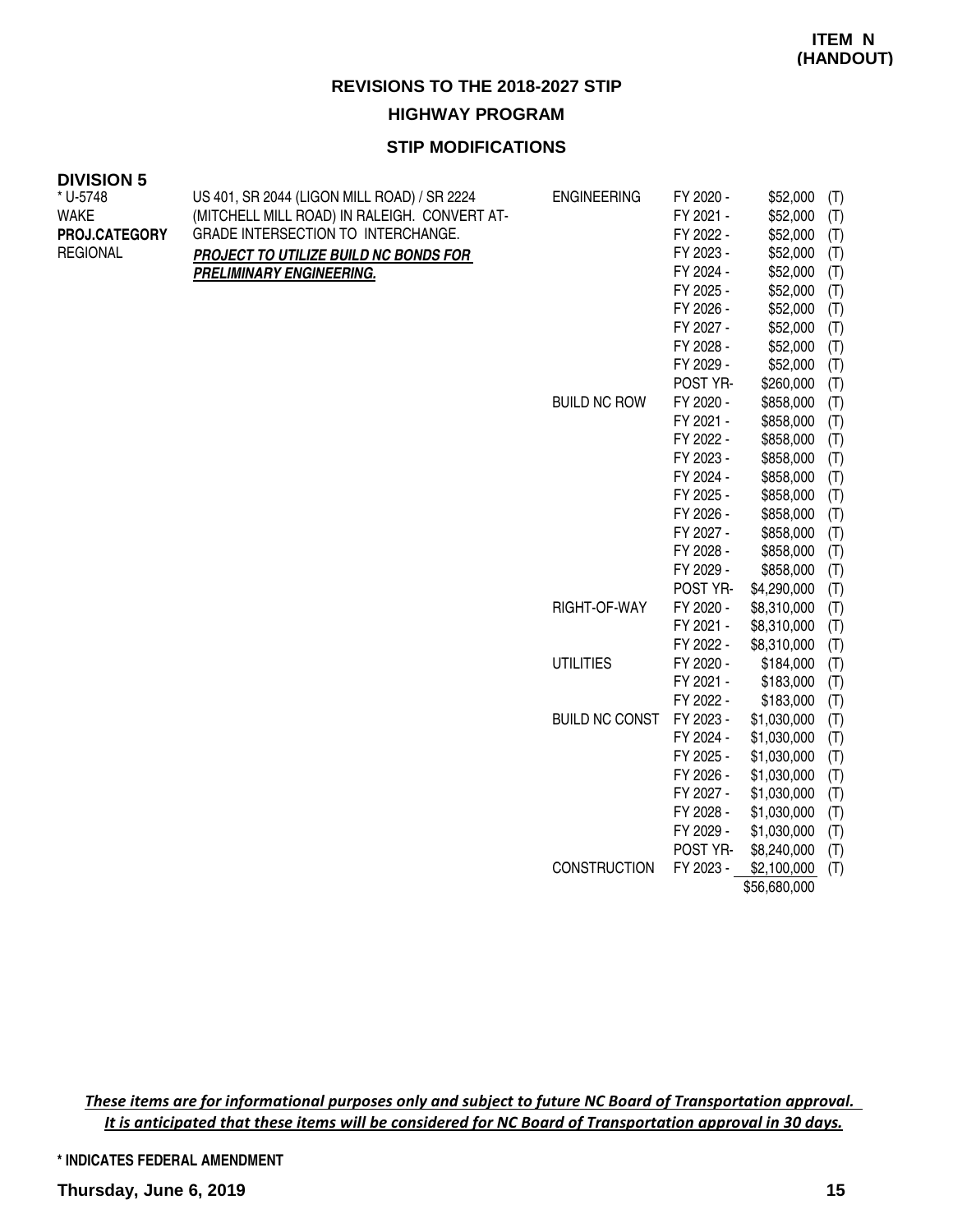## **STIP MODIFICATIONS**

| <b>DIVISION 5</b> |                                          |                     |           |             |     |
|-------------------|------------------------------------------|---------------------|-----------|-------------|-----|
| * U-5750          | NC 54, NC 540 TO PERIMETER PARK DRIVE IN | <b>ENGINEERING</b>  | FY 2020 - | \$108,000   | (T) |
| <b>WAKE</b>       | MORRISVILLE. ADD LANES.                  |                     | FY 2021 - | \$108,000   | (T) |
| PROJ.CATEGORY     | PROJECT TO UTILIZE BUILD NC BONDS FOR    |                     | FY 2022 - | \$108,000   | (T) |
| <b>REGIONAL</b>   | PRELIMINARY ENGINEERING.                 |                     | FY 2023 - | \$108,000   | (T) |
|                   |                                          |                     | FY 2024 - | \$108,000   | (T) |
|                   |                                          |                     | FY 2025 - | \$108,000   | (T) |
|                   |                                          |                     | FY 2026 - | \$108,000   | (T) |
|                   |                                          |                     | FY 2027 - | \$108,000   | (T) |
|                   |                                          |                     | FY 2028 - | \$108,000   | (T) |
|                   |                                          |                     | FY 2029 - | \$108,000   | (T) |
|                   |                                          |                     | POST YR-  | \$540,000   | (T) |
|                   |                                          | <b>BUILD NC ROW</b> | FY 2020 - | \$601,000   | (T) |
|                   |                                          |                     | FY 2021 - | \$601,000   | (T) |
|                   |                                          |                     | FY 2022 - | \$601,000   | (T) |
|                   |                                          |                     | FY 2023 - | \$601,000   | (T) |
|                   |                                          |                     | FY 2024 - | \$601,000   | (T) |
|                   |                                          |                     | FY 2025 - | \$601,000   | (T) |
|                   |                                          |                     | FY 2026 - | \$601,000   | (T) |
|                   |                                          |                     | FY 2027 - | \$601,000   | (T) |
|                   |                                          |                     | FY 2028 - | \$601,000   | (T) |
|                   |                                          |                     | FY 2029 - | \$601,000   | (T) |
|                   |                                          |                     | POST YR-  | \$3,005,000 | (T) |
|                   |                                          | RIGHT-OF-WAY        | FY 2020 - | \$5,179,000 | (T) |
|                   |                                          | <b>UTILITIES</b>    | FY 2020 - | \$236,000   | (T) |

 $FY$  2022 - \$8,450,000  $(T)$ \$32,950,000

CONSTRUCTION FY 2021 - \$8,450,000 (T)

These items are for informational purposes only and subject to future NC Board of Transportation approval. It is anticipated that these items will be considered for NC Board of Transportation approval in 30 days.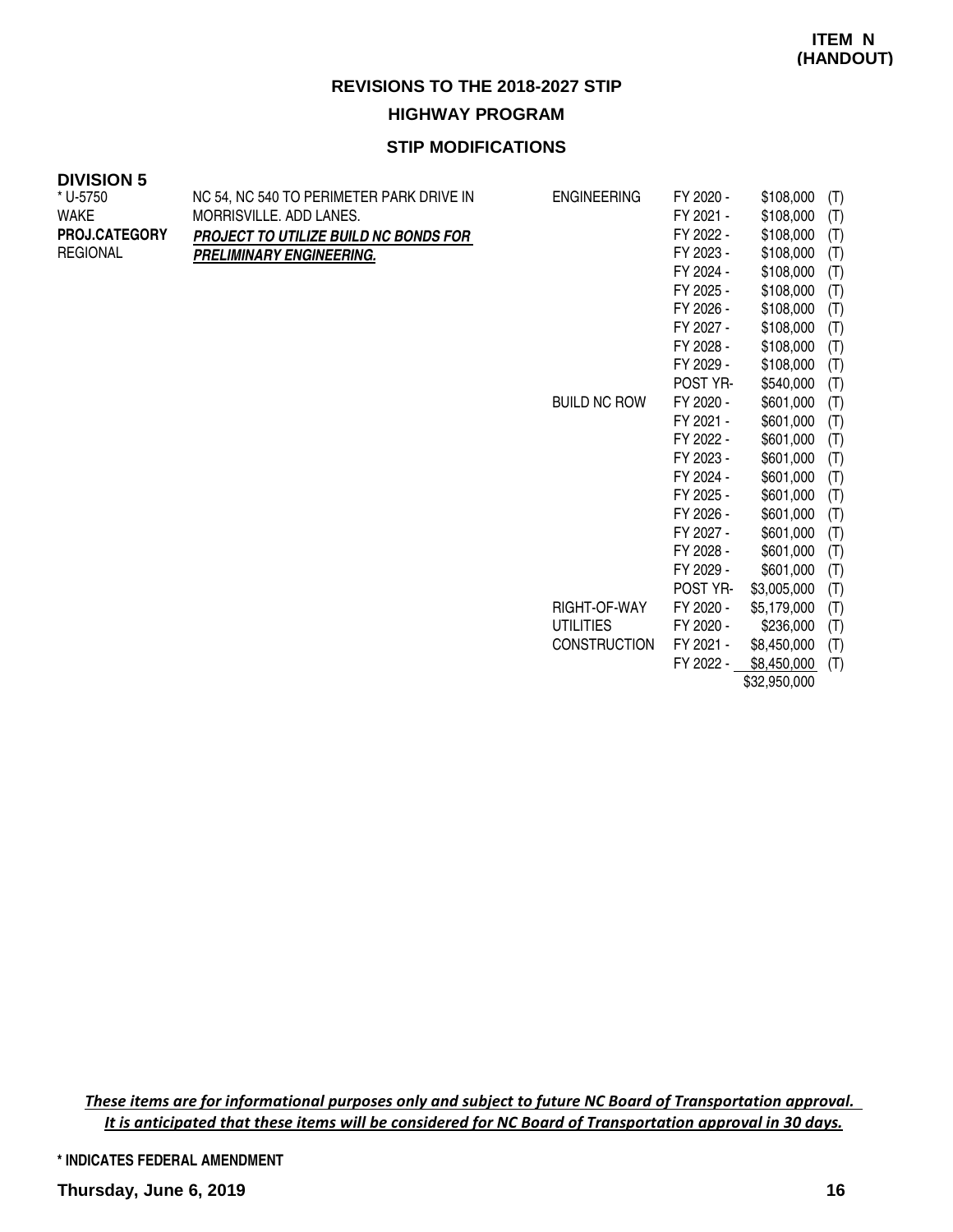#### **STIP MODIFICATIONS**

| <b>DIVISION 5</b>                                                                     |                                                                                                                                                                                                                                              |                                                  |                                                                                                      |                                                                                              |                                                      |
|---------------------------------------------------------------------------------------|----------------------------------------------------------------------------------------------------------------------------------------------------------------------------------------------------------------------------------------------|--------------------------------------------------|------------------------------------------------------------------------------------------------------|----------------------------------------------------------------------------------------------|------------------------------------------------------|
| * U-5827<br><b>WAKE</b><br>PROJ.CATEGORY<br><b>DIVISION</b>                           | SR 1632 (LOUIS STEPHENS DRIVE), POPLAR PIKE LANE<br>IN MORRISVILLE TO SR 2153 (LITTLE DRIVE) IN<br>RESEARCH TRIANGLE PARK. CONSTRUCT ROADWAY<br>ON NEW LOCATION.<br>PROJECT TO UTILIZE BUILD NC BONDS FOR<br><b>PRELIMINARY ENGINEERING.</b> | <b>ENGINEERING</b>                               | FY 2020 -<br>FY 2021 -<br>FY 2022 -<br>FY 2023 -<br>FY 2024 -<br>FY 2025 -<br>FY 2026 -<br>FY 2027 - | \$64,000<br>\$64,000<br>\$64,000<br>\$64,000<br>\$64,000<br>\$64,000<br>\$64,000<br>\$64,000 | (T)<br>(T)<br>(T)<br>(T)<br>(T)<br>(T)<br>(T)<br>(T) |
|                                                                                       |                                                                                                                                                                                                                                              |                                                  | FY 2028 -                                                                                            | \$64,000                                                                                     | (T)                                                  |
|                                                                                       |                                                                                                                                                                                                                                              |                                                  | FY 2029 -                                                                                            | \$64,000                                                                                     | (T)                                                  |
|                                                                                       |                                                                                                                                                                                                                                              |                                                  | POST YR-                                                                                             | \$320,000                                                                                    | (T)                                                  |
|                                                                                       |                                                                                                                                                                                                                                              | <b>BUILD NC CONST</b>                            | FY 2020 -<br>FY 2021 -                                                                               | \$86,000                                                                                     | (T)                                                  |
|                                                                                       |                                                                                                                                                                                                                                              |                                                  | FY 2022 -                                                                                            | \$86,000<br>\$86,000                                                                         | (T)<br>(T)                                           |
|                                                                                       |                                                                                                                                                                                                                                              |                                                  | FY 2023 -                                                                                            | \$86,000                                                                                     | (T)                                                  |
|                                                                                       |                                                                                                                                                                                                                                              |                                                  | FY 2024 -                                                                                            | \$86,000                                                                                     | (T)                                                  |
|                                                                                       |                                                                                                                                                                                                                                              |                                                  | FY 2025 -                                                                                            | \$86,000                                                                                     | (T)                                                  |
|                                                                                       |                                                                                                                                                                                                                                              |                                                  | FY 2026 -                                                                                            | \$86,000                                                                                     | (T)                                                  |
|                                                                                       |                                                                                                                                                                                                                                              |                                                  | FY 2027 -                                                                                            | \$86,000                                                                                     | (T)                                                  |
|                                                                                       |                                                                                                                                                                                                                                              |                                                  | FY 2028 -                                                                                            | \$86,000                                                                                     | (T)                                                  |
|                                                                                       |                                                                                                                                                                                                                                              |                                                  | FY 2029 -                                                                                            | \$86,000                                                                                     | (T)                                                  |
|                                                                                       |                                                                                                                                                                                                                                              |                                                  | POST YR-                                                                                             | \$430,000                                                                                    | (T)                                                  |
|                                                                                       |                                                                                                                                                                                                                                              | <b>CONSTRUCTION</b>                              | FY 2020 -                                                                                            | \$4,110,000<br>\$6,360,000                                                                   | (T)                                                  |
|                                                                                       |                                                                                                                                                                                                                                              |                                                  |                                                                                                      |                                                                                              |                                                      |
| <b>DIVISION 6</b><br>U-4405A<br><b>CUMBERLAND</b><br>PROJ.CATEGORY<br><b>DIVISION</b> | US 401 (RAEFORD ROAD), OLD RAEFORD ROAD TO<br>EAST OF BUNCE ROAD<br>TO STRATEGICALLY BALANCE LETTINGS, DELAY<br><b>CONSTRUCTION FROM FY 19 TO FY 20.</b>                                                                                     | <b>CONSTRUCTION</b>                              |                                                                                                      | FY 2020 - \$29,315,000<br>\$29,315,000                                                       | (BGANY)                                              |
| U-5798B<br><b>CUMBERLAND</b><br>PROJ.CATEGORY<br><b>DIVISION</b>                      | SR 1102 (GILLIS HILL ROAD), FROM SR 1418 (LINDSAY<br>ROAD) TO NORTH OF SR 1112 (STONEY POINT ROAD).<br>WIDEN TO MULTI-LANES.<br>ADDING PROJECT SEGMENT TO BETTER MATCH                                                                       | RIGHT-OF-WAY<br><b>UTILITIES</b><br>CONSTRUCTION | FY 2021 -<br>FY 2021 -<br>FY 2024 -<br>FY 2025 -                                                     | \$1,598,000<br>\$192,000<br>\$3,450,000<br>\$3,450,000                                       | (T)<br>(T)<br>(T)<br>(T)                             |

\$8,690,000

These items are for informational purposes only and subject to future NC Board of Transportation approval. It is anticipated that these items will be considered for NC Board of Transportation approval in 30 days.

**\* INDICATES FEDERAL AMENDMENT**

**PROJECT SCOPE.**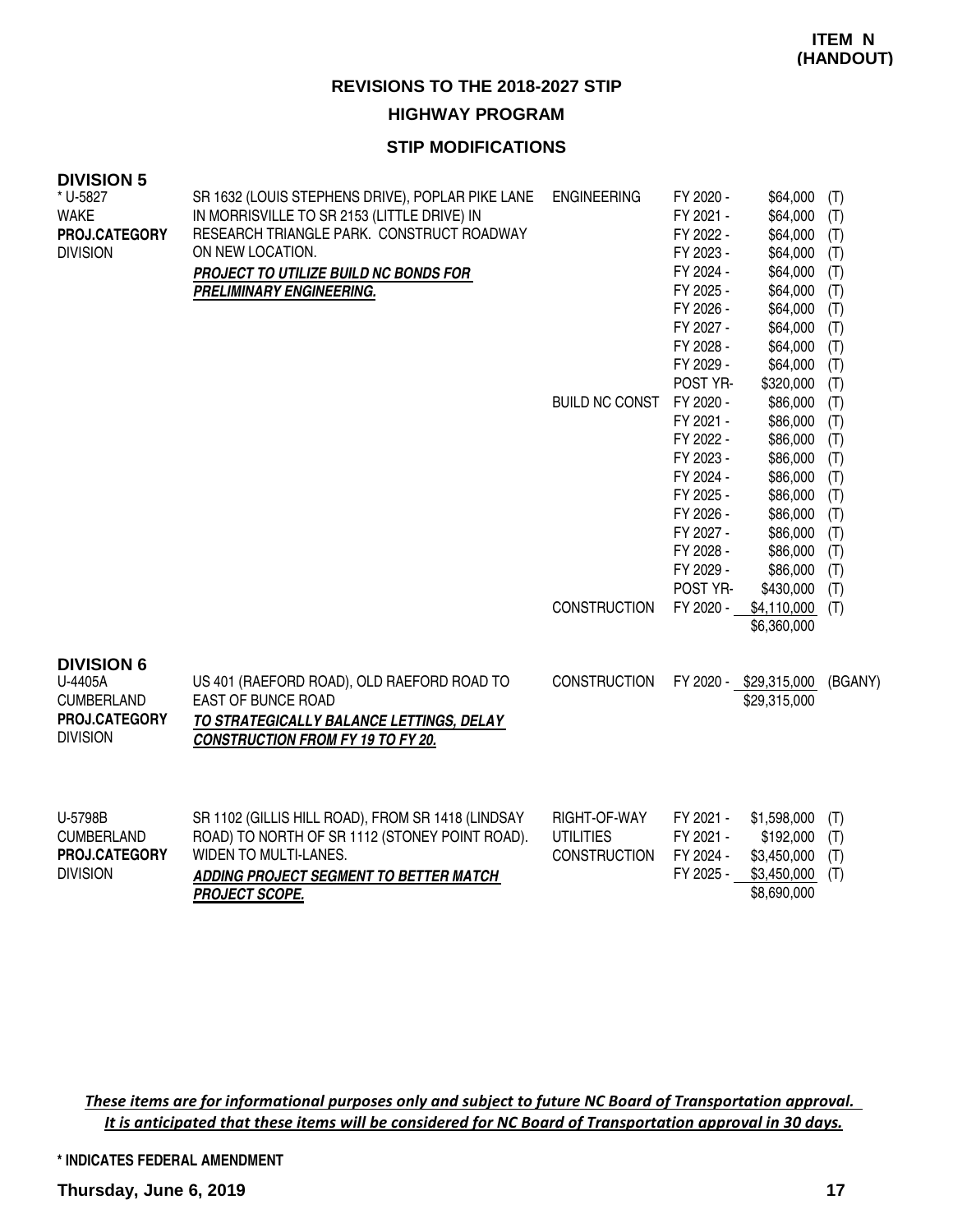### **STIP MODIFICATIONS**

| <b>DIVISION 7</b><br>AV-5707<br><b>GUILFORD</b><br>PROJ.CATEGORY<br><b>STATEWIDE</b> | PIEDMONT TRIAD INTERNATIONAL AIRPORT (GSO),<br>CONSTRUCT TAXIWAY G.<br>AIRPORT OFFICIALS REQUIRE A MODIFIED PROJECT<br>DELIVERY SCHEDULE. DELAY CONSTRUCTION FROM<br>FY 19 TO FY 21, AT REQUEST OF AVIATION DIVISION.                                                   | <b>CONSTRUCTION</b> | FY 2021 -              | \$500,000<br>FY 2021 - \$15,400,000<br>\$15,900,000 | (T)<br>(O) |
|--------------------------------------------------------------------------------------|-------------------------------------------------------------------------------------------------------------------------------------------------------------------------------------------------------------------------------------------------------------------------|---------------------|------------------------|-----------------------------------------------------|------------|
| AV-5708<br><b>GUILFORD</b><br><b>PROJ.CATEGORY</b><br><b>STATEWIDE</b>               | PIEDMONT TRIAD INTERNATIONAL AIRPORT (GSO),<br>CONSTRUCT TAXIWAY OVER FUTURE I-73 EAST OF SR<br>2085 (BRYAN BOULEVARD).<br>TO ALLOW TIME FOR AIRPORT TO RELOCATE RADAR<br><b>EQUIPMENT, DELAY CONSTRUCTION FROM FY 19 TO</b><br>FY 20, AT REQUEST OF AVIATION DIVISION. | <b>CONSTRUCTION</b> | FY 2020 -              | \$500,000<br>\$500,000                              | (1)        |
| AV-5718<br><b>GUILFORD</b><br><b>PROJ.CATEGORY</b><br><b>STATEWIDE</b>               | PIEDMONT TRIAD INTERNATIONAL AIRPORT (GSO),<br>HIGH SPEED TAXIWAY TO RUNWAY 5R-23L.<br>AIRPORT OFFICIALS REQUIRE A MODIFIED PROJECT<br>DELIVERY SCHEDULE. DELAY CONSTRUCTION FROM<br>FY 19 TO FY 21. AT REQUEST OF AVIATION DIVISION.                                   | <b>CONSTRUCTION</b> | FY 2021 -<br>FY 2021 - | \$500,000<br>\$2,500,000<br>\$3,000,000             | (T)<br>(O) |

These items are for informational purposes only and subject to future NC Board of Transportation approval. It is anticipated that these items will be considered for NC Board of Transportation approval in 30 days.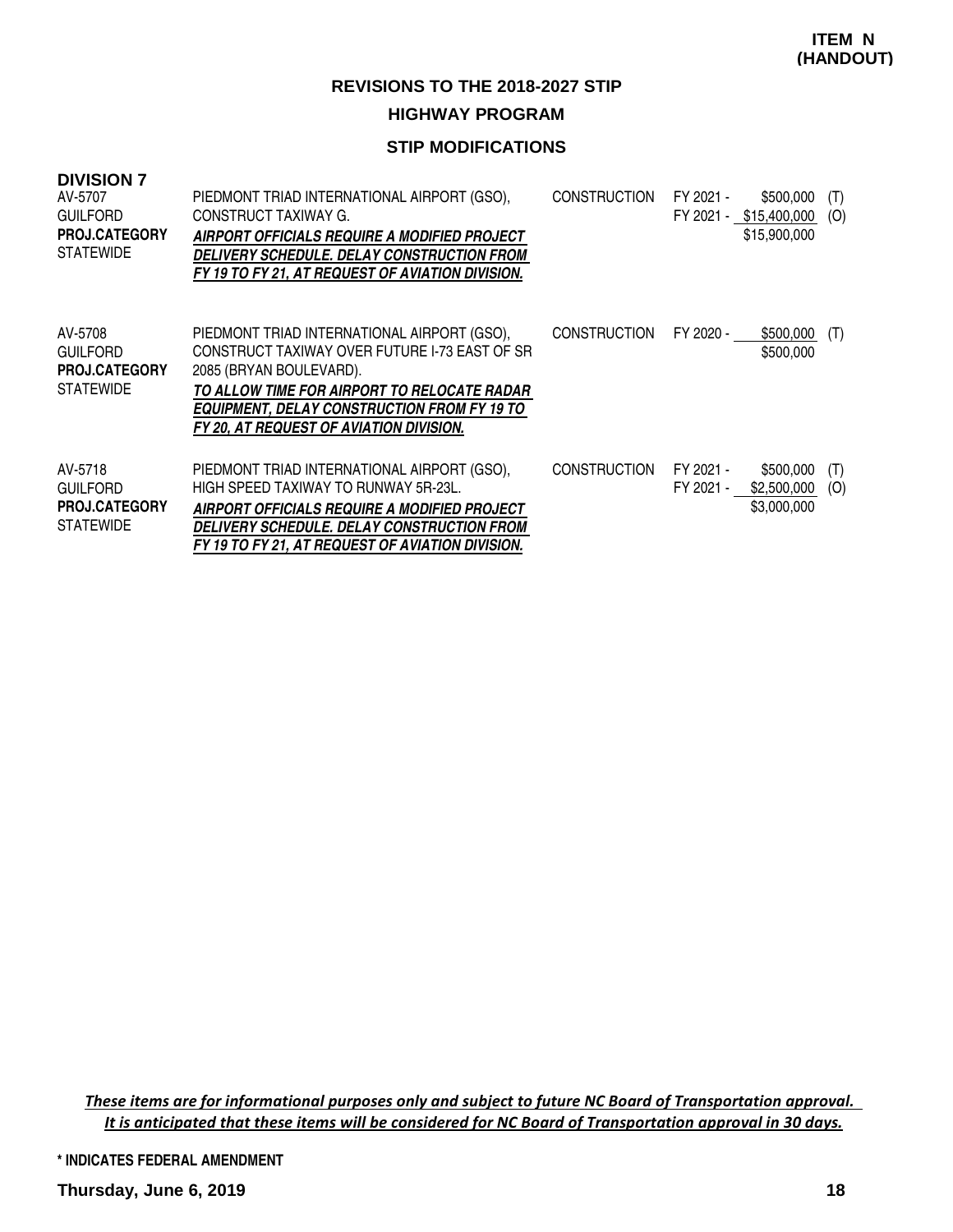### **STIP MODIFICATIONS**

| <b>DIVISION 7</b> |  |
|-------------------|--|
| * R-4707          |  |

| ו וטוטוע<br>* R-4707<br><b>GUILFORD</b><br>PROJ.CATEGORY<br><b>REGIONAL</b> | US 29; SR 4771 (REEDY FORK PARKWAY), US 29 / SR<br>4771 (REEDY FORK PARKWAY) INTERCHANGE<br>IMPROVEMENTS IN GREENSBORO. IMPROVE<br>ROADWAY, MODIFY INTERCHANGE, AND REPLACE<br><b>BRIDGE 400360</b><br>PROJECT TO UTILIZE BUILD NC BONDS FOR<br>PRELIMINARY ENGINEERING. | <b>ENGINEERING</b>  | FY 2020 -<br>FY 2021 -<br>FY 2022 -<br>FY 2023 -<br>FY 2024 -<br>FY 2025 -<br>FY 2026 -<br>FY 2027 -<br>FY 2028 -<br>FY 2029 - | \$217,000<br>\$217,000<br>\$217,000<br>\$217,000<br>\$217,000<br>\$217,000<br>\$217,000<br>\$217,000<br>\$217,000<br>\$217,000 | (T)<br>(T)<br>(T)<br>(T)<br>(T)<br>(T)<br>(T)<br>(T)<br>(T)<br>(T) |
|-----------------------------------------------------------------------------|--------------------------------------------------------------------------------------------------------------------------------------------------------------------------------------------------------------------------------------------------------------------------|---------------------|--------------------------------------------------------------------------------------------------------------------------------|--------------------------------------------------------------------------------------------------------------------------------|--------------------------------------------------------------------|
|                                                                             |                                                                                                                                                                                                                                                                          |                     | POST YR-                                                                                                                       | \$1,085,000                                                                                                                    | (T)                                                                |
|                                                                             |                                                                                                                                                                                                                                                                          | <b>BUILD NC ROW</b> | FY 2020 -                                                                                                                      | \$1,287,000                                                                                                                    | (T)                                                                |
|                                                                             |                                                                                                                                                                                                                                                                          |                     | FY 2021 -                                                                                                                      | \$1,287,000                                                                                                                    | (T)                                                                |
|                                                                             |                                                                                                                                                                                                                                                                          |                     | FY 2022 -                                                                                                                      | \$1,287,000                                                                                                                    | (T)                                                                |
|                                                                             |                                                                                                                                                                                                                                                                          |                     | FY 2023 -                                                                                                                      | \$1,287,000                                                                                                                    | (T)                                                                |
|                                                                             |                                                                                                                                                                                                                                                                          |                     | FY 2024 -                                                                                                                      | $$1,287,000$ (T)                                                                                                               |                                                                    |
|                                                                             |                                                                                                                                                                                                                                                                          |                     | FY 2025 -                                                                                                                      | \$1,287,000                                                                                                                    | (T)                                                                |
|                                                                             |                                                                                                                                                                                                                                                                          |                     | FY 2026 -                                                                                                                      | \$1,287,000                                                                                                                    | (T)                                                                |
|                                                                             |                                                                                                                                                                                                                                                                          |                     | FY 2027 -                                                                                                                      | \$1,287,000                                                                                                                    | (T)                                                                |
|                                                                             |                                                                                                                                                                                                                                                                          |                     | FY 2028 -<br>FY 2029 -                                                                                                         | \$1,287,000<br>\$1,287,000                                                                                                     | (T)                                                                |
|                                                                             |                                                                                                                                                                                                                                                                          |                     | POST YR-                                                                                                                       | \$5,148,000                                                                                                                    | (T)                                                                |
|                                                                             |                                                                                                                                                                                                                                                                          | BUILD NC CONST      | FY 2020 -                                                                                                                      | \$2,145,000                                                                                                                    | (T)<br>(T)                                                         |
|                                                                             |                                                                                                                                                                                                                                                                          |                     | FY 2021 -                                                                                                                      | \$2,145,000                                                                                                                    | (T)                                                                |
|                                                                             |                                                                                                                                                                                                                                                                          |                     | FY 2022 -                                                                                                                      | $$2,145,000$ (T)                                                                                                               |                                                                    |
|                                                                             |                                                                                                                                                                                                                                                                          |                     | FY 2023 -                                                                                                                      | \$2,145,000                                                                                                                    | (T)                                                                |
|                                                                             |                                                                                                                                                                                                                                                                          |                     | FY 2024 -                                                                                                                      | \$2,145,000                                                                                                                    | (T)                                                                |
|                                                                             |                                                                                                                                                                                                                                                                          |                     | FY 2025 -                                                                                                                      | \$2,145,000                                                                                                                    | (T)                                                                |
|                                                                             |                                                                                                                                                                                                                                                                          |                     | FY 2026 -                                                                                                                      | \$2,145,000                                                                                                                    | (T)                                                                |
|                                                                             |                                                                                                                                                                                                                                                                          |                     | FY 2027 -                                                                                                                      | \$2,145,000                                                                                                                    | (T)                                                                |
|                                                                             |                                                                                                                                                                                                                                                                          |                     | FY 2028 -                                                                                                                      | \$2,145,000                                                                                                                    | (T)                                                                |
|                                                                             |                                                                                                                                                                                                                                                                          |                     | FY 2029 -                                                                                                                      | \$2,145,000                                                                                                                    | (T)                                                                |
|                                                                             |                                                                                                                                                                                                                                                                          |                     | POST YR-                                                                                                                       | \$10,745,000                                                                                                                   | (T)                                                                |
|                                                                             |                                                                                                                                                                                                                                                                          | <b>CONSTRUCTION</b> | FY 2020 -                                                                                                                      | \$9,900,000                                                                                                                    | (T)                                                                |
|                                                                             |                                                                                                                                                                                                                                                                          |                     | FY 2021 -                                                                                                                      | \$9,900,000                                                                                                                    | (T)                                                                |
|                                                                             |                                                                                                                                                                                                                                                                          |                     |                                                                                                                                | \$73,268,000                                                                                                                   |                                                                    |

These items are for informational purposes only and subject to future NC Board of Transportation approval. It is anticipated that these items will be considered for NC Board of Transportation approval in 30 days.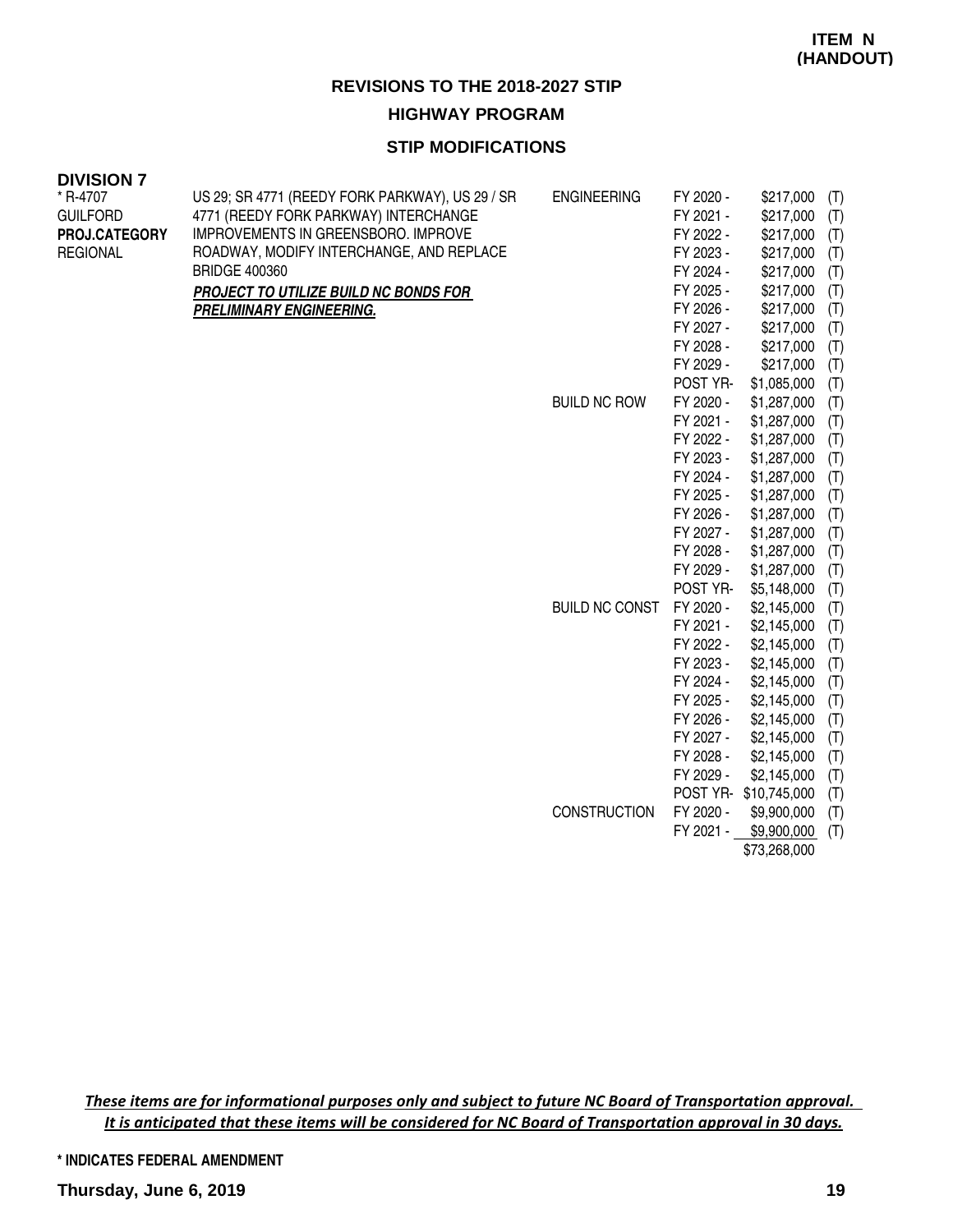### **STIP MODIFICATIONS**

| <b>DIVISION 7</b> |                                                |                       |           |              |     |
|-------------------|------------------------------------------------|-----------------------|-----------|--------------|-----|
| * U-2581BA        | US 70, SR3045 (MOUNT HOPE CHURCH ROAD) TO SR   | <b>ENGINEERING</b>    | FY 2020 - | \$56,000     | (T) |
| <b>GUILFORD</b>   | 3175 (BIRCH CREEK ROAD)                        |                       | FY 2021 - | \$56,000     | (T) |
| PROJ.CATEGORY     | PROJECT TO UTILIZE BUILD NC BONDS FOR          |                       | FY 2022 - | \$56,000     | (T) |
| <b>DIVISION</b>   | <b>PRELIMINARY ENGINEERING.</b>                |                       | FY 2023 - | \$56,000     | (T) |
|                   |                                                |                       | FY 2024 - | \$56,000     | (T) |
|                   |                                                |                       | FY 2025 - | \$56,000     | (T) |
|                   |                                                |                       | FY 2026 - | \$56,000     | (T) |
|                   |                                                |                       | FY 2027 - | \$56,000     | (T) |
|                   |                                                |                       | FY 2028 - | \$56,000     | (T) |
|                   |                                                |                       | FY 2029 - | \$56,000     | (T) |
|                   |                                                |                       | POST YR-  | \$280,000    | (T) |
|                   |                                                | <b>BUILD NC CONST</b> | FY 2020 - | \$429,000    | (T) |
|                   |                                                |                       | FY 2021 - | \$429,000    | (T) |
|                   |                                                |                       | FY 2022 - | \$429,000    | (T) |
|                   |                                                |                       | FY 2023 - | \$429,000    | (T) |
|                   |                                                |                       | FY 2024 - | \$429,000    | (T) |
|                   |                                                |                       | FY 2025 - | \$429,000    | (T) |
|                   |                                                |                       | FY 2026 - | \$429,000    | (T) |
|                   |                                                |                       | FY 2027 - | \$429,000    | (T) |
|                   |                                                |                       | FY 2028 - | \$429,000    | (T) |
|                   |                                                |                       | FY 2029 - | \$429,000    | (T) |
|                   |                                                |                       | POST YR-  | \$2,145,000  | (T) |
|                   |                                                | <b>CONSTRUCTION</b>   | FY 2020 - | \$5,900,000  | (T) |
|                   |                                                |                       |           | \$13,175,000 |     |
| U-5850            | SR 1007 (RANDLEMAN ROAD), ELMSLEY DRIVE TO     | RIGHT-OF-WAY          | FY 2020 - | \$467,000    | (T) |
| <b>GUILFORD</b>   | GLENDALE DRIVE IN GREENSBORO. WIDEN TO         | <b>UTILITIES</b>      | FY 2020 - | \$56,000     | (T) |
| PROJ.CATEGORY     | MULTLANES.                                     | <b>CONSTRUCTION</b>   | FY 2021 - | \$1,635,000  | (T) |
| <b>DIVISION</b>   | TO ALLOW ADDITIONAL TIME TO COMPLETE           |                       |           | \$2,158,000  |     |
|                   | PLANNING AND DESIGN, DELAY RIGHT-OF-WAY FROM   |                       |           |              |     |
|                   | FY 19 TO FY 20, AT REQUEST OF DIVISION OFFICE. |                       |           |              |     |

These items are for informational purposes only and subject to future NC Board of Transportation approval. It is anticipated that these items will be considered for NC Board of Transportation approval in 30 days.

**\* INDICATES FEDERAL AMENDMENT**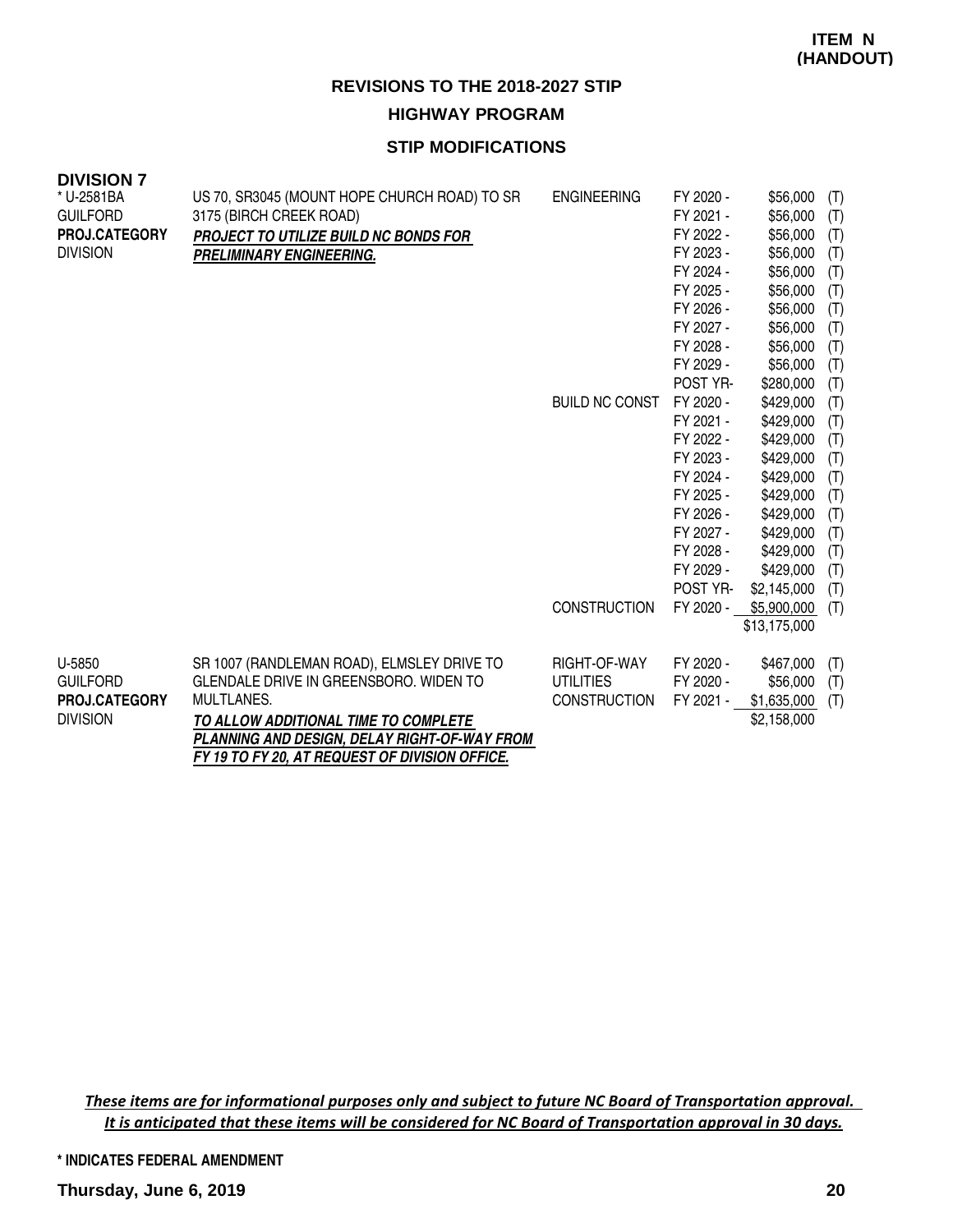#### **STIP MODIFICATIONS**

| <b>DIVISION 7</b> |                                                  |                     |           |             |          |
|-------------------|--------------------------------------------------|---------------------|-----------|-------------|----------|
| * U-5896          | US 29 / US 70 / BUSINESS 85, SR 1009 (SOUTH MAIN | <b>ENGINEERING</b>  | FY 2020 - | \$75,000    | (T)      |
| <b>GUILFORD</b>   | STREET) IN HIGH POINT. RECONSTRUCT               |                     | FY 2021 - | \$75,000    | (T)      |
| PROJ.CATEGORY     | INTERCHANGE.                                     |                     | FY 2022 - | \$75,000    | (T)      |
| <b>DIVISION</b>   | <b>PROJECT TO UTILIZE BUILD NC BONDS FOR</b>     |                     | FY 2023 - | \$75,000    | (T)      |
|                   | <b>PRELIMINARY ENGINEERING.</b>                  |                     | FY 2024 - | \$75,000    | (T)      |
|                   |                                                  |                     | FY 2025 - | \$75,000    | (T)      |
|                   |                                                  |                     | FY 2026 - | \$75,000    | (T)      |
|                   |                                                  |                     | FY 2027 - | \$75,000    | (T)      |
|                   |                                                  |                     | FY 2028 - | \$75,000    | (T)      |
|                   |                                                  |                     | FY 2029 - | \$75,000    | (T)      |
|                   |                                                  |                     | POST YR-  | \$375,000   | (T)      |
|                   |                                                  | <b>BUILD NC ROW</b> | FY 2020 - | \$944,000   | (T)      |
|                   |                                                  |                     | FY 2021 - | \$944,000   | (T)      |
|                   |                                                  |                     | FY 2022 - | \$944,000   | (T)      |
|                   |                                                  |                     | FY 2023 - | \$944,000   | (T)      |
|                   |                                                  |                     | FY 2024 - | \$944,000   | (T)      |
|                   |                                                  |                     | FY 2025 - | \$944,000   | (T)      |
|                   |                                                  |                     | FY 2026 - | \$944,000   | (T)      |
|                   |                                                  |                     | FY 2027 - | \$944,000   | (T)      |
|                   |                                                  |                     | FY 2028 - | \$944,000   | (T)      |
|                   |                                                  |                     | FY 2029 - | \$944,000   | (T)      |
|                   |                                                  |                     | POST YR-  | \$3,776,000 | (T)      |
|                   |                                                  | <b>CONSTRUCTION</b> | FY 2020 - | \$4,004,000 | (BG5200) |
|                   |                                                  |                     | FY 2021 - | \$4,004,000 | (BG5200) |

These items are for informational purposes only and subject to future NC Board of Transportation approval. It is anticipated that these items will be considered for NC Board of Transportation approval in 30 days.

**\* INDICATES FEDERAL AMENDMENT**

FY 2022 - \$4,004,000 (BG5200) \$26,353,000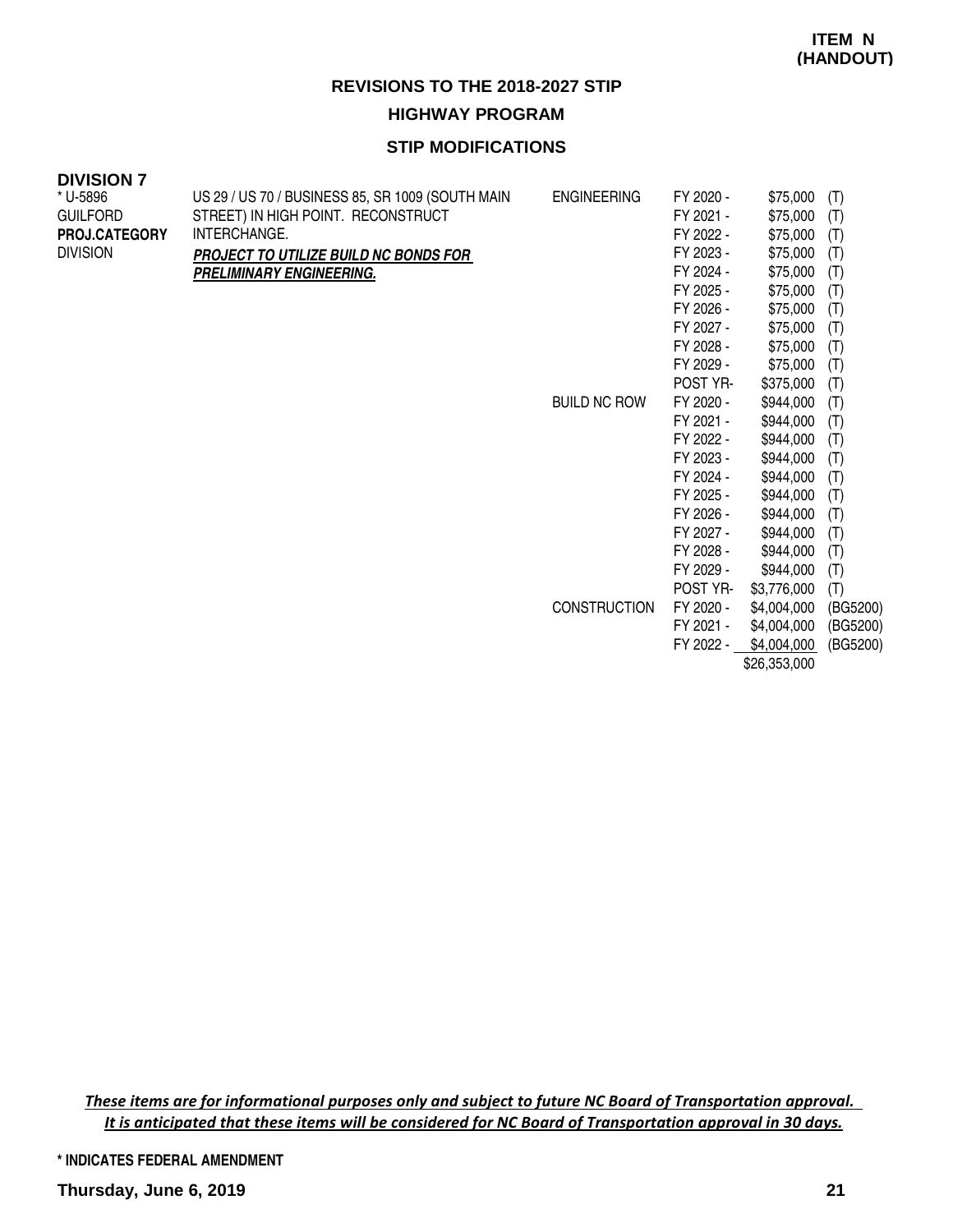## **STIP MODIFICATIONS**

| <b>DIVISION 8</b><br>* R-2527<br><b>MONTGOMERY</b><br><b>PROJ.CATEGORY</b><br><b>REGIONAL</b> | NC 24 / NC 27, NC 73 TO TROY BYPASS. WIDEN TO<br>MULTILANES.<br>PROJECT TO UTILIZE BUILD NC BONDS FOR<br><b>PRELIMINARY ENGINEERING.</b>                                                                                                                                                                                                                                                         | <b>ENGINEERING</b>                                      | FY 2020 -<br>FY 2021 -<br>FY 2022 -<br>FY 2023 -<br>FY 2024 -<br>FY 2025 -<br>FY 2026 -<br>FY 2027 -<br>FY 2028 -<br>FY 2029 -<br>POST YR- | \$242,000<br>\$242,000<br>\$242,000<br>\$242,000<br>\$242,000<br>\$242,000<br>\$242,000<br>\$242,000<br>\$242,000<br>\$242,000<br>\$1,210,000 | (T)<br>(T)<br>(T)<br>(T)<br>(T)<br>(T)<br>(T)<br>(T)<br>(T)<br>(T)<br>(T) |
|-----------------------------------------------------------------------------------------------|--------------------------------------------------------------------------------------------------------------------------------------------------------------------------------------------------------------------------------------------------------------------------------------------------------------------------------------------------------------------------------------------------|---------------------------------------------------------|--------------------------------------------------------------------------------------------------------------------------------------------|-----------------------------------------------------------------------------------------------------------------------------------------------|---------------------------------------------------------------------------|
|                                                                                               |                                                                                                                                                                                                                                                                                                                                                                                                  | <b>BUILD NC ROW</b>                                     | FY 2020 -<br>FY 2021 -<br>FY 2022 -<br>FY 2023 -<br>FY 2024 -<br>FY 2025 -<br>FY 2026 -<br>FY 2027 -<br>FY 2028 -<br>FY 2029 -<br>POST YR- | \$686,000<br>\$686,000<br>\$686,000<br>\$686,000<br>\$686,000<br>\$686,000<br>\$686,000<br>\$686,000<br>\$686,000<br>\$686,000<br>\$2,744,000 | (T)<br>(T)<br>(T)<br>(T)<br>(T)<br>(T)<br>(T)<br>(T)<br>(T)<br>(T)<br>(T) |
|                                                                                               |                                                                                                                                                                                                                                                                                                                                                                                                  | <b>CONSTRUCTION</b>                                     | FY 2023 -                                                                                                                                  | FY 2021 - \$11,550,000<br>FY 2022 - \$11,550,000<br>\$11,550,000<br>FY 2024 - \$11,550,000<br>\$59,434,000                                    | (T)<br>(T)<br>(T)<br>(T)                                                  |
| * R-5724<br><b>CHATHAM</b>                                                                    | US 15 / US 501, SOUTH OF US 64 BUSINESS TO<br>POWELL PLACE LANE IN PITTSBORO. WIDEN TO<br>MULTILANES, MILL AND RESURFACE, AND<br>CONSTRUCT ROADWAY AND STREETSCAPE<br>IMPROVEMENTS AT TRAFFIC CIRCLE.<br><b>REVISE DESCRIPTION AND SEGMENT INTO PART A</b><br>AND B AT THE REQUEST OF DIVISION TO REFLECT<br><b>CURRENT PROJECT DEVELOPMENT SCOPE. SEE</b><br>PARTS A AND B BELOW FOR SCHEDULES. |                                                         |                                                                                                                                            |                                                                                                                                               |                                                                           |
| * R-5724A<br><b>CHATHAM</b><br>PROJ.CATEGORY<br><b>DIVISION</b>                               | US 15 / US 501, SOUTH OF US 64 BUSINESS TO NORTH<br>OF US 64 BUSINESS. CONSTRUCT ROADWAY AND<br>STREETSCAPE IMPROVEMENTS AT TRAFFIC CIRCLE.<br>NEW PROJECT BREAK CREATED AT REQUEST OF<br><b>DIVISION.</b>                                                                                                                                                                                       | RIGHT-OF-WAY<br><b>UTILITIES</b><br><b>CONSTRUCTION</b> | FY 2020 -<br>FY 2020 -<br>FY 2020 -                                                                                                        | \$50,000<br>\$1,000,000<br>\$2,800,000<br>\$3,850,000                                                                                         | (T)<br>(T)<br>(T)                                                         |

These items are for informational purposes only and subject to future NC Board of Transportation approval. It is anticipated that these items will be considered for NC Board of Transportation approval in 30 days.

**\* INDICATES FEDERAL AMENDMENT**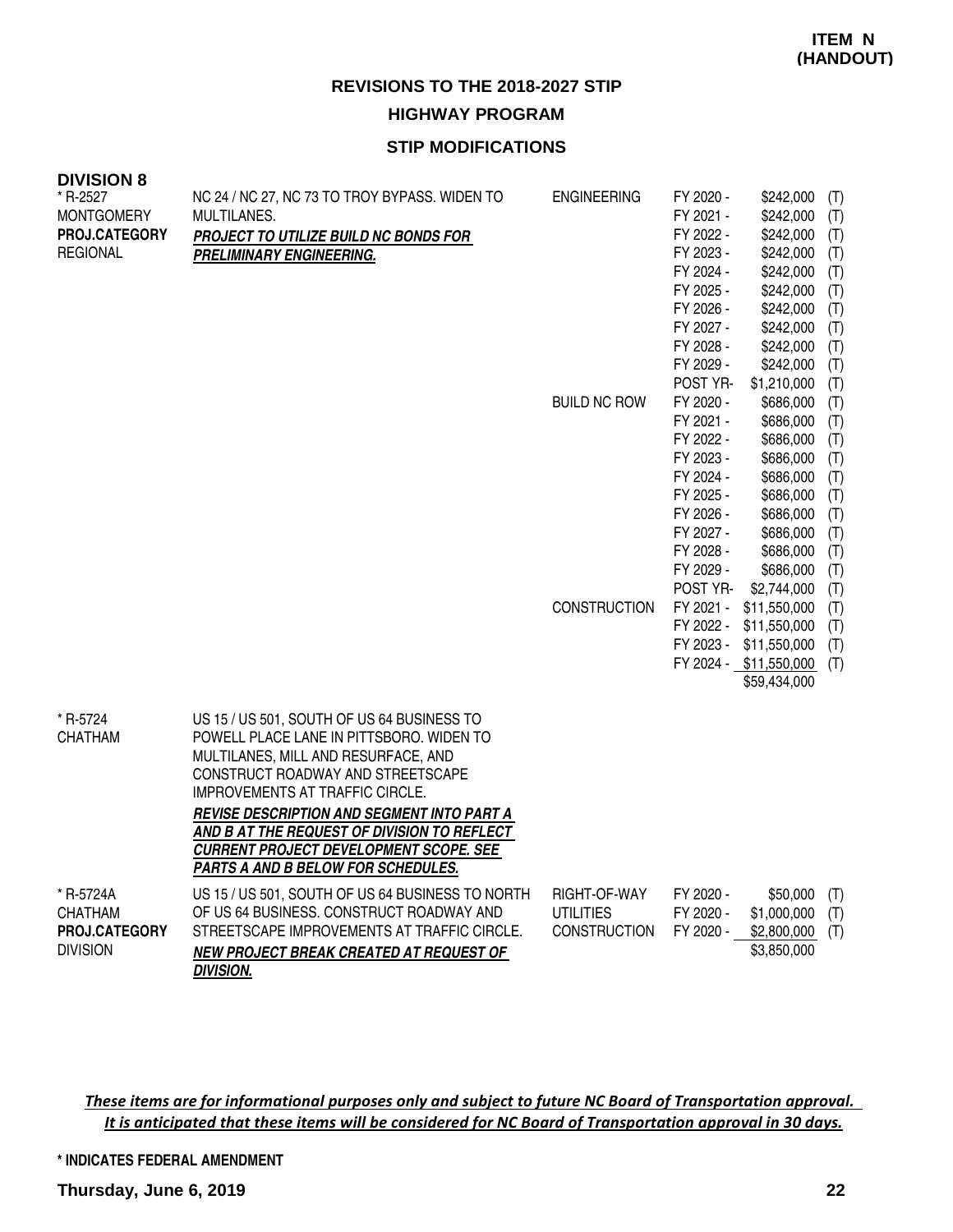## **STIP MODIFICATIONS**

#### **DIVISION 8**

| * R-5724B            | US 15 / US 501, NORTH OF US 64 BUSINESS TO    | RIGHT-OF-WAY        | FY 2020 - | \$235,000    | (T) |
|----------------------|-----------------------------------------------|---------------------|-----------|--------------|-----|
| <b>CHATHAM</b>       | POWELL PLACE LANE. MILL AND RESURFACE FROM    | UTILITIES           | FY 2020 - | \$28,000     | (T) |
| <b>PROJ.CATEGORY</b> | NORTH OF US 64 BUSINESS TO LAUNIS STREET AND  | <b>CONSTRUCTION</b> | FY 2021 - | \$3,078,000  | (T) |
| <b>DIVISION</b>      | WIDEN FROM LAUNIS STREET TO POWELL PLACE      |                     | FY 2022 - | \$3,078,000  | (T) |
|                      | LANE.                                         |                     |           | \$6,419,000  |     |
|                      | NEW PROJECT BREAK CREATED AT REQUEST OF       |                     |           |              |     |
|                      | <b>DIVISION.</b>                              |                     |           |              |     |
|                      |                                               |                     |           |              |     |
|                      |                                               |                     |           |              |     |
| R-5826B              | NC 109, SR 1127 (HEARNE FARM ROAD) TO SR 1174 | RIGHT-OF-WAY        | FY 2020 - | \$1,900,000  | (T) |
| <b>MONTGOMERY</b>    | (PEE DEE ROAD).                               |                     | FY 2020 - | \$100,000    | (T) |
| <b>PROJ.CATEGORY</b> | TO ALLOW ADDITIONAL TIME TO COMPLETE          | <b>UTILITIES</b>    | FY 2020 - | \$105,000    | (T) |
| <b>DIVISION</b>      | PLANNING AND DESIGN, DELAY RIGHT-OF-WAY FROM  | <b>CONSTRUCTION</b> | FY 2021 - | \$6,400,000  | (T) |
|                      | FY 19 TO FY 20 AND CONSTRUCTION FROM FY 20 TO |                     | FY 2022 - | \$6,400,000  | (T) |
|                      | <b>FY 21, AT REQUEST OF DIVISION OFFICE.</b>  |                     |           | \$14,905,000 |     |

These items are for informational purposes only and subject to future NC Board of Transportation approval. It is anticipated that these items will be considered for NC Board of Transportation approval in 30 days.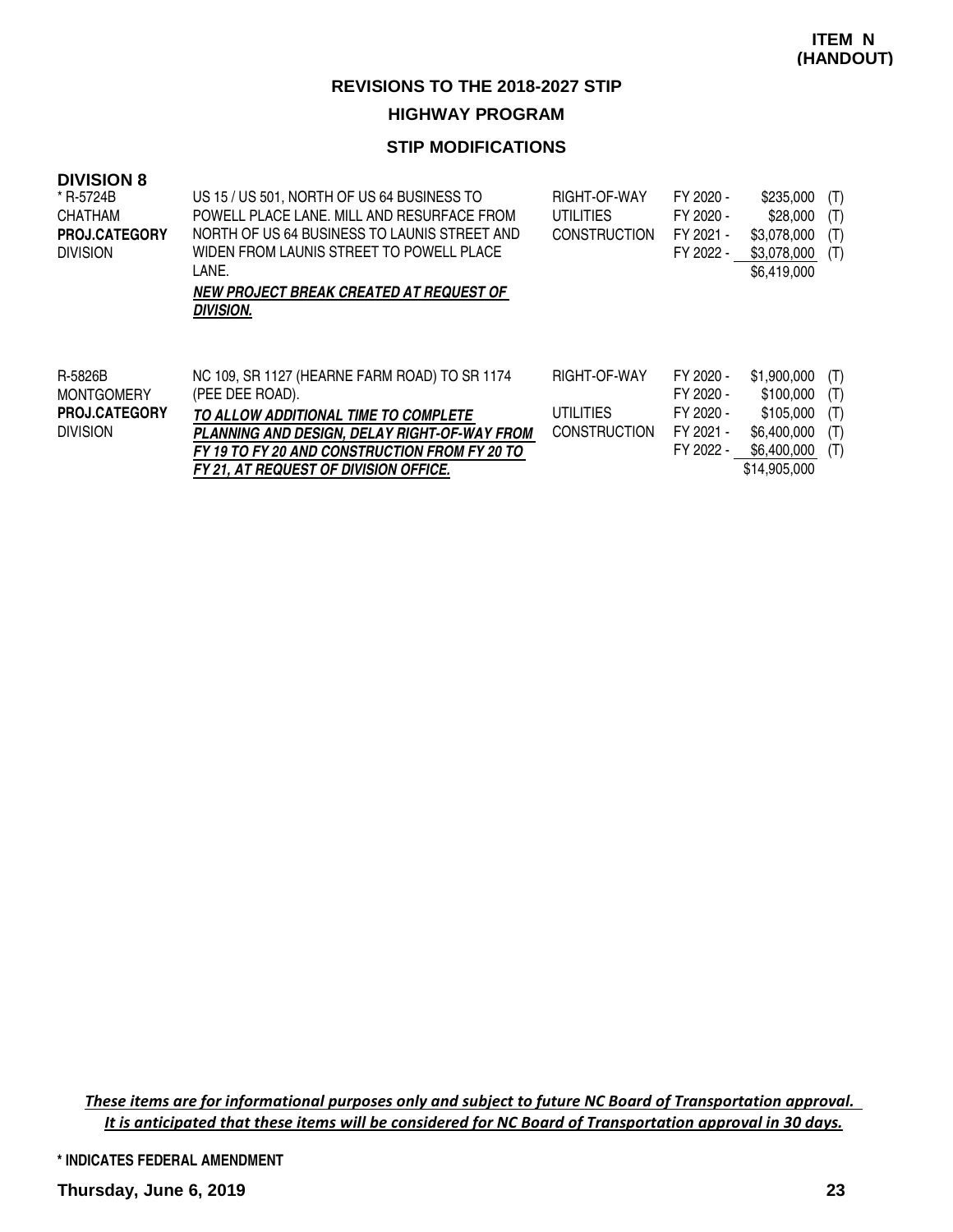### **STIP MODIFICATIONS**

| <b>DIVISION 8</b> |                                                    |                     |           |              |       |
|-------------------|----------------------------------------------------|---------------------|-----------|--------------|-------|
| * U-5308          | SR 1547 (FINCH FARM ROAD), SR 3106 (KENNEDY        | <b>ENGINEERING</b>  | FY 2020 - | \$121,000    | (T)   |
| RANDOLPH          | ROAD) TO I-85 IN TRINITY. WIDEN TO MULTILANES.     |                     | FY 2021 - | \$121,000    | (T)   |
| PROJ.CATEGORY     | PROJECT TO UTILIZE BUILD NC BONDS FOR              |                     | FY 2022 - | \$121,000    | (T)   |
| <b>DIVISION</b>   | PRELIMINARY ENGINEERING.                           |                     | FY 2023 - | \$121,000    | (T)   |
|                   |                                                    |                     | FY 2024 - | \$121,000    | (T)   |
|                   |                                                    |                     | FY 2025 - | \$121,000    | (T)   |
|                   |                                                    |                     | FY 2026 - | \$121,000    | (T)   |
|                   |                                                    |                     | FY 2027 - | \$121,000    | (T)   |
|                   |                                                    |                     | FY 2028 - | \$121,000    | (T)   |
|                   |                                                    |                     | FY 2029 - | \$121,000    | (T)   |
|                   |                                                    |                     | POST YR-  | \$605,000    | (T)   |
|                   |                                                    | <b>BUILD NC ROW</b> | FY 2019 - | \$429,000    | (T)   |
|                   |                                                    |                     | FY 2020 - | \$429,000    | (T)   |
|                   |                                                    |                     | FY 2021 - | \$429,000    | (T)   |
|                   |                                                    |                     | FY 2022 - | \$429,000    | (T)   |
|                   |                                                    |                     | FY 2023 - | \$429,000    | (T)   |
|                   |                                                    |                     | FY 2024 - | \$429,000    | (T)   |
|                   |                                                    |                     | FY 2025 - | \$429,000    | (T)   |
|                   |                                                    |                     | FY 2026 - | \$429,000    | (T)   |
|                   |                                                    |                     | FY 2027 - | \$429,000    | (T)   |
|                   |                                                    |                     | FY 2028 - | \$429,000    | (T)   |
|                   |                                                    |                     | FY 2029 - | \$429,000    | (T)   |
|                   |                                                    |                     | POST YR-  | \$1,287,000  | (T)   |
|                   |                                                    | RIGHT-OF-WAY        | FY 2019 - | \$492,000    | (T)   |
|                   |                                                    |                     | FY 2020 - | \$4,430,000  | (T)   |
|                   |                                                    | <b>UTILITIES</b>    | FY 2019 - | \$234,000    | (T)   |
|                   |                                                    |                     | FY 2020 - | \$2,106,000  | (T)   |
|                   |                                                    | <b>CONSTRUCTION</b> | FY 2020 - | \$7,695,000  | (T)   |
|                   |                                                    |                     | FY 2021 - | \$7,695,000  | (T)   |
|                   |                                                    |                     |           | \$30,473,000 |       |
| U-5813            | US 64, ASHEBORO BYPASS TO EAST OF I-73 / I-74 / US | <b>CONSTRUCTION</b> | FY 2021 - | \$8,700,000  | (NHP) |
| <b>RANDOLPH</b>   | 220 IN ASHEBORO. WIDEN TO MULTILANES,              |                     | FY 2022 - | \$8,700,000  | (NHP) |
| PROJ.CATEGORY     | RECONSTRUCT INTERCHANGE AT NC 49, MODIFY           |                     | FY 2023 - | \$8,700,000  | (NHP) |
| <b>REGIONAL</b>   | INTERCHANGE AT I-73 / I-74 / US 220 AND REPLACE    |                     |           | \$26,100,000 |       |
|                   | BRIDGE 750171 OVER US 64 AND NC 49.                |                     |           |              |       |
|                   | TO ALLOW ADDITIONAL TIME TO COMPLETE DESIGN        |                     |           |              |       |
|                   | AND RIGHT-OF-WAY, DELAY CONSTRUCTION FROM          |                     |           |              |       |
|                   | FY 20 TO FY 21, AT REQUEST OF PROJECT              |                     |           |              |       |
|                   | <b>MANAGEMENT OFFICE.</b>                          |                     |           |              |       |

These items are for informational purposes only and subject to future NC Board of Transportation approval. It is anticipated that these items will be considered for NC Board of Transportation approval in 30 days.

**\* INDICATES FEDERAL AMENDMENT**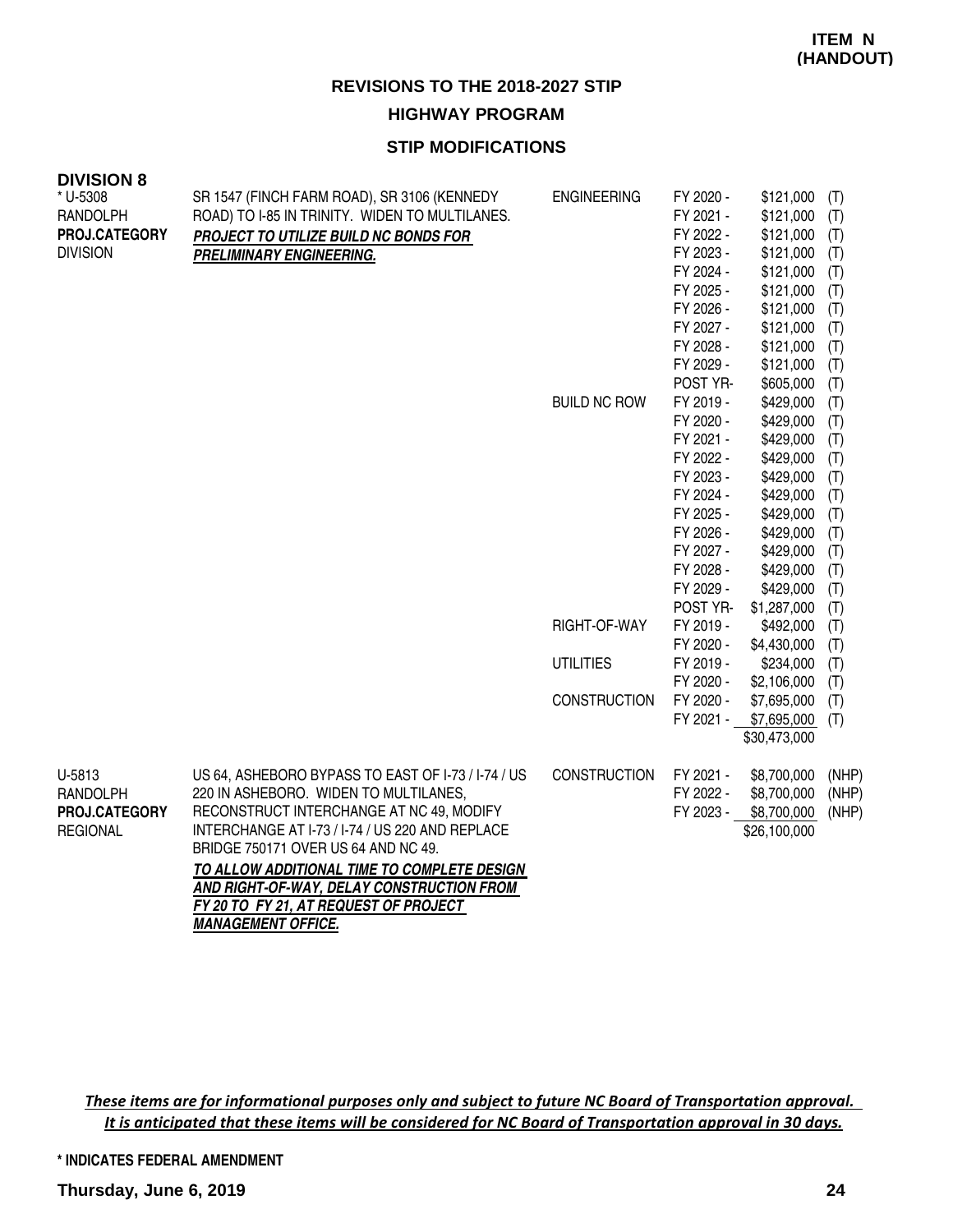### **STIP MODIFICATIONS**

| <b>DIVISION 9</b><br>* B-5766<br><b>STOKES</b><br>PROJ.CATEGORY<br><b>DIVISION</b> | SR 1674 (SHEPPARD MILL ROAD), REPLACE BRIDGE<br>840082 OVER DAN RIVER IN DANBURY.<br>TO ALLOW ADDITIONAL TIME TO COMPLETE<br>PLANNING AND DESIGN, DELAY RIGHT-OF-WAY FROM<br>FY 19 TO FY 22 AND CONSTRUCTION FROM FY 20 TO<br>FY 24, AT REQUEST OF DIVISION OFFICE. | RIGHT-OF-WAY<br><b>CONSTRUCTION</b>              | FY 2022 -<br>FY 2024 -<br>FY 2025 -                                                                                                                     | \$218,000<br>\$2,175,000<br>\$2,175,000<br>\$4,568,000                                                                                                     | (BGOFF)<br>(BGOFF)<br>(BGOFF)                                                    |
|------------------------------------------------------------------------------------|---------------------------------------------------------------------------------------------------------------------------------------------------------------------------------------------------------------------------------------------------------------------|--------------------------------------------------|---------------------------------------------------------------------------------------------------------------------------------------------------------|------------------------------------------------------------------------------------------------------------------------------------------------------------|----------------------------------------------------------------------------------|
| R-5828<br><b>STOKES</b><br>PROJ.CATEGORY<br><b>DIVISION</b>                        | US 311 (NORTH MAIN STREET), SR 1918 (FIRST<br>STREET) IN WALNUT COVE. CONSTRUCT<br>ROUNDABOUT.<br>TO ALLOW ADDITIONAL TIME TO COMPLETE THE<br><b>RIGHT-OF-WAY PHASE, DELAY CONSTRUCTION FROM</b><br>FY 19 TO FY 20, AT REQUEST OF DIVISION OFFICE.                  | <b>CONSTRUCTION</b>                              | FY 2020 -                                                                                                                                               | \$1,450,000<br>\$1,450,000                                                                                                                                 | (T)                                                                              |
| * U-2729<br><b>FORSYTH</b><br>PROJ.CATEGORY<br><b>DIVISION</b>                     | SR 1672 (HANES MILL ROAD), MUSEUM DRIVE TO SR<br>4000 (UNIVERSITY PARKWAY) IN WINSTON-SALEM.<br>WIDEN TO MULTILANES.<br>PROJECT TO UTILIZE BUILD NC BONDS FOR<br>PRELIMINARY ENGINEERING.                                                                           | <b>ENGINEERING</b>                               | FY 2020 -<br>FY 2021 -<br>FY 2022 -<br>FY 2023 -<br>FY 2024 -<br>FY 2025 -<br>FY 2026 -<br>FY 2027 -<br>FY 2028 -<br>FY 2029 -<br>POST YR-              | \$61,000<br>\$61,000<br>\$61,000<br>\$61,000<br>\$61,000<br>\$61,000<br>\$61,000<br>\$61,000<br>\$61,000<br>\$61,000<br>\$305,000                          | (T)<br>(T)<br>(T)<br>(T)<br>(T)<br>(T)<br>(T)<br>(T)<br>(T)<br>(T)<br>(T)        |
|                                                                                    |                                                                                                                                                                                                                                                                     | <b>BUILD NC ROW</b>                              | FY 2019 -<br>FY 2020 -<br>FY 2021 -<br>FY 2022 -<br>FY 2023 -<br>FY 2024 -<br>FY 2025 -<br>FY 2026 -<br>FY 2027 -<br>FY 2028 -<br>FY 2029 -<br>POST YR- | \$515,000<br>\$515,000<br>\$515,000<br>\$515,000<br>\$515,000<br>\$515,000<br>\$515,000<br>\$515,000<br>\$515,000<br>\$515,000<br>\$515,000<br>\$2,060,000 | (T)<br>(T)<br>(T)<br>(T)<br>(T)<br>(T)<br>(T)<br>(T)<br>(T)<br>(T)<br>(T)<br>(T) |
|                                                                                    |                                                                                                                                                                                                                                                                     | RIGHT-OF-WAY<br><b>UTILITIES</b><br>CONSTRUCTION | FY 2019 -<br>FY 2019 -<br>FY 2021 -<br>FY 2022 -                                                                                                        | \$1,766,000<br>\$429,000<br>\$5,800,000<br>\$5,800,000<br>\$22,435,000                                                                                     | (T)<br>(T)<br>(T)<br>(T)                                                         |

These items are for informational purposes only and subject to future NC Board of Transportation approval. It is anticipated that these items will be considered for NC Board of Transportation approval in 30 days.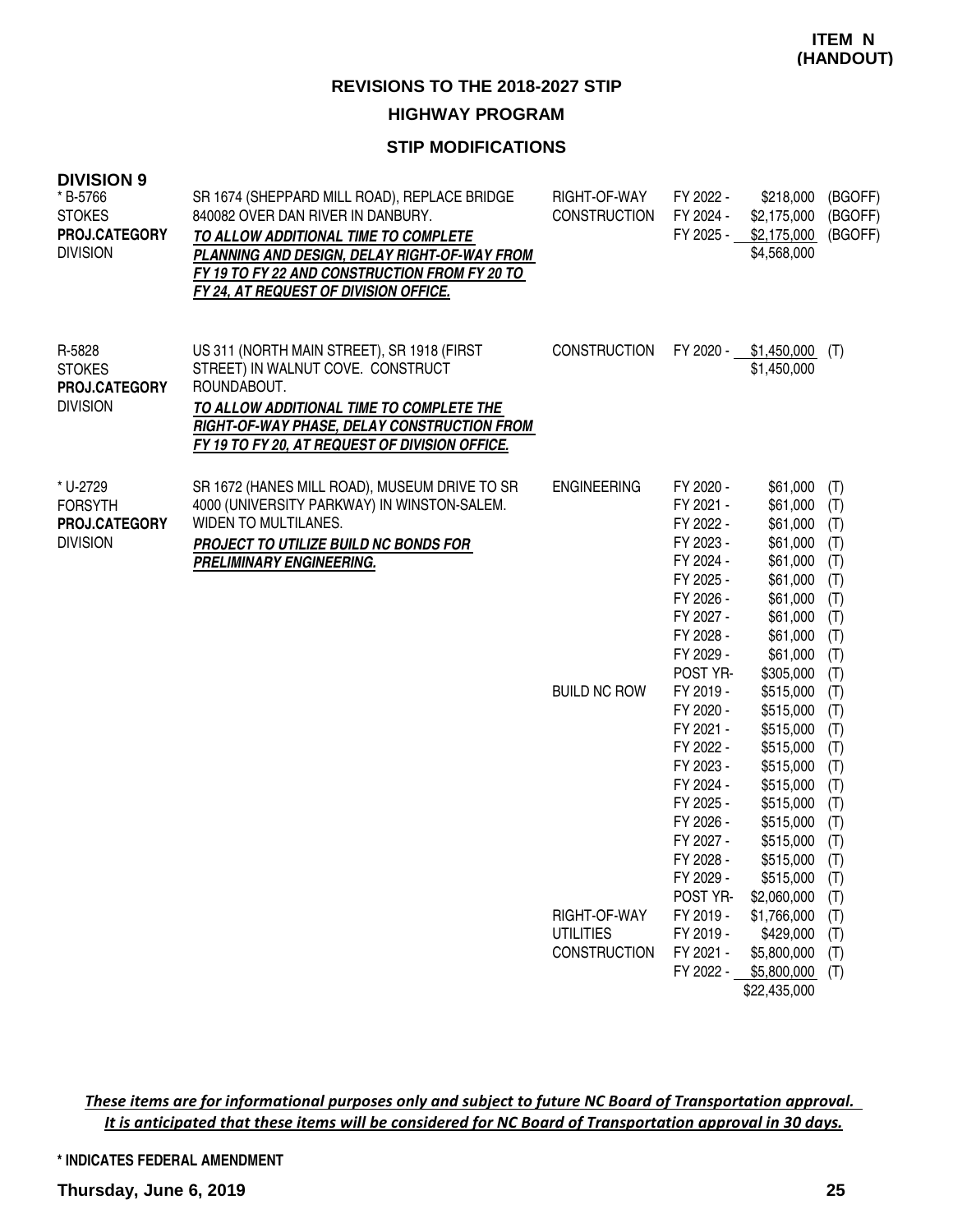### **STIP MODIFICATIONS**

| <b>DIVISION 9</b><br>U-5899<br><b>FORSYTH</b><br>PROJ.CATEGORY<br><b>DIVISION</b>   | NEW ROUTE, FORUM PARKWAY CONNECTOR, SR 3955<br>(FORUM PARKWAY) TO NC 66 (UNIVERSITY PARKWAY)<br>IN RURAL HALL, CONSTRUCT 2-LANE ROADWAY ON<br>NEW LOCATION.<br>TO OPTIMIZE TIMING OF FUNDING AUTHORIZATION,<br>DELAY RIGHT-OF-WAY FROM FY 19 TO FY 20.                                                                                                       | RIGHT-OF-WAY<br><b>UTILITIES</b><br><b>CONSTRUCTION</b>   | FY 2020 -<br>FY 2020 -<br>FY 2021 -<br>FY 2022 -                                        | \$994,000<br>\$119,000<br>\$5,250,000<br>\$5,250,000<br>\$11,613,000                         | (T)<br>(T)<br>(T)<br>(T)                                     |
|-------------------------------------------------------------------------------------|--------------------------------------------------------------------------------------------------------------------------------------------------------------------------------------------------------------------------------------------------------------------------------------------------------------------------------------------------------------|-----------------------------------------------------------|-----------------------------------------------------------------------------------------|----------------------------------------------------------------------------------------------|--------------------------------------------------------------|
| $U-6155$<br><b>FORSYTH</b><br>PROJ.CATEGORY<br><b>DIVISION</b>                      | SR 1725 (UNIVERSITY PARKWAY), COLISEUM DRIVE IN<br>WINSTON-SALEM. CONSTRUCT INTERSECTION<br>IMPROVEMENTS FOR PEDESTRIAN SAFETY.<br>TO REFLECT CITY'S CURRENT SCOPE OF WORK AND<br>PROJECT DELIVERY SCHEDULE, ADD RIGHT-OF-WAY<br>IN FY 20 NOT PREVIOUSLY PROGRAMMED, AND<br>DELAY CONSTRUCTION FROM FY 19 TO FY 21, AT<br><b>REQUEST OF DIVISION OFFICE.</b> | <b>ENGINEERING</b><br>RIGHT-OF-WAY<br><b>CONSTRUCTION</b> | FY 2019 -<br>FY 2019 -<br>FY 2020 -<br>FY 2020 -<br>FY 2021 -<br>FY 2021 -<br>FY 2021 - | \$60,000<br>\$15,000<br>\$25,000<br>\$6,000<br>\$45,000<br>\$65,000<br>\$65,000<br>\$281,000 | (BGANY)<br>(L)<br>(BGANY)<br>(L)<br>(HSIP)<br>(BGANY)<br>(L) |
| <b>DIVISION 10</b><br>$C-5159$<br><b>CABARRUS</b><br>PROJ.CATEGORY<br><b>EXEMPT</b> | KANNAPOLIS, ROXIE STREET, NC 3 AND DALE<br>EARNHARDT BOULEVARD IN KANNAPOLIS. STREET<br><b>IMPROVEMENTS.</b><br>TO ALLOW ADDITIONAL TIME FOR PLANNING AND<br>DESIGN DELAY CONSTRUCTION FROM FY 19 TO FY 20.                                                                                                                                                  | <b>ENGINEERING</b><br><b>CONSTRUCTION</b>                 | FY 2019 -<br>FY 2019 -<br>FY 2020 -<br>FY 2020 -                                        | \$108,000<br>\$27,000<br>\$432,000<br>\$108,000<br>\$675,000                                 | (CMAQ)<br>(L)<br>(CMAQ)<br>(L)                               |

These items are for informational purposes only and subject to future NC Board of Transportation approval. It is anticipated that these items will be considered for NC Board of Transportation approval in 30 days.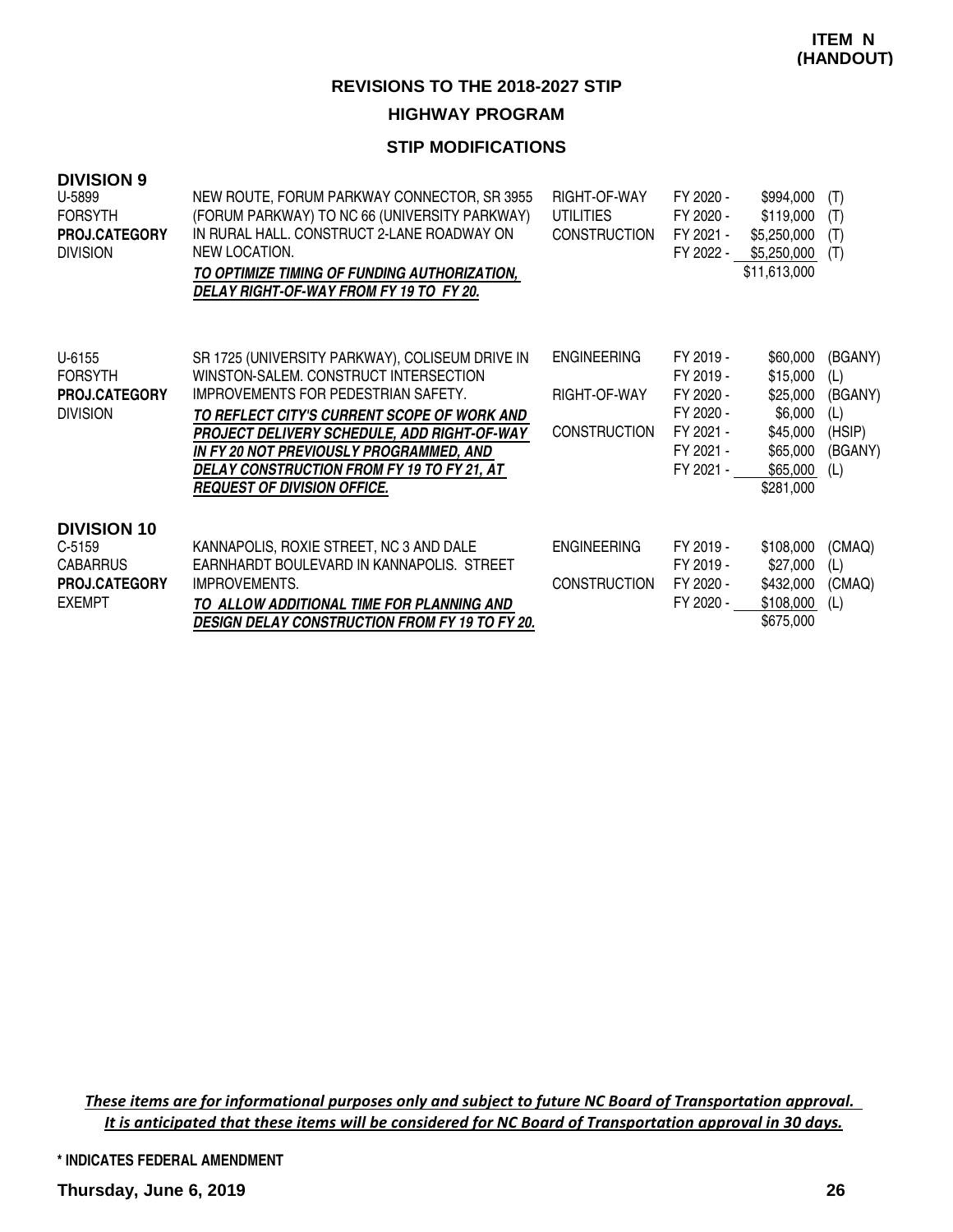## **STIP MODIFICATIONS**

| <b>DIVISION 10</b> |                                                       |                       |           |                      |      |
|--------------------|-------------------------------------------------------|-----------------------|-----------|----------------------|------|
| * R-2530B          | NC 24-27, BIRD ROAD IN ALBEMARLE TO WEST OF THE       | <b>ENGINEERING</b>    | FY 2020 - | \$384,000            | (T)  |
| <b>STANLY</b>      | PEE DEE RIVER                                         |                       | FY 2021 - | \$384,000            | (T)  |
| PROJ.CATEGORY      | PROJECT TO UTILIZE BUILD NC BONDS FOR                 |                       | FY 2022 - | \$384,000            | (T)  |
| <b>REGIONAL</b>    | <b>PRELIMINARY ENGINEERING.</b>                       |                       | FY 2023 - | \$384,000            | (T)  |
|                    |                                                       |                       | FY 2024 - | \$384,000            | (T)  |
|                    |                                                       |                       | FY 2025 - | \$384,000            | (T)  |
|                    |                                                       |                       | FY 2026 - | \$384,000            | (T)  |
|                    |                                                       |                       | FY 2027 - | \$384,000            | (T)  |
|                    |                                                       |                       | FY 2028 - | \$384,000            | (T)  |
|                    |                                                       |                       | FY 2029 - | \$384,000            | (T)  |
|                    |                                                       |                       | POST YR-  | \$1,920,000          | (T)  |
|                    |                                                       | <b>BUILD NC CONST</b> | FY 2020 - | \$2,574,000          | (T)  |
|                    |                                                       |                       | FY 2021 - | \$2,574,000          | (T)  |
|                    |                                                       |                       | FY 2022 - | \$2,574,000          | (T)  |
|                    |                                                       |                       | FY 2023 - | \$2,574,000          | (T)  |
|                    |                                                       |                       | FY 2024 - | \$2,574,000          | (T)  |
|                    |                                                       |                       | FY 2025 - | \$2,574,000          | (T)  |
|                    |                                                       |                       | FY 2026 - | \$2,574,000          | (T)  |
|                    |                                                       |                       | FY 2027 - | \$2,574,000          | (T)  |
|                    |                                                       |                       | FY 2028 - | \$2,574,000          | (T)  |
|                    |                                                       |                       | FY 2029 - | \$2,574,000          | (T)  |
|                    |                                                       |                       |           | POST YR-\$12,870,000 | (T)  |
|                    |                                                       | <b>CONSTRUCTION</b>   | FY 2020 - | \$1,505,000          | (T)  |
|                    |                                                       |                       | FY 2021 - | \$9,532,000          | (T)  |
|                    |                                                       |                       | FY 2022 - | \$9,532,000          | (T)  |
|                    |                                                       |                       | FY 2023 - | \$9,532,000          | (T)  |
|                    |                                                       |                       |           | \$74,471,000         |      |
| R-5790             | VARIOUS, DIVISION 10 PROGRAM TO UPGRADE               | <b>CONSTRUCTION</b>   | FY 2020 - | \$3,200,000          | (TA) |
| <b>ANSON</b>       | INTERSECTIONS TO COMPLY WITH THE AMERICANS            |                       | FY 2020 - | \$800,000            | (O)  |
| <b>CABARRUS</b>    | WITH DISABILITIES ACT (ADA) USING                     |                       |           | \$4,000,000          |      |
| <b>MECKLENBURG</b> | TRANSPORTATION ALTERNATIVES (TA) FUNDS.               |                       |           |                      |      |
| <b>STANLY</b>      | TO ALLOW ADDITIONAL TIME FOR PLANNING AND             |                       |           |                      |      |
| <b>UNION</b>       | <b>DESIGN DELAY CONSTRUCTION FROM FY 19 TO FY 20.</b> |                       |           |                      |      |
| DDA LA TECADV      |                                                       |                       |           |                      |      |

DIVISION **PROJ.CATEGORY**

> These items are for informational purposes only and subject to future NC Board of Transportation approval. It is anticipated that these items will be considered for NC Board of Transportation approval in 30 days.

**\* INDICATES FEDERAL AMENDMENT**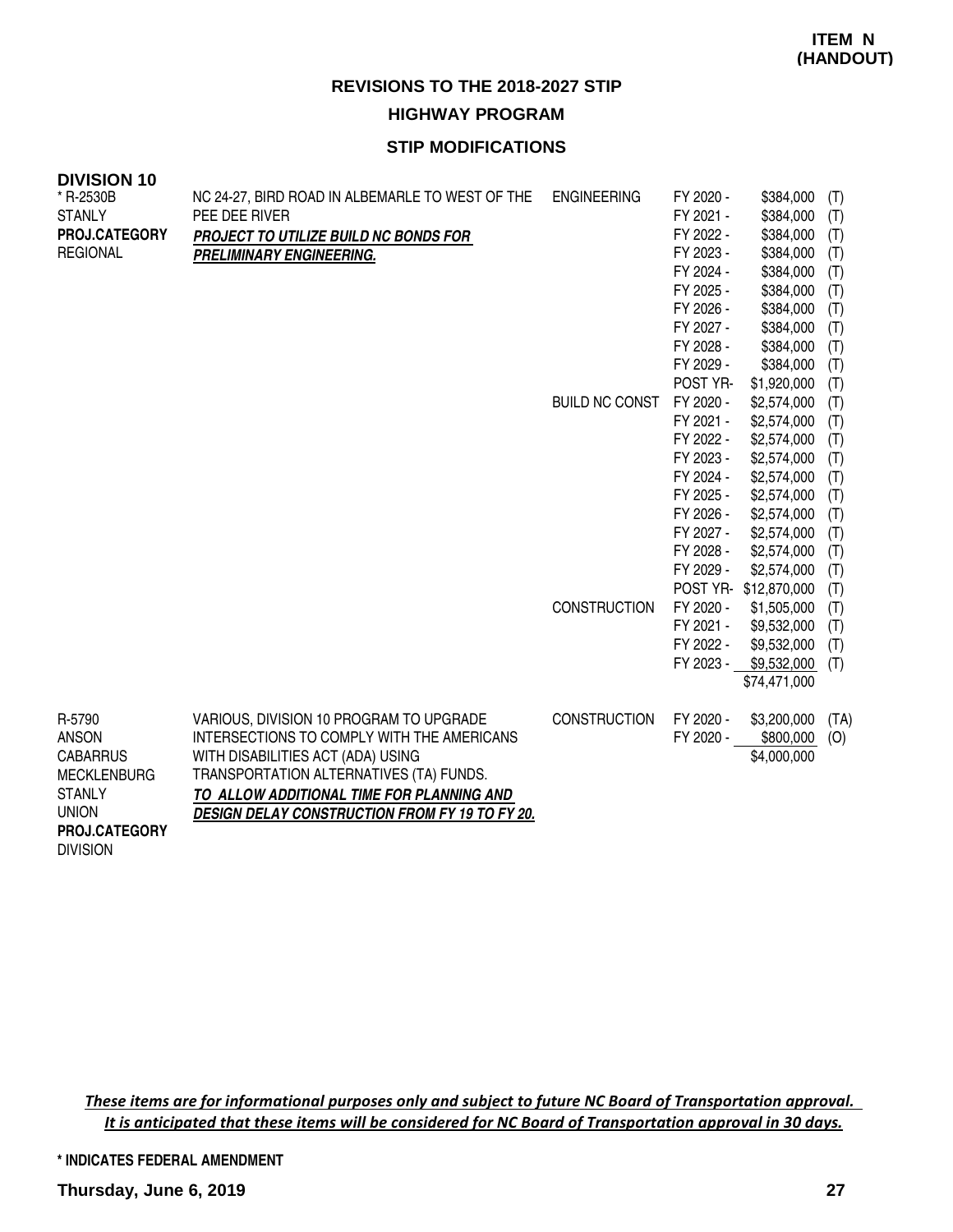## **STIP MODIFICATIONS**

| <b>DIVISION 10</b><br>R-5798<br><b>ANSON</b><br>PROJ.CATEGORY<br><b>STATEWIDE</b> | US 74 (ANDREW JACKSON HIGHWAY), GRAHAM<br>STREET TO SR 1749. CONSTRUCT MEDIAN.<br>TO ALLOW ADDITIONAL TIME FOR PLANNING DELAY<br>RIGHT-OF-WAY FROM FY 19 TO FY 20. | RIGHT-OF-WAY<br><b>UTILITIES</b><br>CONSTRUCTION | FY 2020 -<br>FY 2021 -<br>FY 2020 -<br>FY 2024 -<br>FY 2025 -<br>FY 2026 -                                                                                                                                                                                                                            | \$245,000<br>\$5,225,000<br>\$600,000<br>\$3,766,000<br>\$3,767,000<br>\$3,767,000<br>\$17,370,000                                                                                                                                                                                 | (T)<br>(T)<br>(T)<br>(T)<br>(T)<br>(T)                                                                                                                        |
|-----------------------------------------------------------------------------------|--------------------------------------------------------------------------------------------------------------------------------------------------------------------|--------------------------------------------------|-------------------------------------------------------------------------------------------------------------------------------------------------------------------------------------------------------------------------------------------------------------------------------------------------------|------------------------------------------------------------------------------------------------------------------------------------------------------------------------------------------------------------------------------------------------------------------------------------|---------------------------------------------------------------------------------------------------------------------------------------------------------------|
| * U-4713A<br><b>MECKLENBURG</b><br>PROJ.CATEGORY<br><b>DIVISION</b>               | SR 3440 (MCKEE ROAD) EXTENSION, SR 3448<br>(PLEASANT PLAINS ROAD) TO SR 1009 (JOHN STREET)<br>PROJECT TO UTILIZE BUILD NC BONDS FOR<br>PRELIMINARY ENGINEERING.    | <b>ENGINEERING</b><br><b>BUILD NC ROW</b>        | FY 2020 -<br>FY 2021 -<br>FY 2022 -<br>FY 2023 -<br>FY 2024 -<br>FY 2025 -<br>FY 2026 -<br>FY 2027 -<br>FY 2028 -<br>FY 2029 -<br>POST YR-<br>FY 2019 -<br>FY 2020 -<br>FY 2021 -<br>FY 2022 -<br>FY 2023 -<br>FY 2024 -<br>FY 2025 -<br>FY 2026 -<br>FY 2027 -<br>FY 2028 -<br>FY 2029 -<br>POST YR- | \$57,000<br>\$57,000<br>\$57,000<br>\$57,000<br>\$57,000<br>\$57,000<br>\$57,000<br>\$57,000<br>\$57,000<br>\$57,000<br>\$285,000<br>\$86,000<br>\$86,000<br>\$86,000<br>\$86,000<br>\$86,000<br>\$86,000<br>\$86,000<br>\$86,000<br>\$86,000<br>\$86,000<br>\$86,000<br>\$344,000 | (T)<br>(T)<br>(T)<br>(T)<br>(T)<br>(T)<br>(T)<br>(T)<br>(T)<br>(T)<br>(T)<br>(T)<br>(T)<br>(T)<br>(T)<br>(T)<br>(T)<br>(T)<br>(T)<br>(T)<br>(T)<br>(T)<br>(T) |
|                                                                                   |                                                                                                                                                                    | RIGHT-OF-WAY                                     | FY 2019 -                                                                                                                                                                                                                                                                                             | \$80,000                                                                                                                                                                                                                                                                           | (T)                                                                                                                                                           |
|                                                                                   |                                                                                                                                                                    |                                                  | FY 2020 -                                                                                                                                                                                                                                                                                             | \$1,520,000                                                                                                                                                                                                                                                                        | (T)                                                                                                                                                           |
|                                                                                   |                                                                                                                                                                    | <b>UTILITIES</b>                                 | FY 2019 -                                                                                                                                                                                                                                                                                             | \$500,000                                                                                                                                                                                                                                                                          | (T)                                                                                                                                                           |
|                                                                                   |                                                                                                                                                                    | <b>CONSTRUCTION</b>                              | FY 2020 -                                                                                                                                                                                                                                                                                             | \$2,050,000                                                                                                                                                                                                                                                                        | (T)                                                                                                                                                           |
|                                                                                   |                                                                                                                                                                    |                                                  | FY 2020 -                                                                                                                                                                                                                                                                                             | \$2,000,000                                                                                                                                                                                                                                                                        | (L)                                                                                                                                                           |
|                                                                                   |                                                                                                                                                                    |                                                  | FY 2021 -                                                                                                                                                                                                                                                                                             | \$2,050,000                                                                                                                                                                                                                                                                        | (T)                                                                                                                                                           |
|                                                                                   |                                                                                                                                                                    |                                                  |                                                                                                                                                                                                                                                                                                       | \$10,345,000                                                                                                                                                                                                                                                                       |                                                                                                                                                               |

These items are for informational purposes only and subject to future NC Board of Transportation approval. It is anticipated that these items will be considered for NC Board of Transportation approval in 30 days.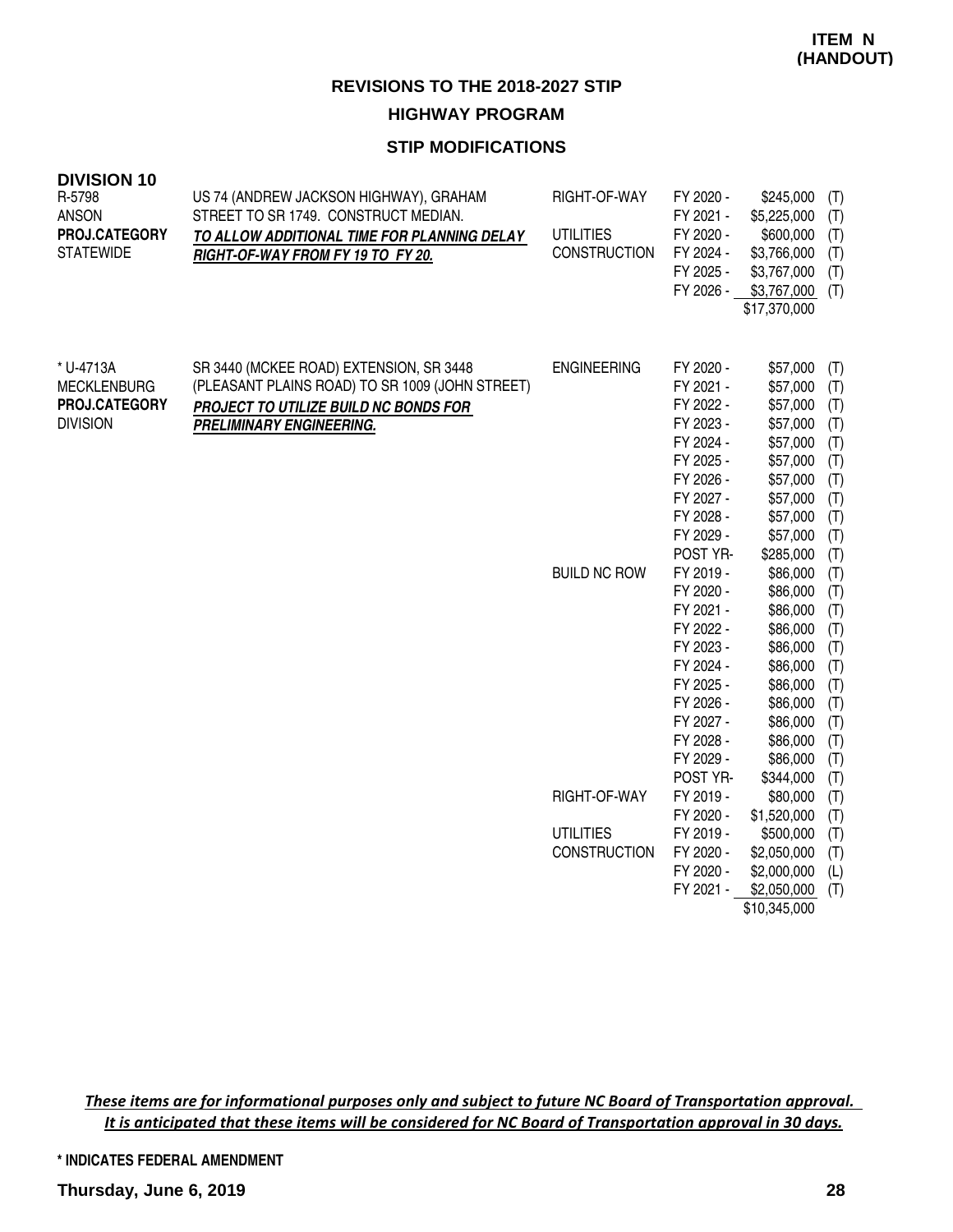## **STIP MODIFICATIONS**

| <b>DIVISION 10</b><br>* U-4714AA<br><b>MECKLENBURG</b><br>PROJ.CATEGORY<br><b>DIVISION</b> | SR 1009 (JOHN STREET-OLD MONROE ROAD), SR 3448-<br>SR 3474 (TRADE STREET) TO WEST OF I-485.<br>MODIFY SEGMENT A TO SEGMENTS AA AND AC, AND<br>DELAY RIGHT-OF-WAY FROM FY 19 TO FY 25 AND<br><b>CONSTRUCTION FROM FY 21 TO FY 27 FOR SEGMENT</b><br>AA AT REQUEST OF MPO. SEGMENT AB ALREADY LET<br>WITH I-5507. | RIGHT-OF-WAY<br><b>CONSTRUCTION</b>                     | FY 2025 -<br>FY 2026 -<br>FY 2027 -<br>FY 2028 -<br>FY 2029 -<br><b>POST YR-</b>                                                                                                                                                                                              | \$4,574,000<br>\$4,574,000<br>\$1,932,000<br>\$1,932,000<br>\$1,932,000<br>\$1,932,000<br>\$16,876,000                                                                                                                                                                                                               | (BGANY)<br>(BGANY)<br>(BGANY)<br>(BGANY)<br>(BGANY)<br>(BGANY)                                                                                                                                                        |
|--------------------------------------------------------------------------------------------|-----------------------------------------------------------------------------------------------------------------------------------------------------------------------------------------------------------------------------------------------------------------------------------------------------------------|---------------------------------------------------------|-------------------------------------------------------------------------------------------------------------------------------------------------------------------------------------------------------------------------------------------------------------------------------|----------------------------------------------------------------------------------------------------------------------------------------------------------------------------------------------------------------------------------------------------------------------------------------------------------------------|-----------------------------------------------------------------------------------------------------------------------------------------------------------------------------------------------------------------------|
| * U-4714AC<br><b>MECKLENBURG</b><br><b>UNION</b><br>PROJ.CATEGORY<br><b>DIVISION</b>       | SR 1009 (JOHN STREET-OLD MONROE ROAD), EAST OF<br>I-485 TO WEST OF MORNINGSIDE MEADOW LANE<br>MODIFY SEGMENT A TO SEGMENTS AA AND AC, WITH<br>RIGHT-OF-WAY IN FY 19 AND CONSTRUCTION IN FY 22<br>AT REQUEST OF MPO. SEGMENT AB ALREADY LET<br>WITH I-5507.                                                      | RIGHT-OF-WAY<br><b>CONSTRUCTION</b>                     | FY 2019 -<br>FY 2019 -<br>FY 2019 -<br>FY 2020 -<br>FY 2020 -<br>FY 2020 -<br>FY 2021 -<br>FY 2021 -<br>FY 2021 -<br>FY 2022 -<br>FY 2022 -<br>FY 2022 -<br>FY 2023 -<br>FY 2023 -<br>FY 2023 -<br>FY 2024 -<br>FY 2024 -<br>FY 2024 -<br>FY 2025 -<br>FY 2025 -<br>FY 2025 - | \$26,000<br>\$474,000<br>\$119,000<br>\$249,000<br>\$4,513,000<br>\$1,128,000<br>\$249,000<br>\$4,513,000<br>\$1,128,000<br>\$2,200,000<br>\$1,925,000<br>\$481,000<br>\$2,200,000<br>\$1,925,000<br>\$481,000<br>\$2,200,000<br>\$1,925,000<br>\$481,000<br>\$2,200,000<br>\$1,925,000<br>\$481,000<br>\$30,823,000 | (BGANY)<br>(BGDA)<br>(S(M))<br>(BGANY)<br>(BGDA)<br>(S(M))<br>(BGANY)<br>(BGDA)<br>(S(M))<br>(BGANY)<br>(BGDA)<br>(S(M))<br>(BGANY)<br>(BGDA)<br>(S(M))<br>(BGANY)<br>(BGDA)<br>(S(M))<br>(BGANY)<br>(BGDA)<br>(S(M)) |
| U-5763<br><b>MECKLENBURG</b><br>PROJ.CATEGORY<br><b>REGIONAL</b>                           | NC 51 (MATTHEWS TOWNSHIP PARKWAY), SR 3356<br>(SARDIS ROAD) TO SR 1010 (EAST JOHN STREET/<br>MONROE ROAD). WIDEN EXISTING ROADWAY.<br>TO ALLOW ADDITIONAL TIME FOR PLANNING DELAY<br>RIGHT-OF-WAY FROM FY 19 TO FY 20.                                                                                          | RIGHT-OF-WAY<br><b>UTILITIES</b><br><b>CONSTRUCTION</b> | FY 2020 -<br>FY 2021 -<br>FY 2020 -<br>FY 2024 -                                                                                                                                                                                                                              | \$80,000<br>\$1,520,000<br>\$200,000<br>\$2,100,000<br>\$3,900,000                                                                                                                                                                                                                                                   | (T)<br>(T)<br>(T)<br>(T)                                                                                                                                                                                              |

These items are for informational purposes only and subject to future NC Board of Transportation approval. It is anticipated that these items will be considered for NC Board of Transportation approval in 30 days.

**\* INDICATES FEDERAL AMENDMENT**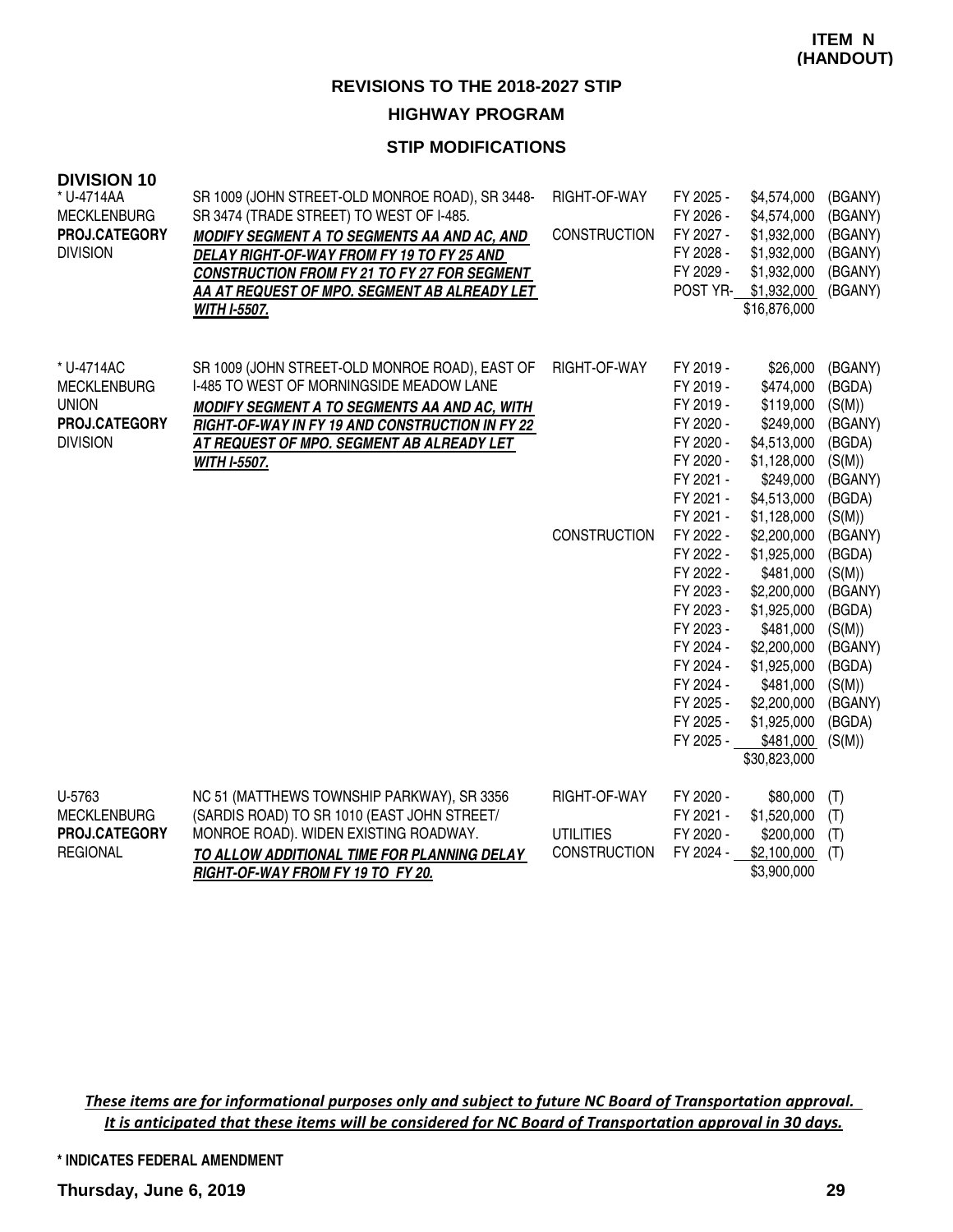### **STIP MODIFICATIONS**

| <b>DIVISION 10</b> |                                               |                       |                        |                                     |            |
|--------------------|-----------------------------------------------|-----------------------|------------------------|-------------------------------------|------------|
| * U-6032           | SR 2467 (MALLARD CREEK ROAD)/ SR 1445 (DERITA | <b>ENGINEERING</b>    | FY 2020 -              | \$86,000                            | (T)        |
| <b>CABARRUS</b>    | ROAD), I-485 TO CONCORD MILLS BOULEVARD (SR   |                       | FY 2021 -              | \$86,000                            | (T)        |
| <b>MECKLENBURG</b> | 1445). WIDEN TO MULTI-LANES.                  |                       | FY 2022 -              | \$86,000                            | (T)        |
| PROJ.CATEGORY      | PROJECT TO UTILIZE BUILD NC BONDS FOR         |                       | FY 2023 -              | \$86,000                            | (T)        |
| <b>DIVISION</b>    | <b>PRELIMINARY ENGINEERING.</b>               |                       | FY 2024 -              | \$86,000                            | (T)        |
|                    |                                               |                       | FY 2025 -              | \$86,000                            | (T)        |
|                    |                                               |                       | FY 2026 -              | \$86,000                            | (T)        |
|                    |                                               |                       | FY 2027 -              | \$86,000                            | (T)        |
|                    |                                               |                       | FY 2028 -              | \$86,000                            | (T)        |
|                    |                                               |                       | FY 2029 -              | \$86,000                            | (T)        |
|                    |                                               |                       | POST YR-               | \$430,000                           | (T)        |
|                    |                                               | <b>BUILD NC ROW</b>   | FY 2020 -              | \$86,000                            | (T)        |
|                    |                                               |                       | FY 2021 -              | \$86,000                            | (T)        |
|                    |                                               |                       | FY 2022 -              | \$86,000                            | (T)        |
|                    |                                               |                       | FY 2023 -              | \$86,000                            | (T)        |
|                    |                                               |                       | FY 2024 -              | \$86,000                            | (T)        |
|                    |                                               |                       | FY 2025 -              | \$86,000                            | (T)        |
|                    |                                               |                       | FY 2026 -              | \$86,000                            | (T)        |
|                    |                                               |                       | FY 2027 -              | \$86,000                            | (T)        |
|                    |                                               |                       | FY 2028 -              | \$86,000                            | (T)        |
|                    |                                               |                       | FY 2029 -              | \$86,000                            | (T)        |
|                    |                                               |                       | POST YR-               | \$430,000                           | (T)        |
|                    |                                               | RIGHT-OF-WAY          | FY 2020 -              | \$700,000                           | (T)        |
|                    |                                               |                       | FY 2021 -              | \$700,000                           | (T)        |
|                    |                                               | <b>UTILITIES</b>      | FY 2020 -              | \$500,000                           | (T)        |
|                    |                                               | <b>BUILD NC CONST</b> | FY 2023 -              | \$2,059,000                         | (T)        |
|                    |                                               |                       | FY 2024 -              | \$2,059,000                         | (T)        |
|                    |                                               |                       | FY 2025 -              | \$2,059,000                         | (T)        |
|                    |                                               |                       | FY 2026 -              | \$2,059,000                         | (T)        |
|                    |                                               |                       | FY 2027 -              | \$2,059,000                         | (T)        |
|                    |                                               |                       | FY 2028 -<br>FY 2029 - | \$2,059,000                         | (T)        |
|                    |                                               |                       |                        | \$2,059,000<br>POST YR-\$16,472,000 | (T)        |
|                    |                                               | <b>CONSTRUCTION</b>   | FY 2023 -              | \$333,000                           | (T)<br>(T) |
|                    |                                               |                       | FY 2024 -              | \$333,000                           | (T)        |
|                    |                                               |                       | FY 2025 -              | \$334,000                           | (T)        |
|                    |                                               |                       |                        | \$36,365,000                        |            |
|                    |                                               |                       |                        |                                     |            |
| Y-4810K            | NORFOLK SOUTHERN MAINLINE, GRADE SEPARATION   | RIGHT-OF-WAY          | FY 2019 -              | \$2,800,000                         | (T)        |
| <b>CABARRUS</b>    | AT ROGERS LAKE ROAD CROSSING (724408Y) IN     | <b>CONSTRUCTION</b>   | FY 2020 -              | \$8,850,000                         | (T)        |
| PROJ.CATEGORY      | KANNAPOLIS.                                   |                       | FY 2020 -              | \$450,000                           | (O)        |
| <b>STATEWIDE</b>   | TO STRATEGICALLY BALANCE LETTINGS, DELAY      |                       |                        | \$12,100,000                        |            |
|                    | <b>CONSTRUCTION FROM FY 19 TO FY 20.</b>      |                       |                        |                                     |            |

These items are for informational purposes only and subject to future NC Board of Transportation approval. It is anticipated that these items will be considered for NC Board of Transportation approval in 30 days.

**\* INDICATES FEDERAL AMENDMENT**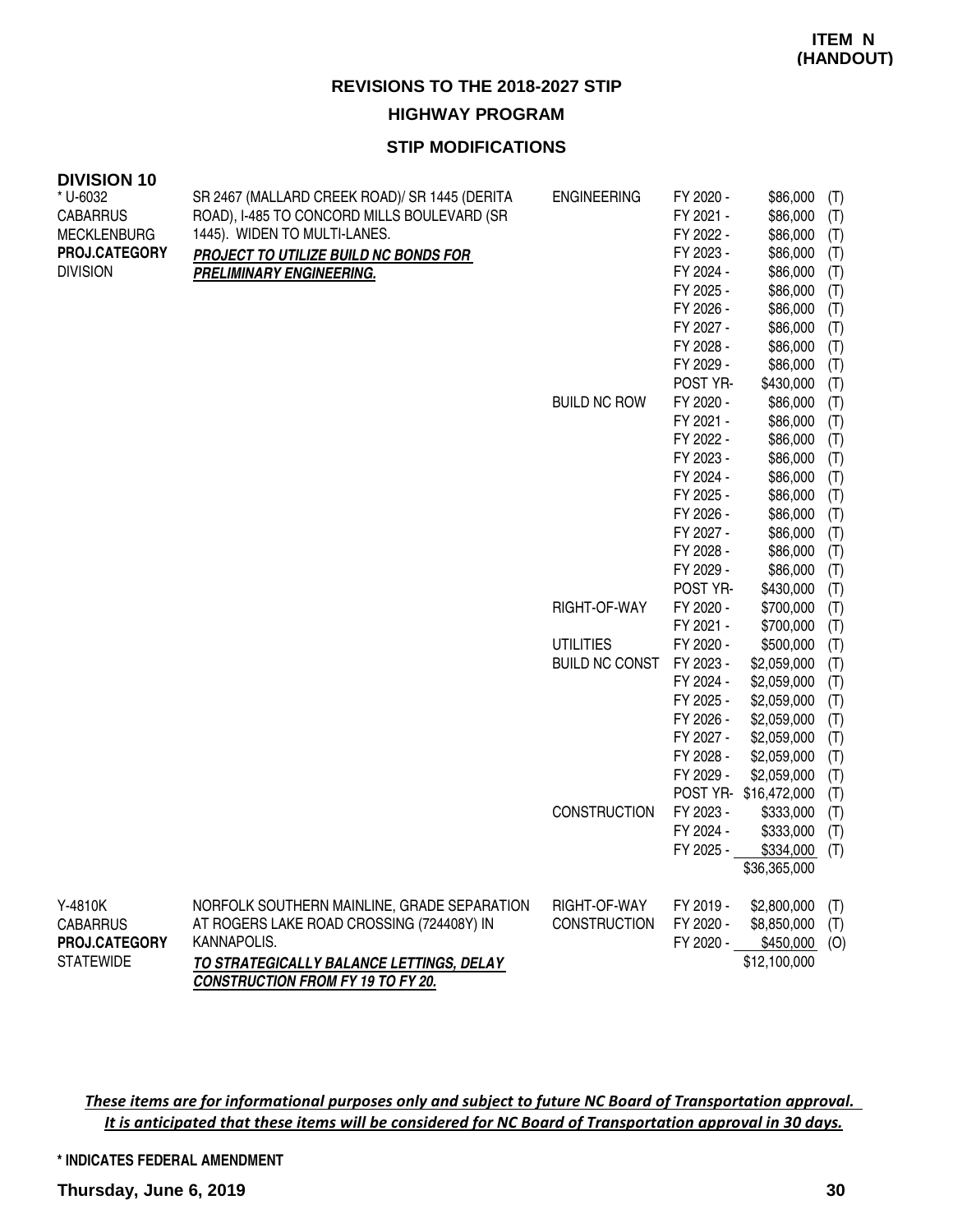### **STIP MODIFICATIONS**

| <b>DIVISION 11</b> |  |  |
|--------------------|--|--|
|--------------------|--|--|

| R-2915E              | US 221, US 221 BYPASS TO US 221 BUSINESS/NC 88 IN | CONSTRUCTION FY 2020 - |           | \$5,575,000 (BGLT5) |  |
|----------------------|---------------------------------------------------|------------------------|-----------|---------------------|--|
| ASHE                 | <b>JEFFERSON</b>                                  |                        | FY 2021 - | \$5.575.000 (BGLT5) |  |
| <b>PROJ.CATEGORY</b> | TO STRATEGICALLY BALANCE LETTINGS, DELAY          |                        | FY 2022 - | \$5,575,000 (BGLT5) |  |
| <b>DIVISION</b>      | <b>CONSTRUCTION FROM FY 19 TO FY 20.</b>          |                        | FY 2023 - | \$5,575,000 (BGLT5) |  |
|                      |                                                   |                        |           | \$22,300,000        |  |

| * R-5759        | NC 115, US 421 TO 2ND STREET. WIDEN ROADWAY. | <b>ENGINEERING</b>  | FY 2020 - | \$62,000     | (T) |
|-----------------|----------------------------------------------|---------------------|-----------|--------------|-----|
| <b>WILKES</b>   | PROJECT TO UTILIZE BUILD NC BONDS FOR        |                     | FY 2021 - | \$62,000     | (T) |
| PROJ.CATEGORY   | <b>PRELIMINARY ENGINEERING.</b>              |                     | FY 2022 - | \$62,000     | (T) |
| <b>DIVISION</b> |                                              |                     | FY 2023 - | \$62,000     | (T) |
|                 |                                              |                     | FY 2024 - | \$62,000     | (T) |
|                 |                                              |                     | FY 2025 - | \$62,000     | (T) |
|                 |                                              |                     | FY 2026 - | \$62,000     | (T) |
|                 |                                              |                     | FY 2027 - | \$62,000     | (T) |
|                 |                                              |                     | FY 2028 - | \$62,000     | (T) |
|                 |                                              |                     | FY 2029 - | \$62,000     | (T) |
|                 |                                              |                     | POST YR-  | \$310,000    | (T) |
|                 |                                              | <b>BUILD NC ROW</b> | FY 2019 - | \$515,000    | (T) |
|                 |                                              |                     | FY 2020 - | \$515,000    | (T) |
|                 |                                              |                     | FY 2021 - | \$515,000    | (T) |
|                 |                                              |                     | FY 2022 - | \$515,000    | (T) |
|                 |                                              |                     | FY 2023 - | \$515,000    | (T) |
|                 |                                              |                     | FY 2024 - | \$515,000    | (T) |
|                 |                                              |                     | FY 2025 - | \$515,000    | (T) |
|                 |                                              |                     | FY 2026 - | \$515,000    | (T) |
|                 |                                              |                     | FY 2027 - | \$515,000    | (T) |
|                 |                                              |                     | FY 2028 - | \$515,000    | (T) |
|                 |                                              |                     | FY 2029 - | \$515,000    | (T) |
|                 |                                              |                     | POST YR-  | \$2,060,000  | (T) |
|                 |                                              | RIGHT-OF-WAY        | FY 2019 - | \$1,500,000  | (T) |
|                 |                                              | <b>UTILITIES</b>    | FY 2019 - | \$450,000    | (T) |
|                 |                                              |                     | FY 2020 - | \$450,000    | (T) |
|                 |                                              | <b>CONSTRUCTION</b> | FY 2021 - | \$9,067,000  | (T) |
|                 |                                              |                     | FY 2022 - | \$9,066,000  | (T) |
|                 |                                              |                     | FY 2023 - | \$9,067,000  | (T) |
|                 |                                              |                     |           | \$38,255,000 |     |

These items are for informational purposes only and subject to future NC Board of Transportation approval. It is anticipated that these items will be considered for NC Board of Transportation approval in 30 days.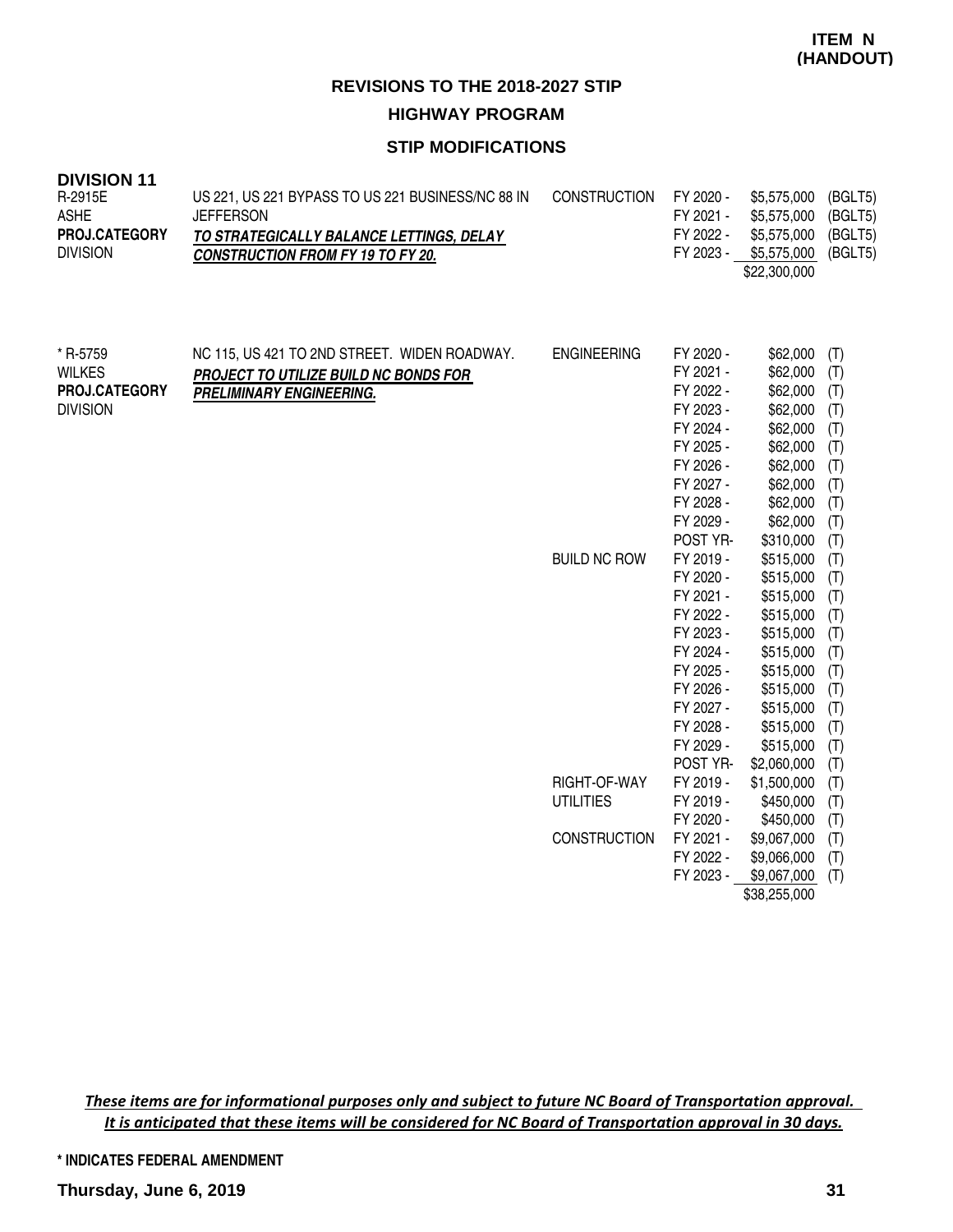### **STIP MODIFICATIONS**

| <b>DIVISION 12</b><br>C-5196<br><b>CATAWBA</b><br>PROJ.CATEGORY<br><b>EXEMPT</b> | HICKORY, 16TH STREET (SANDY RIDGE ROAD) AT 21<br>ST. AVENUE NE IN HICKORY. CONSTRUCT<br>ROUNDABOUT.<br>TO ALLOW ADDITIONAL TIME FOR PLANNING AND<br><b>DESIGN DELAY RIGHT-OF-WAY FROM FY 18 TO FY 19</b><br>AND CONSTRUCTION FROM FY 18 TO FY 21.                                                             | RIGHT-OF-WAY<br><b>CONSTRUCTION</b> | FY 2019 -<br>FY 2019 -<br>FY 2021 -<br>FY 2021 -                                                                                           | \$975,000<br>\$244,000<br>\$2,722,000<br>\$680,000<br>\$4,621,000                                                                             | (CMAQ)<br>(L)<br>(CMAQ)<br>(L)                                            |
|----------------------------------------------------------------------------------|---------------------------------------------------------------------------------------------------------------------------------------------------------------------------------------------------------------------------------------------------------------------------------------------------------------|-------------------------------------|--------------------------------------------------------------------------------------------------------------------------------------------|-----------------------------------------------------------------------------------------------------------------------------------------------|---------------------------------------------------------------------------|
| * R-5100A<br><b>IREDELL</b><br>PROJ.CATEGORY<br><b>DIVISION</b>                  | SR 1109 (WILLIAMSON ROAD), I-77 TO SR 1100<br>(BRAWLEY SCHOOL ROAD). WIDEN TO MULTI-LANES.<br>TO ALLOW ADDITIONAL TIME FOR PLANNING AND<br>DESIGN DELAY RIGHT-OF-WAY FROM FY 19 TO FY 20<br>AND CONSTRUCTION FROM FY 21 TO FY 22. PROJECT<br>TO UTILIZE BUILD NC BONDS FOR PRELIMINARY<br><b>ENGINEERING.</b> | <b>ENGINEERING</b>                  | FY 2020 -<br>FY 2021 -<br>FY 2022 -<br>FY 2023 -<br>FY 2024 -<br>FY 2025 -<br>FY 2026 -<br>FY 2027 -<br>FY 2028 -<br>FY 2029 -<br>POST YR- | \$18,000<br>\$18,000<br>\$18,000<br>\$18,000<br>\$18,000<br>\$18,000<br>\$18,000<br>\$18,000<br>\$18,000<br>\$18,000<br>\$90,000              | (T)<br>(T)<br>(T)<br>(T)<br>(T)<br>(T)<br>(T)<br>(T)<br>(T)<br>(T)<br>(T) |
|                                                                                  |                                                                                                                                                                                                                                                                                                               | <b>BUILD NC ROW</b>                 | FY 2020 -<br>FY 2021 -<br>FY 2022 -<br>FY 2023 -<br>FY 2024 -<br>FY 2025 -<br>FY 2026 -<br>FY 2027 -<br>FY 2028 -<br>FY 2029 -<br>POST YR- | \$600,000<br>\$600,000<br>\$600,000<br>\$600,000<br>\$600,000<br>\$600,000<br>\$600,000<br>\$600,000<br>\$600,000<br>\$600,000<br>\$3,000,000 | (T)<br>(T)<br>(T)<br>(T)<br>(T)<br>(T)<br>(T)<br>(T)<br>(T)<br>(T)<br>(T) |
|                                                                                  |                                                                                                                                                                                                                                                                                                               | RIGHT-OF-WAY                        | FY 2020 -<br>FY 2021 -                                                                                                                     | \$50,000<br>\$950,000                                                                                                                         | (T)<br>(T)                                                                |
|                                                                                  |                                                                                                                                                                                                                                                                                                               | <b>UTILITIES</b>                    | FY 2020 -<br>FY 2021 -                                                                                                                     | \$500,000<br>\$500,000                                                                                                                        | (T)<br>(T)                                                                |
|                                                                                  |                                                                                                                                                                                                                                                                                                               | <b>BUILD NC CONST</b>               | FY 2022 -<br>FY 2023 -<br>FY 2024 -<br>FY 2025 -<br>FY 2026 -<br>FY 2027 -<br>FY 2028 -<br>FY 2029 -<br>POST YR-                           | \$2,574,000<br>\$2,574,000<br>\$2,574,000<br>\$2,574,000<br>\$2,574,000<br>\$2,574,000<br>\$2,574,000<br>\$2,574,000<br>\$18,018,000          | (T)<br>(T)<br>(T)<br>(T)<br>(T)<br>(T)<br>(T)<br>(T)<br>(T)               |
|                                                                                  |                                                                                                                                                                                                                                                                                                               | <b>CONSTRUCTION</b>                 | FY 2022 -<br>FY 2023 -<br>FY 2024 -                                                                                                        | \$100,000<br>\$100,000<br>\$200,000<br>\$50,280,000                                                                                           | (T)<br>(T)<br>(T)                                                         |

These items are for informational purposes only and subject to future NC Board of Transportation approval. It is anticipated that these items will be considered for NC Board of Transportation approval in 30 days.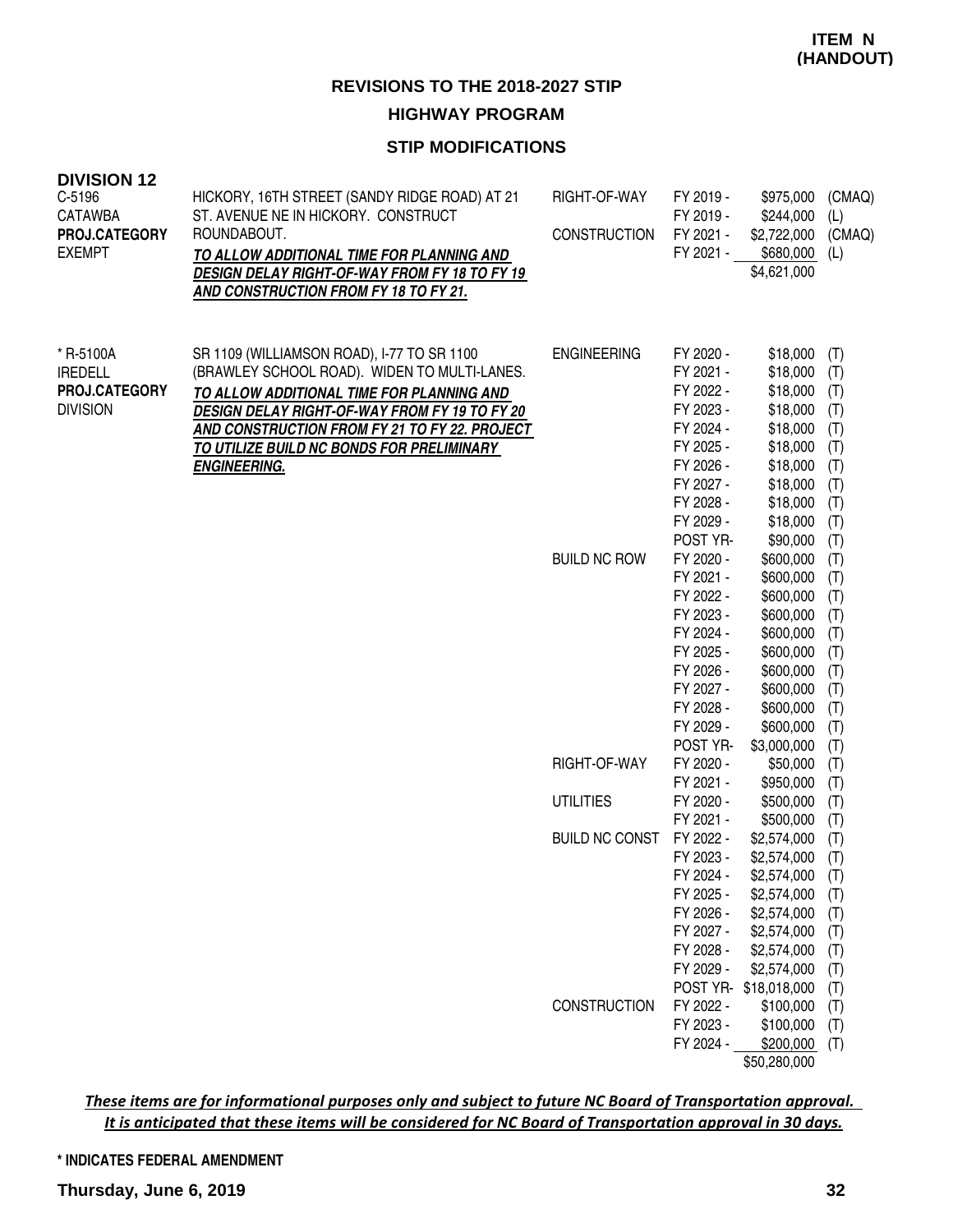### **STIP MODIFICATIONS**

| <b>DIVISION 12</b><br>U-5775<br><b>CLEVELAND</b><br>PROJ.CATEGORY<br><b>REGIONAL</b>  | US 74 BUSINESS (MARION STREET), INTERSECTION OF<br>US 74 BUSINESS (MARION STREET) AND NC 150<br>(CHERRYVILLE ROAD). REALIGN INTERSECTION.<br>TO ALLOW ADDITIONAL TIME FOR PLANNING AND<br>DESIGN DELAY CONSTRUCTION FROM FY 19 TO FY 20.           | <b>CONSTRUCTION</b>                                     | FY 2020 -<br>FY 2020 -<br>FY 2021 -                                                                                                                                 | \$100,000<br>\$300,000<br>\$1,600,000<br>\$2,000,000                                                                                                                  | (T)<br>(L)<br>(T)                                                                       |
|---------------------------------------------------------------------------------------|----------------------------------------------------------------------------------------------------------------------------------------------------------------------------------------------------------------------------------------------------|---------------------------------------------------------|---------------------------------------------------------------------------------------------------------------------------------------------------------------------|-----------------------------------------------------------------------------------------------------------------------------------------------------------------------|-----------------------------------------------------------------------------------------|
| * U-5799<br><b>IREDELL</b><br>PROJ.CATEGORY<br><b>REGIONAL</b>                        | SR 1933 TO FORT DOBBS ROAD. WIDEN TO MULTI-<br>LANES AND REALIGN OFFSET INTERSECTIONS OF SR<br>1922 AND SR 2171.<br>PROJECT TO UTILIZE BUILD NC BONDS FOR<br>PRELIMINARY ENGINEERING.                                                              | <b>ENGINEERING</b>                                      | FY 2020 -<br>FY 2021 -<br>FY 2022 -<br>FY 2023 -<br>FY 2024 -<br>FY 2025 -<br>FY 2026 -<br>FY 2027 -<br>FY 2028 -<br>FY 2029 -                                      | \$108,000<br>\$108,000<br>\$108,000<br>\$108,000<br>\$108,000<br>\$108,000<br>\$108,000<br>\$108,000<br>\$108,000<br>\$108,000                                        | (T)<br>(T)<br>(T)<br>(T)<br>(T)<br>(T)<br>(T)<br>(T)<br>(T)<br>(T)                      |
|                                                                                       |                                                                                                                                                                                                                                                    | <b>BUILD NC ROW</b>                                     | POST YR-<br>FY 2019 -<br>FY 2020 -<br>FY 2021 -<br>FY 2022 -<br>FY 2023 -<br>FY 2024 -<br>FY 2025 -<br>FY 2026 -<br>FY 2027 -<br>FY 2028 -<br>FY 2029 -<br>POST YR- | \$540,000<br>\$172,000<br>\$172,000<br>\$172,000<br>\$172,000<br>\$172,000<br>\$172,000<br>\$172,000<br>\$172,000<br>\$172,000<br>\$172,000<br>\$172,000<br>\$688,000 | (T)<br>(T)<br>(T)<br>(T)<br>(T)<br>(T)<br>(T)<br>(T)<br>(T)<br>(T)<br>(T)<br>(T)<br>(T) |
|                                                                                       |                                                                                                                                                                                                                                                    | RIGHT-OF-WAY<br><b>UTILITIES</b><br><b>CONSTRUCTION</b> | FY 2019 -<br>FY 2020 -<br>FY 2019 -<br>FY 2021 -<br>FY 2022 -                                                                                                       | \$600,000<br>\$600,000<br>\$400,000<br>\$5,700,000<br>\$5,700,000<br>\$17,200,000                                                                                     | (T)<br>(T)<br>(T)<br>(T)<br>(T)                                                         |
| <b>DIVISION 13</b><br>* I-5831<br><b>MADISON</b><br>PROJ.CATEGORY<br><b>STATEWIDE</b> | I-26, TENNESSEE STATE LINE TO MILEMARKER 9.<br>PAVEMENT AND BRIDGE REHABILITATION.<br>TO ALLOW ADDITIONAL TIME FOR PLANNING AND<br>DESIGN, DELAY CONSTRUCTION FROM FY 19 TO FY<br>20, AND COMBINE WITH I-5867 PER REQUEST FROM<br><b>DIVISION.</b> | <b>CONSTRUCTION</b>                                     | FY 2020 -<br>FY 2021 -                                                                                                                                              | \$3,750,000<br>\$3,750,000<br>\$7,500,000                                                                                                                             | (BGIM)<br>(BGIM)                                                                        |

These items are for informational purposes only and subject to future NC Board of Transportation approval. It is anticipated that these items will be considered for NC Board of Transportation approval in 30 days.

**\* INDICATES FEDERAL AMENDMENT**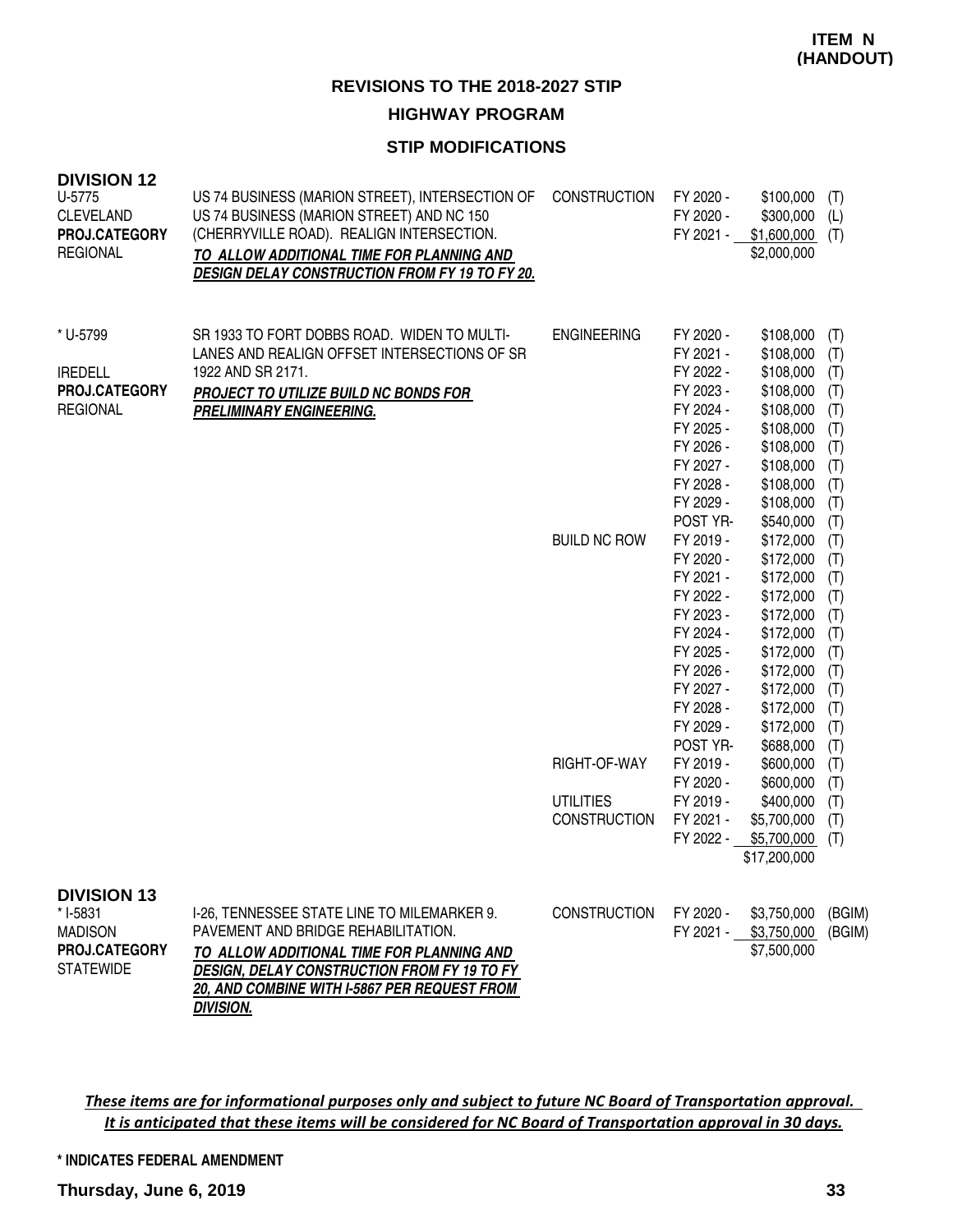### **STIP MODIFICATIONS**

| <b>DIVISION 13</b> |                                                 |                       |                     |                                              |     |
|--------------------|-------------------------------------------------|-----------------------|---------------------|----------------------------------------------|-----|
| * U-5818           | SR 1001 (SUGAR HILL ROAD), I-40 WESTBOUND RAMPS | <b>ENGINEERING</b>    | FY 2020 -           | \$81,000                                     | (T) |
| <b>McDOWELL</b>    | TO 0.3 MILE WEST OF I-40 EASTBOUND RAMPS. WIDEN |                       | FY 2021 -           | \$81,000                                     | (T) |
| PROJ.CATEGORY      | ROADWAY.                                        |                       | FY 2022 -           | \$81,000                                     | (T) |
| <b>DIVISION</b>    | PROJECT TO UTILIZE BUILD NC BONDS FOR           |                       | FY 2023 -           | \$81,000                                     | (T) |
|                    | <b>PRELIMINARY ENGINEERING.</b>                 |                       | FY 2024 -           | \$81,000                                     | (T) |
|                    |                                                 |                       | FY 2025 -           | \$81,000                                     | (T) |
|                    |                                                 |                       | FY 2026 -           | \$81,000                                     | (T) |
|                    |                                                 |                       | FY 2027 -           | \$81,000                                     | (T) |
|                    |                                                 |                       | FY 2028 -           | \$81,000                                     | (T) |
|                    |                                                 |                       | FY 2029 -           | \$81,000                                     | (T) |
|                    |                                                 |                       | POST YR-            | \$405,000                                    | (T) |
|                    |                                                 | RIGHT-OF-WAY          | FY 2019 -           | \$150,000                                    | (T) |
|                    |                                                 | <b>UTILITIES</b>      | FY 2019 -           | \$10,000                                     | (T) |
|                    |                                                 | <b>BUILD NC CONST</b> | FY 2019 -           | \$601,000                                    | (T) |
|                    |                                                 |                       | FY 2020 -           | \$601,000                                    | (T) |
|                    |                                                 |                       | FY 2021 -           | \$601,000                                    | (T) |
|                    |                                                 |                       | FY 2022 -           | \$601,000                                    | (T) |
|                    |                                                 |                       | FY 2023 -           | \$601,000                                    | (T) |
|                    |                                                 |                       | FY 2024 -           | \$601,000                                    | (T) |
|                    |                                                 |                       | FY 2025 -           | \$601,000                                    | (T) |
|                    |                                                 |                       | FY 2026 -           | \$601,000                                    | (T) |
|                    |                                                 |                       | FY 2027 -           | \$601,000                                    | (T) |
|                    |                                                 |                       | FY 2028 -           | \$601,000                                    | (T) |
|                    |                                                 |                       | FY 2029 -           | \$601,000                                    | (T) |
|                    |                                                 | CONICTDUCTION         | POST YR-<br>LA VULL | \$2,404,000<br>$\mathsf{A}$ and $\mathsf{A}$ | (T) |

CONSTRUCTION FY 2019 - \$100,000 (T)  $FY 2020 - 1000,000 (T)$ 

\$11,490,000

These items are for informational purposes only and subject to future NC Board of Transportation approval. It is anticipated that these items will be considered for NC Board of Transportation approval in 30 days.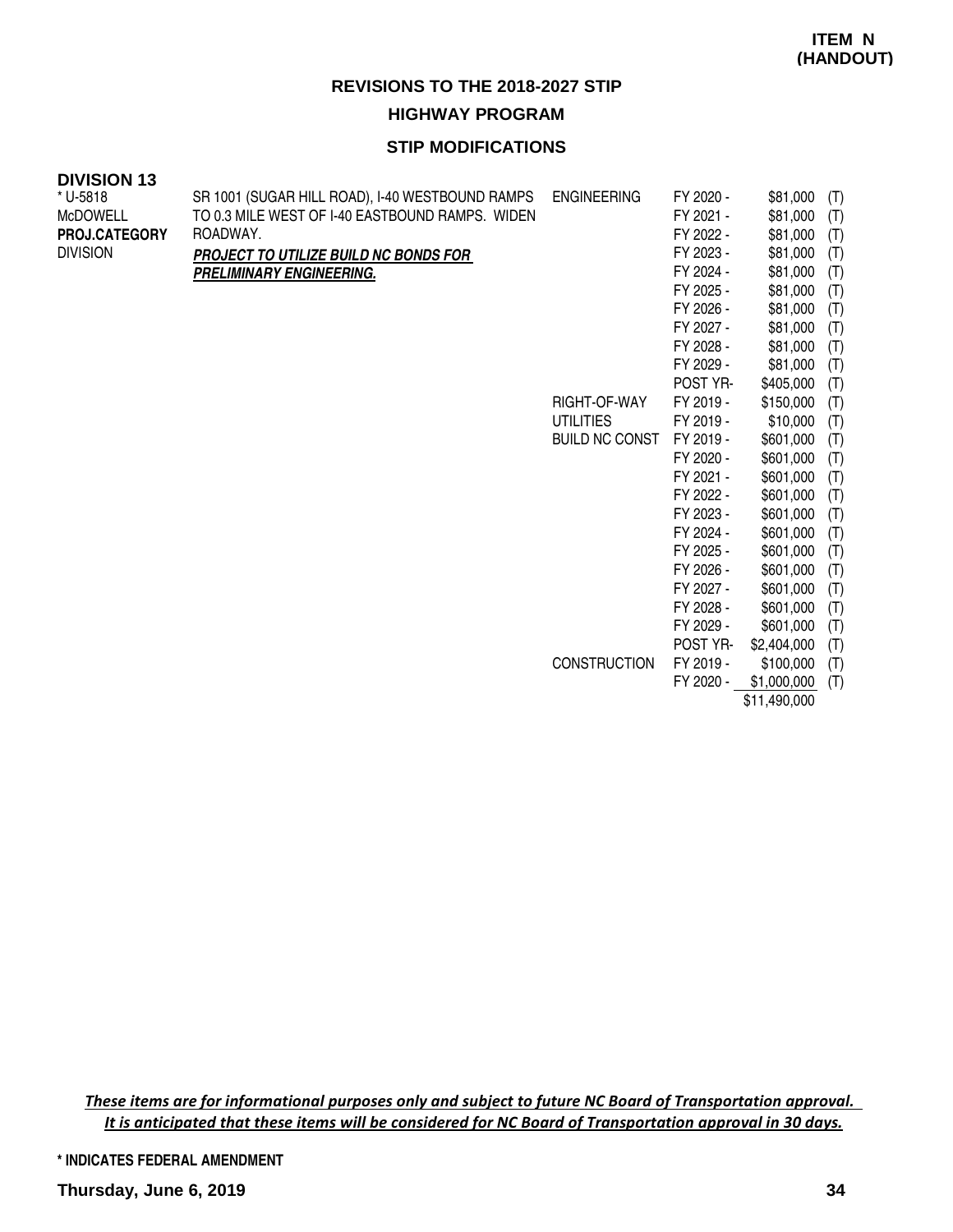## **STIP MODIFICATIONS**

| <b>DIVISION 13</b><br>* U-5833<br><b>RUTHERFORD</b><br>PROJ.CATEGORY<br><b>DIVISION</b> | SR 2241 (OAK STREET), SR 2159 (PINE RIDGE ROAD)<br>TO US 74, WIDEN EXISTING ROADWAY.<br>PROJECT TO UTILIZE BUILD NC BONDS FOR<br>PRELIMINARY ENGINEERING.                                | <b>ENGINEERING</b><br><b>BUILD NC CONST</b> | FY 2020 -<br>FY 2021 -<br>FY 2022 -<br>FY 2023 -<br>FY 2024 -<br>FY 2025 -<br>FY 2026 -<br>FY 2027 -<br>FY 2028 -<br>FY 2029 -<br>POST YR-<br>FY 2019 -<br>FY 2020 -<br>FY 2021 -<br>FY 2022 -<br>FY 2023 -<br>FY 2024 - | \$58,000<br>\$58,000<br>\$58,000<br>\$58,000<br>\$58,000<br>\$58,000<br>\$58,000<br>\$58,000<br>\$58,000<br>\$58,000<br>\$290,000<br>\$429,000<br>\$429,000<br>\$429,000<br>\$429,000<br>\$429,000<br>\$429,000 | (T)<br>(T)<br>(T)<br>(T)<br>(T)<br>(T)<br>(T)<br>(T)<br>(T)<br>(T)<br>(T)<br>(T)<br>(T)<br>(T)<br>(T)<br>(T)<br>(T) |
|-----------------------------------------------------------------------------------------|------------------------------------------------------------------------------------------------------------------------------------------------------------------------------------------|---------------------------------------------|--------------------------------------------------------------------------------------------------------------------------------------------------------------------------------------------------------------------------|-----------------------------------------------------------------------------------------------------------------------------------------------------------------------------------------------------------------|---------------------------------------------------------------------------------------------------------------------|
|                                                                                         |                                                                                                                                                                                          | <b>CONSTRUCTION</b>                         | FY 2025 -<br>FY 2026 -<br>FY 2027 -<br>FY 2028 -<br>FY 2029 -<br>POST YR-<br>FY 2019 -                                                                                                                                   | \$429,000<br>\$429,000<br>\$429,000<br>\$429,000<br>\$429,000<br>\$1,716,000<br>\$1,300,000                                                                                                                     | (T)<br>(T)<br>(T)<br>(T)<br>(T)<br>(T)<br>(T)                                                                       |
| U-6057<br><b>BURKE</b><br><b>PROJ.CATEGORY</b><br><b>EXEMPT</b>                         | MORGANTON, SOUTH STERLING STREET TO WEST<br>PARKER ROAD. CONSTRUCT CONNECTOR ROAD.<br>TO ALLOW ADDITIONAL TIME FOR PLANNING AND<br><b>DESIGN DELAY CONSTRUCTION FROM FY 18 TO FY 19.</b> | <b>CONSTRUCTION</b>                         | FY 2019 -                                                                                                                                                                                                                | \$8,605,000<br>\$1,345,000<br>\$1,345,000                                                                                                                                                                       | (APD)                                                                                                               |

These items are for informational purposes only and subject to future NC Board of Transportation approval. It is anticipated that these items will be considered for NC Board of Transportation approval in 30 days.

**\* INDICATES FEDERAL AMENDMENT**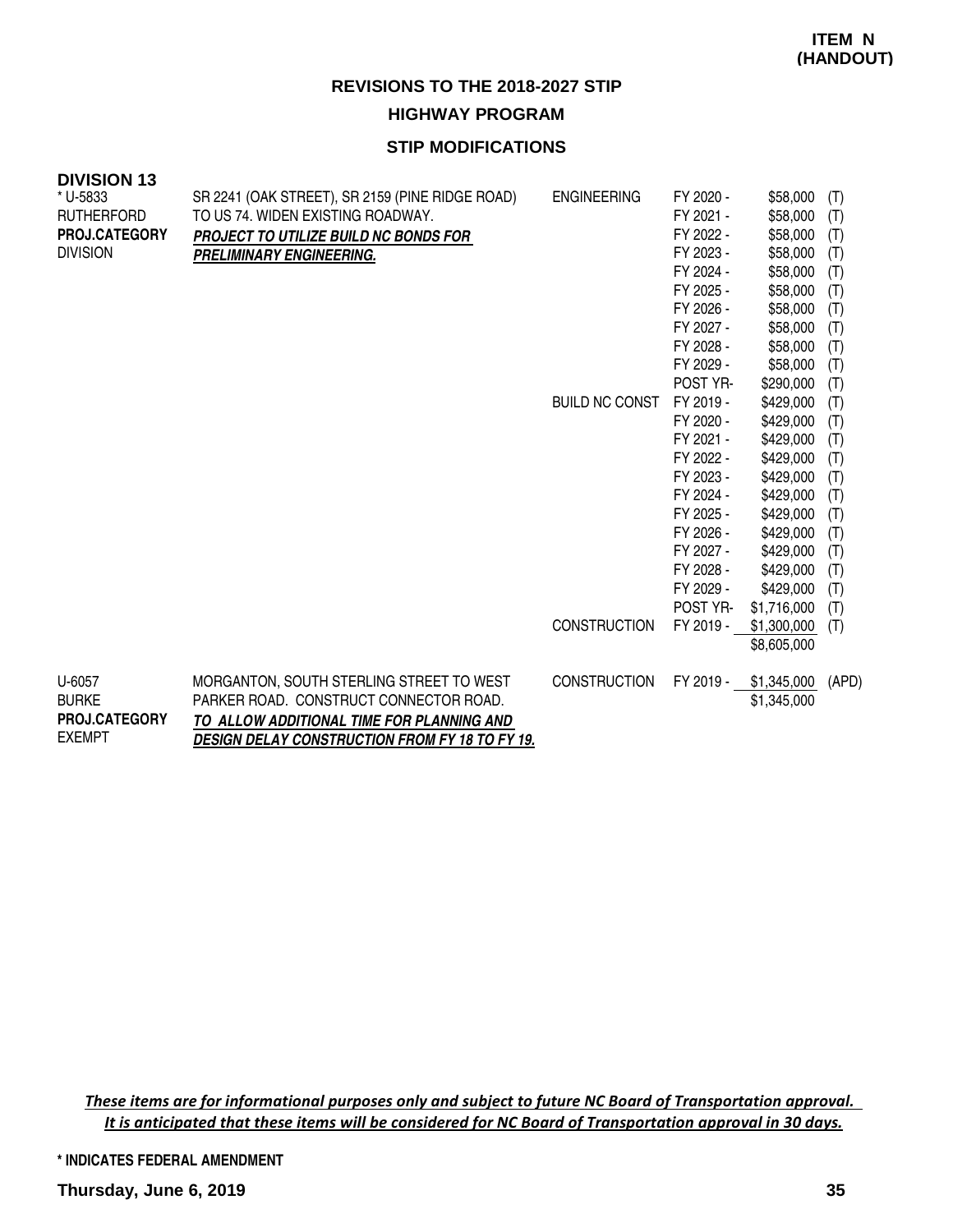#### **STIP MODIFICATIONS**

| <b>DIVISION 14</b> |                                                    |                     |           |             |     |
|--------------------|----------------------------------------------------|---------------------|-----------|-------------|-----|
| * R-5734B          | US 23/US 441, SR 1652 (WIDE HORIZON DRIVE)/SR 1152 | <b>ENGINEERING</b>  | FY 2020 - | \$59,000    | (T) |
| <b>MACON</b>       | (BELDEN CIRCLE) TO SR 1649 (PRENTISS BRIDGE        |                     | FY 2021 - | \$59,000    | (T) |
| PROJ.CATEGORY      | ROAD).                                             |                     | FY 2022 - | \$59,000    | (T) |
| <b>REGIONAL</b>    | <b>PROJECT TO UTILIZE BUILD NC BONDS FOR</b>       |                     | FY 2023 - | \$59,000    | (T) |
|                    | PRELIMINARY ENGINEERING.                           |                     | FY 2024 - | \$59,000    | (T) |
|                    |                                                    |                     | FY 2025 - | \$59,000    | (T) |
|                    |                                                    |                     | FY 2026 - | \$59,000    | (T) |
|                    |                                                    |                     | FY 2027 - | \$59,000    | (T) |
|                    |                                                    |                     | FY 2028 - | \$59,000    | (T) |
|                    |                                                    |                     | FY 2029 - | \$59,000    | (T) |
|                    |                                                    |                     | POST YR-  | \$295,000   | (T) |
|                    |                                                    | <b>BUILD NC ROW</b> | FY 2020 - | \$429,000   | (T) |
|                    |                                                    |                     | FY 2021 - | \$429,000   | (T) |
|                    |                                                    |                     | FY 2022 - | \$429,000   | (T) |
|                    |                                                    |                     | FY 2023 - | \$429,000   | (T) |
|                    |                                                    |                     | FY 2024 - | \$429,000   | (T) |
|                    |                                                    |                     | FY 2025 - | \$429,000   | (T) |
|                    |                                                    |                     | FY 2026 - | \$429,000   | (T) |
|                    |                                                    |                     | FY 2027 - | \$429,000   | (T) |
|                    |                                                    |                     | FY 2028 - | \$429,000   | (T) |
|                    |                                                    |                     | FY 2029 - | \$429,000   | (T) |
|                    |                                                    |                     | POST YR-  | \$2,145,000 | (T) |
|                    |                                                    | RIGHT-OF-WAY        | FY 2020 - | \$3,800,000 | (T) |
|                    |                                                    |                     | FY 2021 - | \$3,800,000 | (T) |
|                    |                                                    | <b>UTILITIES</b>    | FY 2020 - | \$650,000   | (T) |
|                    |                                                    |                     | FY 2021 - | \$650,000   | (T) |
|                    |                                                    | <b>CONSTRUCTION</b> | FY 2023 - | \$5,700,000 | (T) |
|                    |                                                    |                     | FY 2024 - | \$5,700,000 | (T) |
|                    |                                                    |                     | FY 2025 - | \$5,700,000 | (T) |

\$33,320,000

These items are for informational purposes only and subject to future NC Board of Transportation approval. It is anticipated that these items will be considered for NC Board of Transportation approval in 30 days.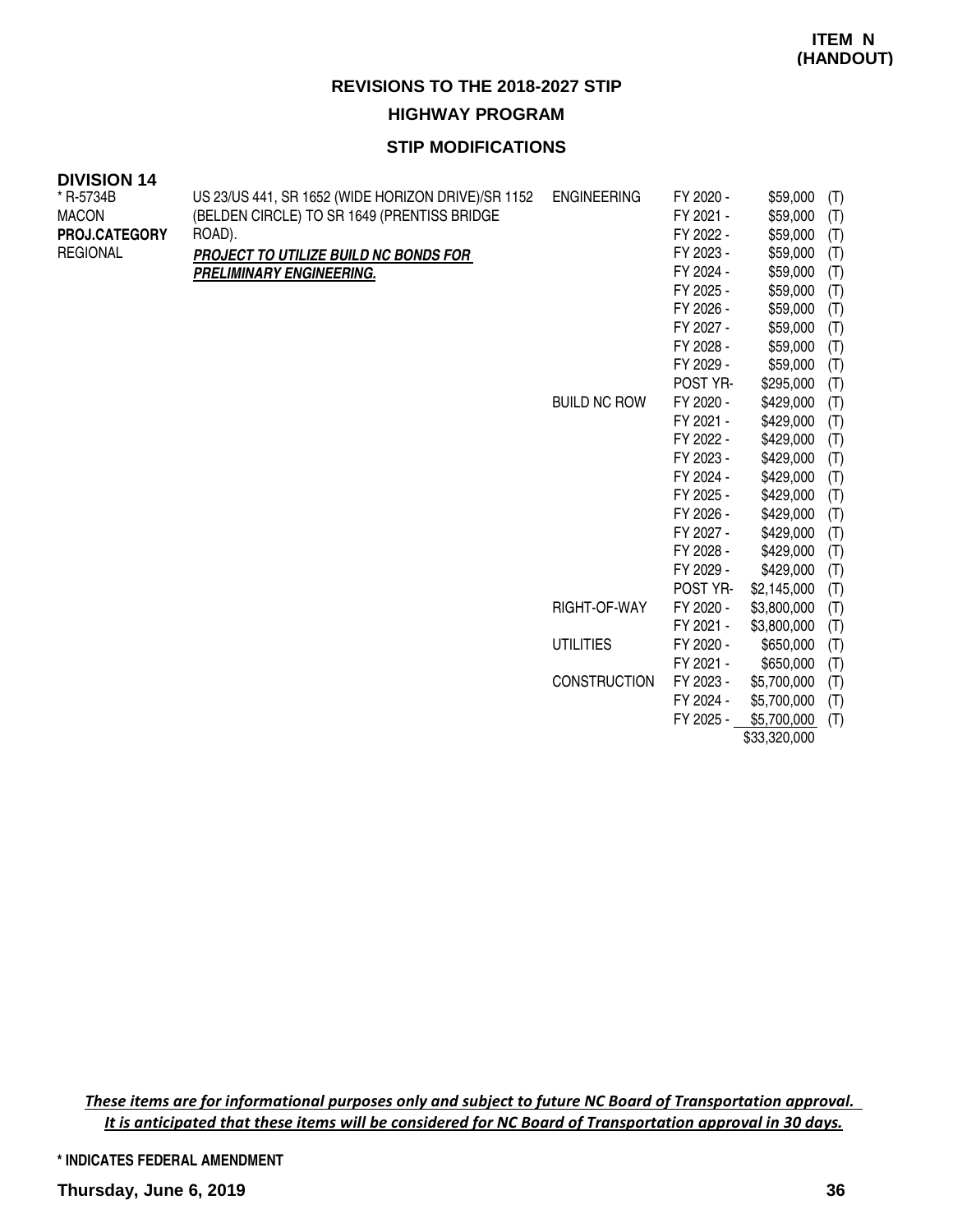### **STIP MODIFICATIONS**

| <b>DIVISION 14</b> |                                                  |                       |           |             |     |
|--------------------|--------------------------------------------------|-----------------------|-----------|-------------|-----|
| * R-5735           | US 19/US 74/ US 64/US 129, END OF 4-LANE DIVIDED | <b>ENGINEERING</b>    | FY 2020 - | \$128,000   | (T) |
| <b>CHEROKEE</b>    | SECTION TO US 19 BUSINESS (HIWASSEE STREET).     |                       | FY 2021 - | \$128,000   | (T) |
| PROJ.CATEGORY      | <b>IMPROVE ROADWAY.</b>                          |                       | FY 2022 - | \$128,000   | (T) |
| <b>DIVISION</b>    | <b>PROJECT TO UTILIZE BUILD NC BONDS FOR</b>     |                       | FY 2023 - | \$128,000   | (T) |
|                    | PRELIMINARY ENGINEERING.                         |                       | FY 2024 - | \$128,000   | (T) |
|                    |                                                  |                       | FY 2025 - | \$128,000   | (T) |
|                    |                                                  |                       | FY 2026 - | \$128,000   | (T) |
|                    |                                                  |                       | FY 2027 - | \$128,000   | (T) |
|                    |                                                  |                       | FY 2028 - | \$128,000   | (T) |
|                    |                                                  |                       | FY 2029 - | \$128,000   | (T) |
|                    |                                                  |                       | POST YR-  | \$640,000   | (T) |
|                    |                                                  | <b>BUILD NC CONST</b> | FY 2019 - | \$515,000   | (T) |
|                    |                                                  |                       | FY 2020 - | \$515,000   | (T) |
|                    |                                                  |                       | FY 2021 - | \$515,000   | (T) |
|                    |                                                  |                       | FY 2022 - | \$515,000   | (T) |
|                    |                                                  |                       | FY 2023 - | \$515,000   | (T) |
|                    |                                                  |                       | FY 2024 - | \$515,000   | (T) |
|                    |                                                  |                       | FY 2025 - | \$515,000   | (T) |
|                    |                                                  |                       | FY 2026 - | \$515,000   | (T) |
|                    |                                                  |                       | FY 2027 - | \$515,000   | (T) |
|                    |                                                  |                       | FY 2028 - | \$515,000   | (T) |
|                    |                                                  |                       | FY 2029 - | \$515,000   | (T) |
|                    |                                                  |                       | POST YR-  | \$2,060,000 | (T) |
|                    |                                                  | <b>CONSTRUCTION</b>   | FY 2019 - | \$245,000   | (T) |

FY 2020 - \$12,055,000 (T) \$21,945,000

These items are for informational purposes only and subject to future NC Board of Transportation approval. It is anticipated that these items will be considered for NC Board of Transportation approval in 30 days.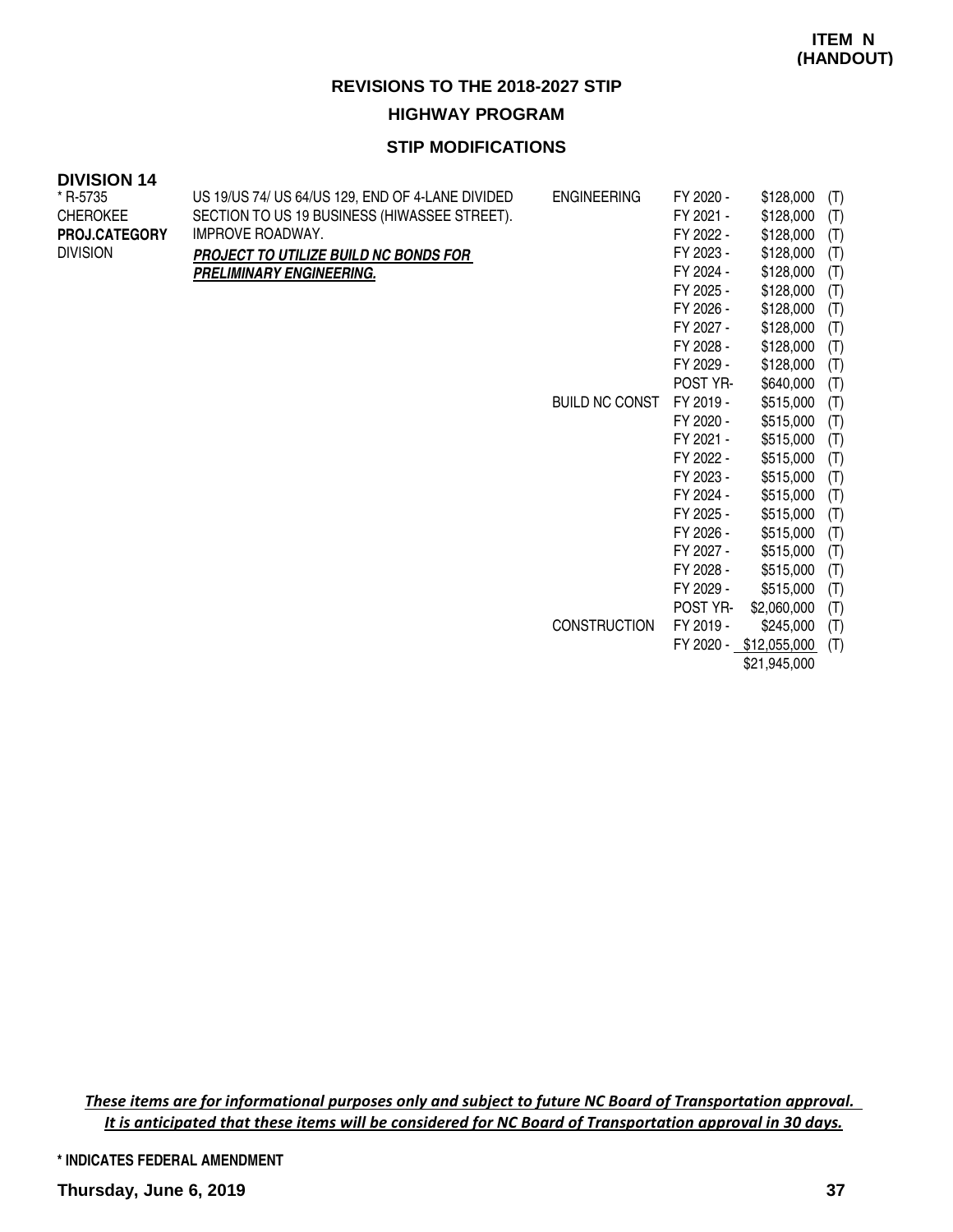## **STIP MODIFICATIONS**

| <b>DIVISION 14</b> |                                              |                       |           |                       |     |
|--------------------|----------------------------------------------|-----------------------|-----------|-----------------------|-----|
| * R-5742           | NC 175, GEORGIA STATE LINE TO US 64. UPGRADE | <b>ENGINEERING</b>    | FY 2020 - | \$134,000             | (T) |
| <b>CLAY</b>        | ROADWAY.                                     |                       | FY 2021 - | \$134,000             | (T) |
| PROJ.CATEGORY      | PROJECT TO UTILIZE BUILD NC BONDS FOR        |                       | FY 2022 - | \$134,000             | (T) |
| <b>DIVISION</b>    | <b>PRELIMINARY ENGINEERING.</b>              |                       | FY 2023 - | \$134,000             | (T) |
|                    |                                              |                       | FY 2024 - | \$134,000             | (T) |
|                    |                                              |                       | FY 2025 - | \$134,000             | (T) |
|                    |                                              |                       | FY 2026 - | \$134,000             | (T) |
|                    |                                              |                       | FY 2027 - | \$134,000             | (T) |
|                    |                                              |                       | FY 2028 - | \$134,000             | (T) |
|                    |                                              |                       | FY 2029 - | \$134,000             | (T) |
|                    |                                              |                       | POST YR-  | \$670,000             | (T) |
|                    |                                              | <b>BUILD NC CONST</b> | FY 2019 - | \$515,000             | (T) |
|                    |                                              |                       | FY 2020 - | \$515,000             | (T) |
|                    |                                              |                       | FY 2021 - | \$515,000             | (T) |
|                    |                                              |                       | FY 2022 - | \$515,000             | (T) |
|                    |                                              |                       | FY 2023 - | \$515,000             | (T) |
|                    |                                              |                       | FY 2024 - | \$515,000             | (T) |
|                    |                                              |                       | FY 2025 - | \$515,000             | (T) |
|                    |                                              |                       | FY 2026 - | \$515,000             | (T) |
|                    |                                              |                       | FY 2027 - | \$515,000             | (T) |
|                    |                                              |                       | FY 2028 - | \$515,000             | (T) |
|                    |                                              |                       | FY 2029 - | \$515,000             | (T) |
|                    |                                              |                       | POST YR-  | \$2,060,000           | (T) |
|                    |                                              | <b>CONSTRUCTION</b>   | FY 2019 - | \$765,000             | (T) |
|                    |                                              |                       | LA JUJU   | <b>CO 160 000 7T)</b> |     |

FY 2020 - \$8,168,000 (T) FY 2021 - \$8,168,000 (T) \$26,836,000

These items are for informational purposes only and subject to future NC Board of Transportation approval. It is anticipated that these items will be considered for NC Board of Transportation approval in 30 days.

**\* INDICATES FEDERAL AMENDMENT**

**DIVISION 14**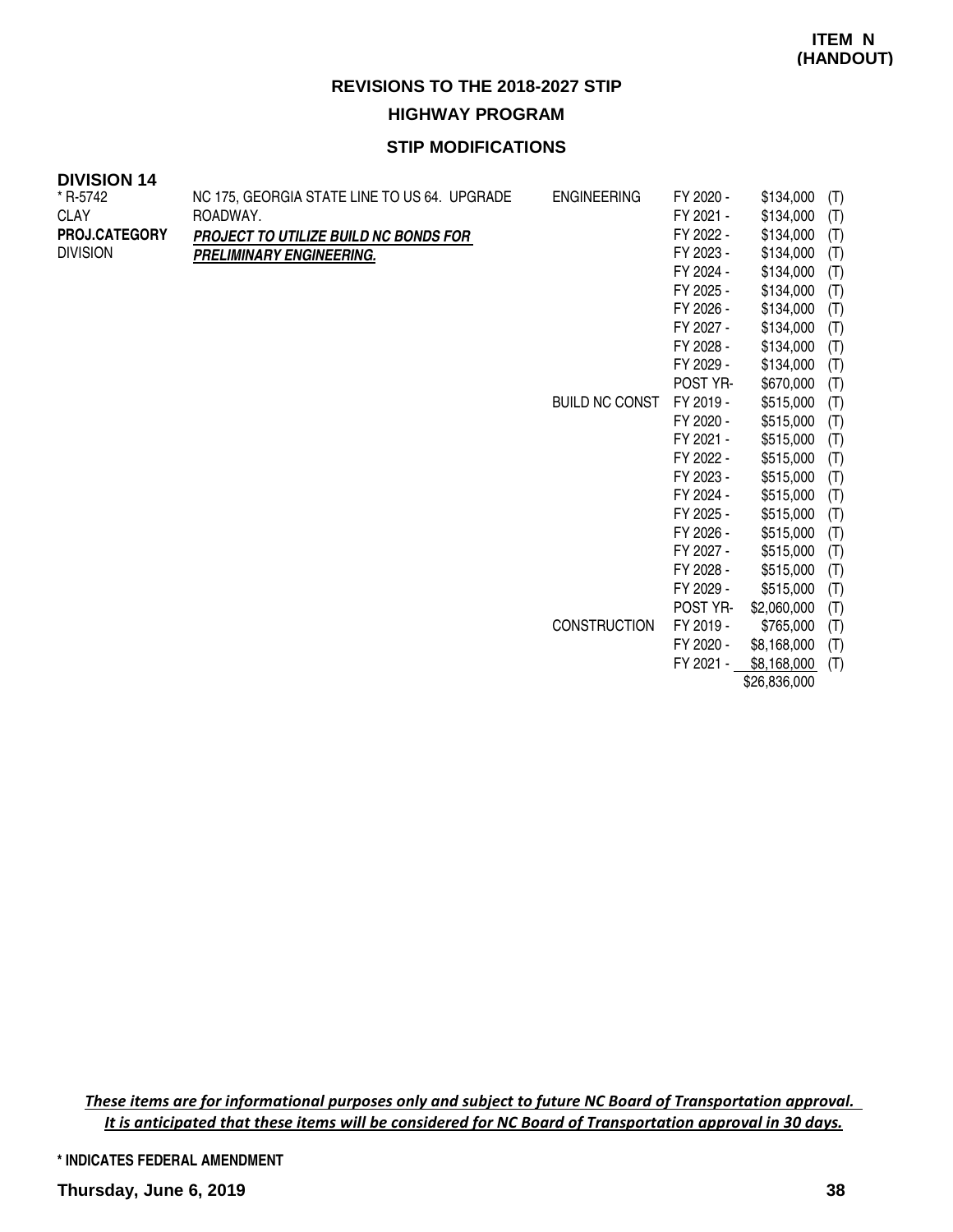### **STIP MODIFICATIONS**

| <b>DIVISION 14</b> |                                                  |                     |           |             |     |
|--------------------|--------------------------------------------------|---------------------|-----------|-------------|-----|
| * U-5839           | US 276 (RUSS AVENUE), US 23/74 TO US 23 BUSINESS | <b>ENGINEERING</b>  | FY 2020 - | \$135,000   | (T) |
| <b>HAYWOOD</b>     | (MAIN STREET). UPGRADE CORRIDOR.                 |                     | FY 2021 - | \$135,000   | (T) |
| PROJ.CATEGORY      | PROJECT TO UTILIZE BUILD NC BONDS FOR            |                     | FY 2022 - | \$135,000   | (T) |
| <b>DIVISION</b>    | <b>PRELIMINARY ENGINEERING.</b>                  |                     | FY 2023 - | \$135,000   | (T) |
|                    |                                                  |                     | FY 2024 - | \$135,000   | (T) |
|                    |                                                  |                     | FY 2025 - | \$135,000   | (T) |
|                    |                                                  |                     | FY 2026 - | \$135,000   | (T) |
|                    |                                                  |                     | FY 2027 - | \$135,000   | (T) |
|                    |                                                  |                     | FY 2028 - | \$135,000   | (T) |
|                    |                                                  |                     | FY 2029 - | \$135,000   | (T) |
|                    |                                                  |                     | POST YR-  | \$675,000   | (T) |
|                    |                                                  | <b>BUILD NC ROW</b> | FY 2019 - | \$258,000   | (T) |
|                    |                                                  |                     | FY 2020 - | \$258,000   | (T) |
|                    |                                                  |                     | FY 2021 - | \$258,000   | (T) |
|                    |                                                  |                     | FY 2022 - | \$258,000   | (T) |
|                    |                                                  |                     | FY 2023 - | \$258,000   | (T) |
|                    |                                                  |                     | FY 2024 - | \$258,000   | (T) |
|                    |                                                  |                     | FY 2025 - | \$258,000   | (T) |
|                    |                                                  |                     | FY 2026 - | \$258,000   | (T) |
|                    |                                                  |                     | FY 2027 - | \$258,000   | (T) |
|                    |                                                  |                     | FY 2028 - | \$258,000   | (T) |
|                    |                                                  |                     | FY 2029 - | \$258,000   | (T) |
|                    |                                                  |                     | POST YR-  | \$1,032,000 | (T) |
|                    |                                                  | RIGHT-OF-WAY        | FY 2019 - | \$160,000   | (T) |
|                    |                                                  |                     | FY 2020 - | \$3,040,000 | (T) |
|                    |                                                  | <b>UTILITIES</b>    | FY 2019 - | \$750,000   | (T) |
|                    |                                                  | <b>CONSTRUCTION</b> | FY 2021 - | \$3,600,000 | (T) |
|                    |                                                  |                     | FY 2022 - | \$3,600,000 | (T) |

These items are for informational purposes only and subject to future NC Board of Transportation approval. It is anticipated that these items will be considered for NC Board of Transportation approval in 30 days.

**\* INDICATES FEDERAL AMENDMENT**

FY 2023 - \$3,600,000 (T) \$20,645,000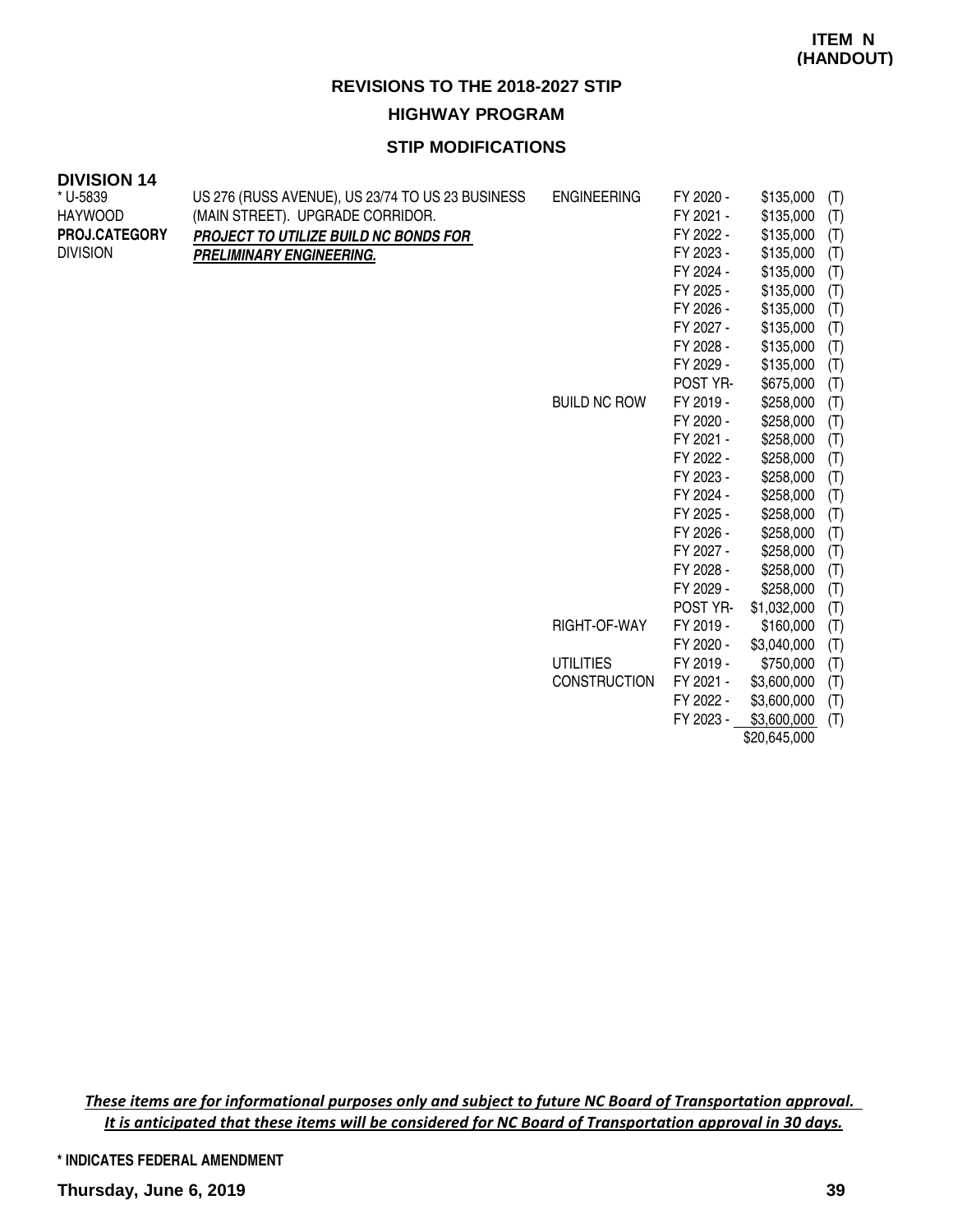## **STIP MODIFICATIONS**

| <b>DIVISION 14</b>   |                                                |                       |                 |             |     |
|----------------------|------------------------------------------------|-----------------------|-----------------|-------------|-----|
| * U-5840             | SR 1547 (OLD AIRPORT ROAD), US 25 TO MILLS GAP | <b>ENGINEERING</b>    | FY 2020 -       | \$82,000    | (T) |
| <b>HENDERSON</b>     | ROAD. WIDEN ROADWAY.                           |                       | FY 2021 -       | \$82,000    | (T) |
| <b>PROJ.CATEGORY</b> | PROJECT TO UTILIZE BUILD NC BONDS FOR          |                       | FY 2022 -       | \$82,000    | (T) |
| <b>DIVISION</b>      | PRELIMINARY ENGINEERING.                       |                       | FY 2023 -       | \$82,000    | (T) |
|                      |                                                |                       | FY 2024 -       | \$82,000    | (T) |
|                      |                                                |                       | FY 2025 -       | \$82,000    | (T) |
|                      |                                                |                       | FY 2026 -       | \$82,000    | (T) |
|                      |                                                |                       | FY 2027 -       | \$82,000    | (T) |
|                      |                                                |                       | FY 2028 -       | \$82,000    | (T) |
|                      |                                                |                       | FY 2029 -       | \$82,000    | (T) |
|                      |                                                |                       | <b>POST YR-</b> | \$410,000   | (T) |
|                      |                                                | <b>BUILD NC CONST</b> | FY 2019 -       | \$600,000   | (T) |
|                      |                                                |                       | FY 2020 -       | \$600,000   | (T) |
|                      |                                                |                       | FY 2021 -       | \$600,000   | (T) |
|                      |                                                |                       | FY 2022 -       | \$600,000   | (T) |
|                      |                                                |                       | FY 2023 -       | \$600,000   | (T) |
|                      |                                                |                       | FY 2024 -       | \$600,000   | (T) |
|                      |                                                |                       | FY 2025 -       | \$600,000   | (T) |
|                      |                                                |                       | FY 2026 -       | \$600,000   | (T) |
|                      |                                                |                       | FY 2027 -       | \$600,000   | (T) |
|                      |                                                |                       | FY 2028 -       | \$600,000   | (T) |
|                      |                                                |                       | FY 2029 -       | \$600,000   | (T) |
|                      |                                                |                       | POST YR-        | \$2,400,000 | (T) |
|                      |                                                | <b>CONSTRUCTION</b>   | FY 2019 -       | \$2,100,000 | (T) |

\$12,330,000

### **STIP DELETIONS**

| <b>DIVISION 1</b>    |                                              |                     |           |           |         |
|----------------------|----------------------------------------------|---------------------|-----------|-----------|---------|
| * B-4577             | REPLACE BRIDGE 570071 OVER FLAT SWAMP.       | RIGHT-OF-WAY        | FY 2019 - | \$67.000  | (BGOFF) |
| MARTIN               | <i>DELETE. WORK TO BE ACCOMPLISHED UNDER</i> | <b>CONSTRUCTION</b> | FY 2020 - | \$650,000 | (BGOFF) |
| <b>PROJ.CATEGORY</b> | <b>PROJECT 17BP.1.R.86.</b>                  |                     |           | \$717.000 |         |
| <b>DIVISION</b>      |                                              |                     |           |           |         |

### **DIVISION 4**

| * B-6043             | REPLACE BRIDGE 500037 OVER CSX RR.           | RIGHT-OF-WAY        | FY 2021 - | \$450,000 (NHPB) |        |
|----------------------|----------------------------------------------|---------------------|-----------|------------------|--------|
| <b>JOHNSTON</b>      | <b>DELETE. WORK TO BE ACCOMPLISHED UNDER</b> | <b>CONSTRUCTION</b> | FY 2023 - | \$4.500.000      | (NHPB) |
| <b>PROJ.CATEGORY</b> | <b>PROJECT I-5974.</b>                       |                     |           | \$4,950,000      |        |
| REGIONAL             |                                              |                     |           |                  |        |

These items are for informational purposes only and subject to future NC Board of Transportation approval. It is anticipated that these items will be considered for NC Board of Transportation approval in 30 days.

**\* INDICATES FEDERAL AMENDMENT**